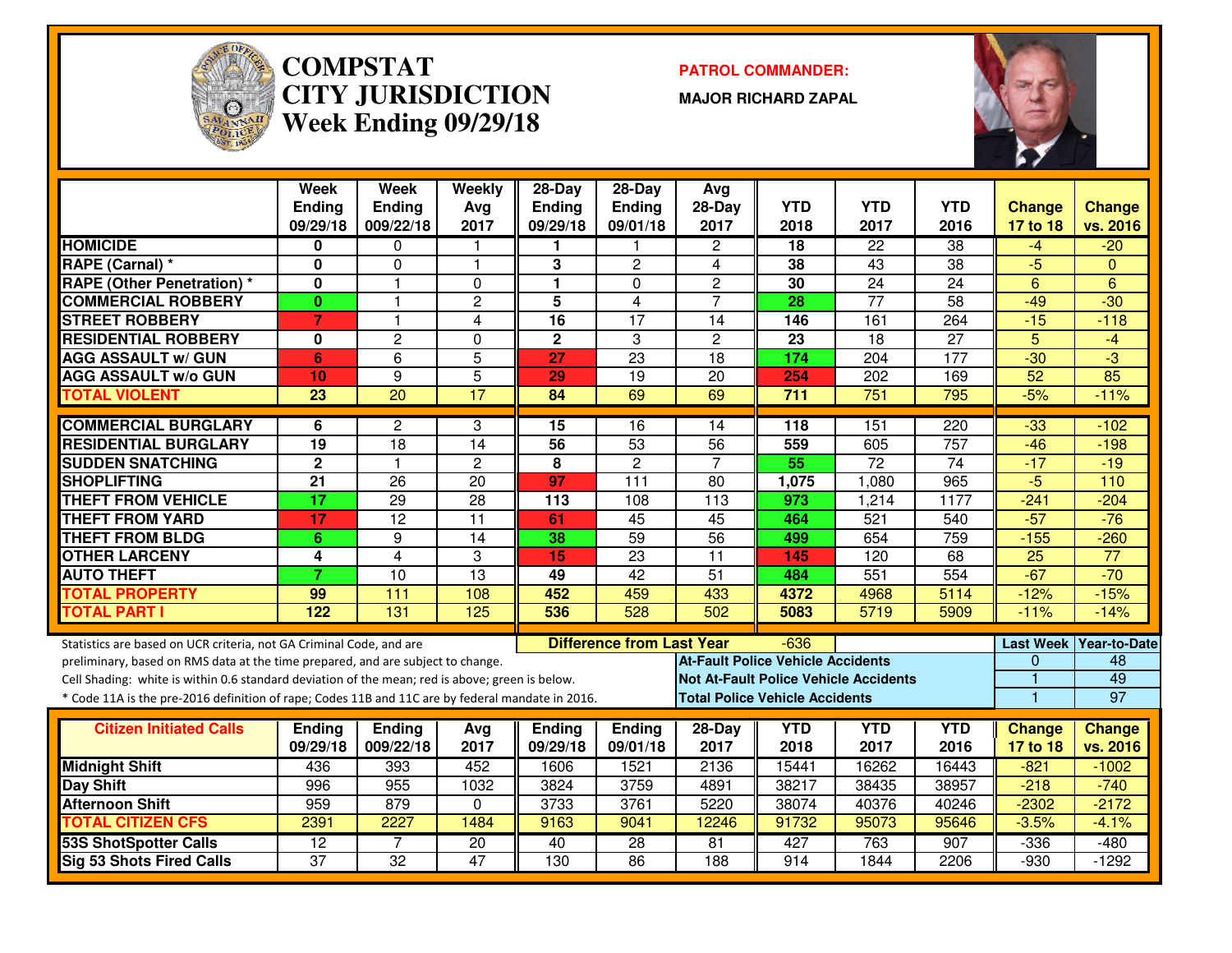

#### **COMPSTAT PRECINCT COMMANDER: NORTH PRECINCTWeek Ending 09/29/18**

**CAPT. CARY HILL**



|                                                                                                  | Week<br><b>Ending</b><br>9/29/18 | Week<br><b>Ending</b><br>009/22/18 | Weekly<br>Avg<br>2017 | 28-Day<br><b>Ending</b><br>9/29/18 | 28-Day<br>Ending<br>9/1/18       | Avg<br>$28-Day$<br>2017                  | <b>YTD</b><br>2018 | <b>YTD</b><br>2017 | <b>YTD</b><br>2016 | <b>Change</b><br>17 to 18 | <b>Change</b><br>vs. 2016 |
|--------------------------------------------------------------------------------------------------|----------------------------------|------------------------------------|-----------------------|------------------------------------|----------------------------------|------------------------------------------|--------------------|--------------------|--------------------|---------------------------|---------------------------|
| <b>HOMICIDE</b>                                                                                  | 0                                | $\Omega$                           | $\mathbf{0}$          | 0                                  | $\mathbf{1}$                     | $\Omega$                                 | 4                  | 3                  | 3                  | 1                         | 1                         |
| RAPE (Carnal) *                                                                                  | 0                                | $\Omega$                           | 0                     | $\mathbf{1}$                       | $\Omega$                         | $\overline{1}$                           | 9                  | 15                 | $\overline{12}$    | -6                        | $\overline{\omega}$       |
| <b>RAPE (Other Penetration) *</b>                                                                | $\mathbf{0}$                     | $\mathbf{1}$                       | 0                     | $\blacktriangleleft$               | $\Omega$                         | 0                                        | 5                  | 3                  | 7                  | $\overline{2}$            | $-2$                      |
| <b>COMMERCIAL ROBBERY</b>                                                                        | 0                                | $\Omega$                           | 0                     | $\mathbf 2$                        | $\mathbf 0$                      | $\overline{1}$                           | 6                  | $\overline{12}$    | $\overline{7}$     | -6                        | -1                        |
| <b>STREET ROBBERY</b>                                                                            | 3                                | $\Omega$                           | 1                     | 5                                  | $6\phantom{1}6$                  | 4                                        | 46                 | 58                 | 109                | $-12$                     | $-63$                     |
| <b>RESIDENTIAL ROBBERY</b>                                                                       | 0                                | 0                                  | $\Omega$              | $\mathbf 0$                        | $\mathbf 0$                      | $\Omega$                                 | 4                  | $\mathbf{1}$       | 6                  | 3                         | $-2$                      |
| <b>AGG ASSAULT w/ GUN</b>                                                                        | 1                                | $\overline{c}$                     | $\mathbf{1}$          | 5                                  | 9                                | 4                                        | $\overline{41}$    | $\overline{43}$    | $\overline{36}$    | $-2$                      | 5                         |
| <b>AGG ASSAULT w/o GUN</b>                                                                       | 4                                | $\overline{c}$                     | $\mathbf{2}$          | 10                                 | $\overline{5}$                   | 6                                        | 82                 | 51                 | $\overline{54}$    | 31                        | $\overline{28}$           |
| <b>TOTAL VIOLENT</b>                                                                             | 8                                | 5                                  | $\overline{4}$        | $\overline{24}$                    | $\overline{21}$                  | 17                                       | 197                | 186                | 234                | 6%                        | $-16%$                    |
| <b>COMMERCIAL BURGLARY</b>                                                                       | 3                                | 1                                  | 1                     | 4                                  | $\overline{c}$                   | 4                                        | $\overline{26}$    | 43                 | 45                 | -17                       | -19                       |
| <b>RESIDENTIAL BURGLARY</b>                                                                      | $\mathbf 2$                      | $\overline{2}$                     | $\overline{c}$        | 6                                  | 8                                | $\overline{7}$                           | 64                 | 68                 | 79                 | $-4$                      | $-15$                     |
| <b>SUDDEN SNATCHING</b>                                                                          | 1                                | 0                                  | $\mathbf{1}$          | $\overline{2}$                     | $\mathbf{1}$                     | 3                                        | 25                 | $\overline{37}$    | 43                 | $-12$                     | $-18$                     |
| <b>SHOPLIFTING</b>                                                                               | $\mathbf 2$                      | 3                                  | 3                     | 17                                 | $\overline{12}$                  | $\overline{12}$                          | 194                | 147                | 153                | 47                        | 41                        |
| <b>THEFT FROM VEHICLE</b>                                                                        | 6                                | $\overline{4}$                     | 6                     | 25                                 | 23                               | 24                                       | 204                | 291                | 392                | $-87$                     | $-188$                    |
| <b>THEFT FROM YARD</b>                                                                           | $\overline{7}$                   | 3                                  | 3                     | 23                                 | $\overline{12}$                  | $\overline{11}$                          | 128                | 163                | 171                | $-35$                     | $-43$                     |
| <b>THEFT FROM BLDG</b>                                                                           | $\overline{2}$                   | 3                                  | 4                     | $\overline{10}$                    | 19                               | 15                                       | $\overline{137}$   | 186                | $\overline{229}$   | $-49$                     | $-92$                     |
| <b>OTHER LARCENY</b>                                                                             | $\overline{2}$                   | 1                                  | 1                     | 3                                  | $\overline{7}$                   | $\overline{2}$                           | 36                 | 32                 | 21                 | 4                         | $\overline{15}$           |
| <b>AUTO THEFT</b>                                                                                | 1                                | 3                                  | 3                     | $\overline{12}$                    | $\overline{11}$                  | $\overline{12}$                          | 101                | 139                | 150                | $-38$                     | $-49$                     |
| <b>TOTAL PROPERTY</b>                                                                            | 26                               | $\overline{20}$                    | $\overline{22}$       | 102                                | 95                               | $\overline{90}$                          | 915                | 1106               | 1283               | $-17%$                    | $-29%$                    |
| <b>TOTAL PART I</b>                                                                              | 34                               | $\overline{25}$                    | $\overline{27}$       | 126                                | 116                              | 107                                      | 1112               | 1292               | 1517               | $-14%$                    | $-27%$                    |
| Statistics are based on UCR criteria, not GA Criminal Code, and are                              |                                  |                                    |                       |                                    | <b>Difference from Last Year</b> |                                          | $-180$             |                    |                    | <b>Last Week</b>          | <b>Year-to-Date</b>       |
| preliminary, based on RMS data at the time prepared, and are subject to change.                  |                                  |                                    |                       |                                    |                                  | <b>At-Fault Police Vehicle Accidents</b> |                    |                    |                    | $\Omega$                  | 10                        |
| Cell Shading: white is within 0.6 standard deviation of the mean; red is above; green is below.  |                                  |                                    |                       |                                    |                                  | Not At-Fault Police Vehicle Accidents    |                    |                    |                    | $\mathbf{0}$              | 10                        |
| * Code 11A is the pre-2016 definition of rape; Codes 11B and 11C are by federal mandate in 2016. |                                  |                                    |                       |                                    |                                  | <b>Total Police Vehicle Accidents</b>    |                    |                    |                    | $\Omega$                  | 20                        |
|                                                                                                  | Week                             | Week                               | Weekly                | 28-Day                             | 28-Day                           | Avg                                      |                    |                    |                    |                           |                           |
| <b>Citizen Initiated Calls</b>                                                                   | <b>Ending</b>                    | Ending                             | Avg                   | <b>Ending</b>                      | <b>Ending</b>                    | 28-Day                                   | <b>YTD</b>         | <b>YTD</b>         | <b>YTD</b>         | <b>Change</b>             | <b>Change</b>             |
|                                                                                                  | 09/29/18                         | 009/22/18                          | 2017                  | 09/29/18                           | 09/01/18                         | 2017                                     | 2018               | 2017               | 2016               | 17 to 18                  | vs. 2016                  |
| <b>Midnight Shift</b>                                                                            | 135                              | 120                                | 121                   | 485                                | 470                              | 484                                      | 4556               | 4597               | 4661               | $-41$                     | $-105$                    |
| Day Shift                                                                                        | 260                              | 221                                | 233                   | 969                                | $\overline{913}$                 | 931                                      | 9571               | 8963               | 9324               | 608                       | $\overline{247}$          |
| <b>Afternoon Shift</b>                                                                           | 237                              | 210                                | 0                     | 883                                | 952                              | 1010                                     | 9229               | 9425               | 9538               | $-196$                    | $-309$                    |
| <b>TOTAL CITIZEN CFS</b>                                                                         | 632                              | 551                                | 354                   | 2337                               | 2335                             | 2425                                     | 23356              | 22985              | 23523              | 1.6%                      | $-0.7%$                   |
| <b>53S ShotSpotter Calls</b>                                                                     | 0                                | $\overline{2}$                     | 3                     | 4                                  | $\overline{5}$                   | $\overline{12}$                          | 56                 | 118                | 137                | $-62$                     | $-81$                     |
| <b>Sig 53 Shots Fired Calls</b>                                                                  | $\overline{5}$                   | $\overline{4}$                     | $\overline{7}$        | $\overline{23}$                    | $\overline{23}$                  | $\overline{29}$                          | 244                | 269                | 356                | $-25$                     | $-112$                    |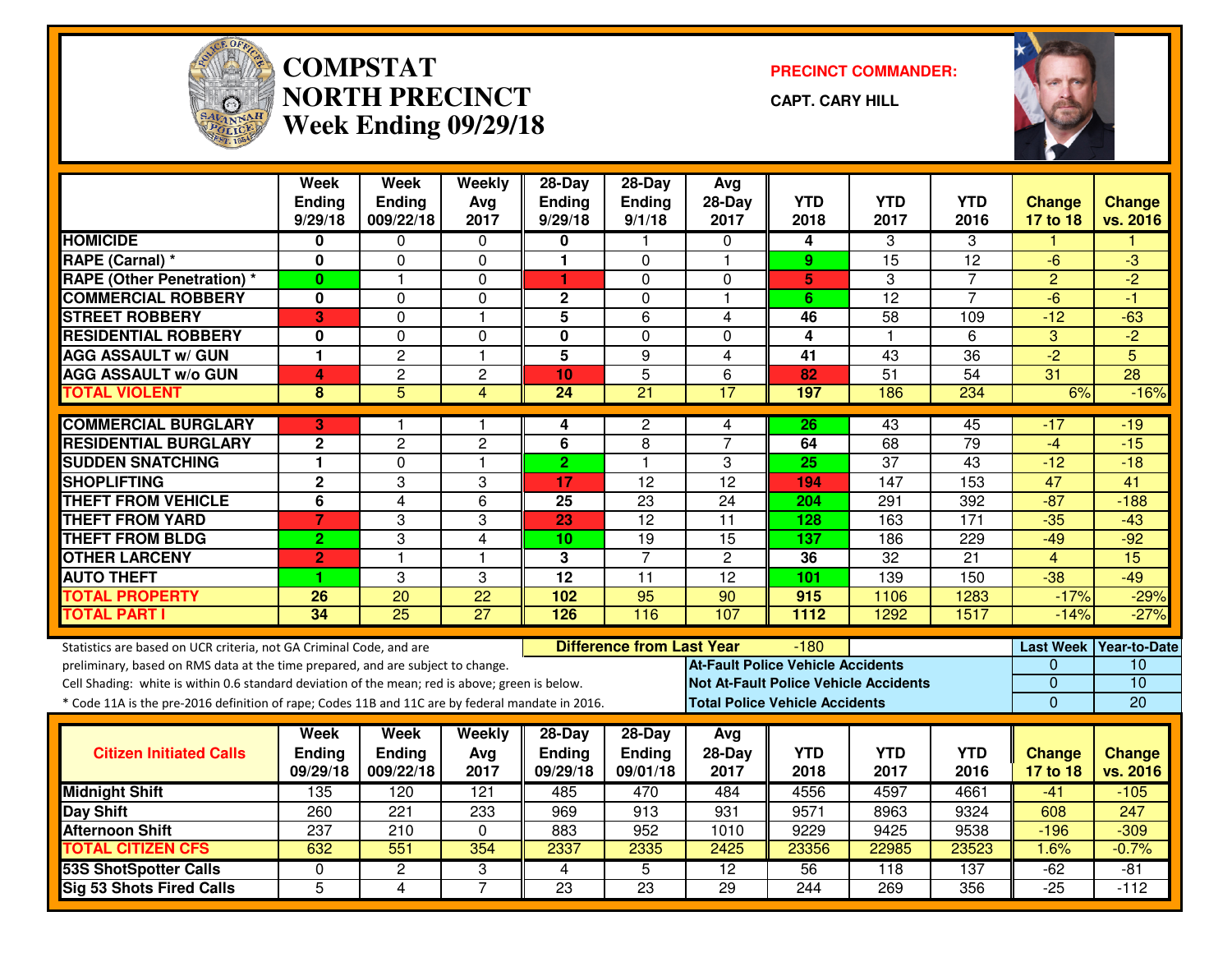# **BEAT 21 North PrecinctWeek Ending 09/29/18**

|                                   |               |                | <b>Last 4 Weeks</b> |                | 28 Days        | 28 Day  |                |                |                |                      |                |
|-----------------------------------|---------------|----------------|---------------------|----------------|----------------|---------|----------------|----------------|----------------|----------------------|----------------|
|                                   | <b>Ending</b> | <b>Ending</b>  | <b>Ending</b>       | <b>Ending</b>  | <b>Ending</b>  | Average | <b>YTD</b>     | <b>YTD</b>     | <b>YTD</b>     | <b>Change</b>        | <b>Change</b>  |
|                                   | 09/08/18      | 09/15/18       | 09/22/18            | 09/29/18       | 09/29/18       | 2017    | 2018           | 2017           | 2016           | 17 to 18             | vs. 2016       |
| <b>HOMICIDE</b>                   | $\mathbf{0}$  | 0              | $\mathbf{0}$        | 0              | $\mathbf{0}$   | 0.0     | $\mathbf{0}$   | $\Omega$       | $\Omega$       | $\Omega$             | $\mathbf{0}$   |
| RAPE (Carnal) *                   | $\Omega$      | 0              | $\mathbf 0$         | $\Omega$       | 0              | 0.1     | $\Omega$       | $\Omega$       | $\mathbf{1}$   | $\Omega$             | -1             |
| <b>RAPE (Other Penetration) *</b> | $\Omega$      | $\Omega$       | $\mathbf 0$         | $\Omega$       | $\Omega$       | 0.0     | $\mathbf{1}$   | 0              | $\Omega$       | $\mathbf{1}$         | 1              |
| <b>COMMERCIAL ROBBERY</b>         | 0             | 0              | $\mathbf 0$         | 0              | 0              | 0.1     | $\Omega$       | $\mathbf{1}$   | $\mathbf{1}$   | $-1$                 | $-1$           |
| <b>STREET ROBBERY</b>             | $\Omega$      | 0              | $\mathbf{0}$        | $\Omega$       | $\Omega$       | 0.2     | $\mathbf{0}$   | $\overline{2}$ | 0              | $-2$                 | $\mathbf{0}$   |
| <b>RESIDENTIAL ROBBERY</b>        | $\Omega$      | 0              | $\mathbf 0$         | $\Omega$       | $\Omega$       | 0.0     | $\Omega$       | $\Omega$       | 0              | $\mathbf{0}$         | $\mathbf{0}$   |
| <b>AGG ASSAULT W/ GUN</b>         | $\Omega$      | $\Omega$       | $\mathbf 0$         | $\Omega$       | 0              | 0.2     | $\overline{2}$ | $\mathbf{1}$   | 0              | $\mathbf{1}$         | $\overline{2}$ |
| <b>AGG ASSAULT W/o GUN</b>        | 0             | 0              | $\mathbf 0$         | $\Omega$       | 0              | 0.2     | 3              | $\mathbf{1}$   | 4              | $\overline{2}$       | $-1$           |
| <b>TOTAL VIOLENT</b>              | $\mathbf{0}$  | $\mathbf{0}$   | $\mathbf{0}$        | $\mathbf{0}$   | $\mathbf{0}$   | 0.7     | 6              | 5              | $6\phantom{1}$ | 20%                  | 0%             |
| <b>COMMERCIAL BURGLARY</b>        | 0             | 0              | $\mathbf{0}$        | 0              | $\Omega$       | 0.2     | 3              | $\overline{2}$ | $\overline{2}$ |                      | 1              |
|                                   |               |                |                     |                |                |         |                |                |                |                      |                |
| <b>RESIDENTIAL BURGLARY</b>       | $\mathbf{1}$  | 0              | $\mathbf{1}$        | 0              | $\overline{2}$ | 1.1     | 12             | 10             | 6              | 2                    | 6              |
| <b>SUDDEN SNATCHING</b>           | 0             | 0              | $\mathbf 0$         | 0              | 0              | 0.1     | 0              | $\mathbf{1}$   | 0              | $-1$                 | $\mathbf{0}$   |
| <b>SHOPLIFTING</b>                | $\mathbf{0}$  | 0              | $\mathbf{0}$        | $\Omega$       | $\Omega$       | 0.2     | 2              | $\overline{2}$ | 0              | $\Omega$             | $\overline{2}$ |
| <b>THEFT FROM VEHICLE</b>         | $\Omega$      | $\mathbf{1}$   | $\mathbf{1}$        | $\mathbf{1}$   | 3              | 2.8     | 28             | 19             | 15             | 9                    | 13             |
| <b>THEFT FROM YARD</b>            | 0             | $\mathbf{1}$   | $\mathbf 0$         | $\Omega$       | $\mathbf{1}$   | 1.2     | 14             | 13             | 17             | $\blacktriangleleft$ | $-3$           |
| <b>THEFT FROM BLDG</b>            | $\mathbf{0}$  | 0              | 0                   | 0              | $\Omega$       | 3.0     | 11             | 34             | 24             | $-23$                | $-13$          |
| <b>OTHER LARCENY</b>              | 0             | 0              | $\mathbf 0$         | $\overline{2}$ | $\overline{2}$ | 0.2     | 12             | 3              | 4              | 9 <sup>°</sup>       | 8              |
| <b>AUTO THEFT</b>                 | 0             | $\mathbf{1}$   | 1                   | 0              | $\overline{2}$ | 1.1     | 14             | 11             | 13             | 3                    | $\overline{1}$ |
| <b>TOTAL PROPERTY</b>             | $\mathbf{1}$  | $\overline{3}$ | $\overline{3}$      | 3              | 10             | 9.7     | 96             | 95             | 81             | 1%                   | 19%            |
| <b>TOTAL PART I</b>               | $\mathbf{1}$  | $\overline{3}$ | 3                   | 3              | 10             | 10.4    | 102            | 100            | 87             | 2%                   | 17%            |

**Difference from Last Year** 2

Statistics are based on UCR criteria, not GA Criminal Code.

\* Rape Code 11A is the historical definition of rape (aka Legacy Rape); Rape Codes 11B and 11C are those moved from Part II to Part I in 2017.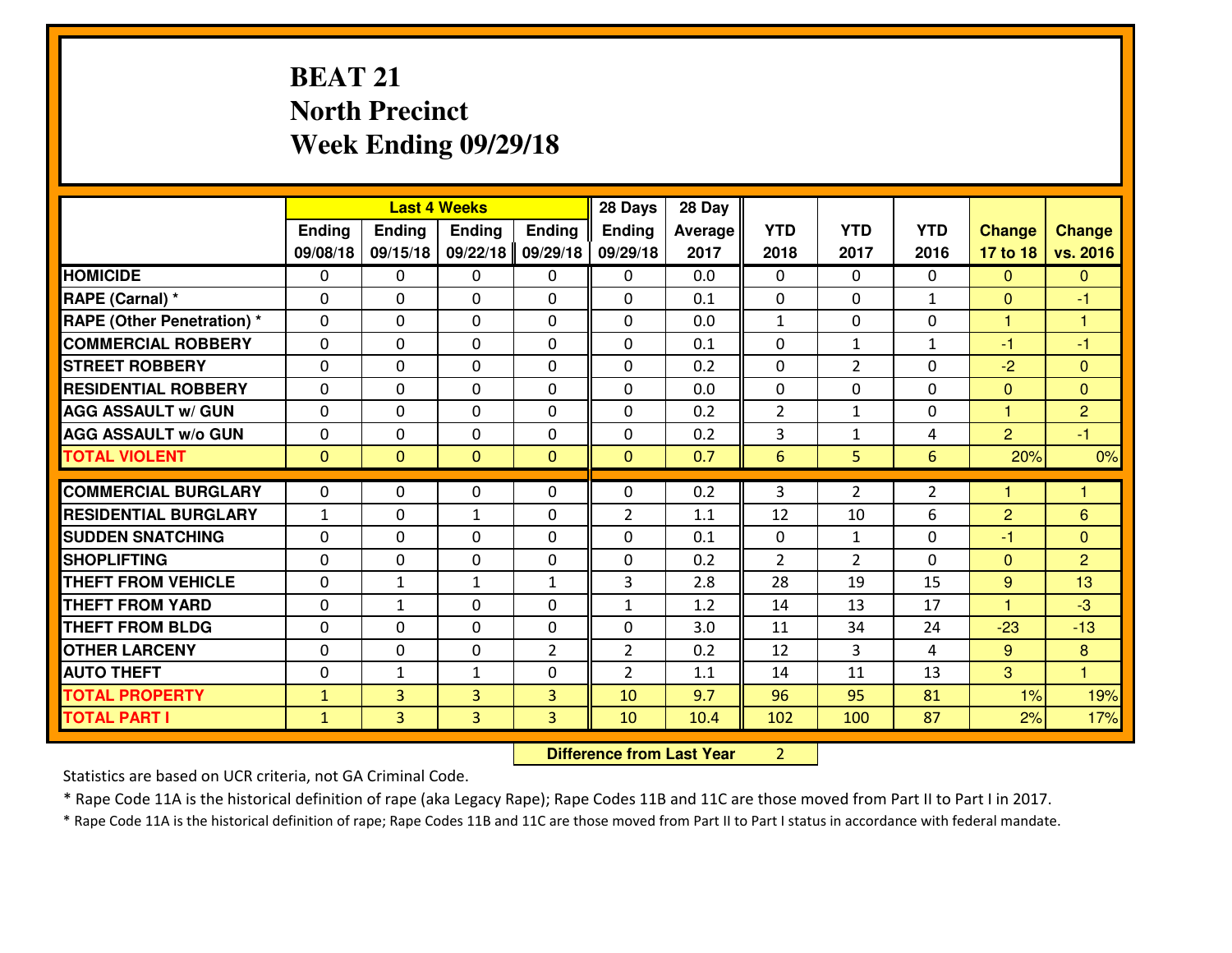# **BEAT 22 North PrecinctWeek Ending 09/29/18**

|                                  |                |               | <b>Last 4 Weeks</b> |                | 28 Days        | 28 Day  |                |                |                |                |                |
|----------------------------------|----------------|---------------|---------------------|----------------|----------------|---------|----------------|----------------|----------------|----------------|----------------|
|                                  | Ending         | <b>Ending</b> | <b>Ending</b>       | <b>Ending</b>  | <b>Ending</b>  | Average | <b>YTD</b>     | <b>YTD</b>     | <b>YTD</b>     | <b>Change</b>  | <b>Change</b>  |
|                                  | 09/08/18       | 09/15/18      | 09/22/18            | 09/29/18       | 09/29/18       | 2017    | 2018           | 2017           | 2016           | 17 to 18       | vs. 2016       |
| <b>HOMICIDE</b>                  | $\Omega$       | 0             | 0                   | 0              | 0              | 0.0     | 3              | $\Omega$       | $\mathfrak{D}$ | 3              | 1              |
| RAPE (Carnal) *                  | $\Omega$       | $\mathbf{1}$  | $\Omega$            | $\Omega$       | $\mathbf{1}$   | 0.2     | 3              | $\overline{2}$ | $\mathbf{1}$   | $\mathbf{1}$   | $\overline{2}$ |
| <b>RAPE (Other Penetration)*</b> | 0              | 0             | $\mathbf 0$         | 0              | 0              | 0.1     | $\mathbf{1}$   | $\mathbf{1}$   | $\mathbf{1}$   | $\overline{0}$ | $\overline{0}$ |
| <b>COMMERCIAL ROBBERY</b>        | 0              | $\mathbf{1}$  | $\mathbf 0$         | 0              | $\mathbf{1}$   | 0.2     | $\overline{2}$ | $\overline{2}$ | 4              | $\mathbf{0}$   | $-2$           |
| <b>STREET ROBBERY</b>            | 0              | 0             | $\mathbf 0$         | 0              | 0              | 0.8     | 8              | 8              | 9              | $\mathbf{0}$   | $-1$           |
| <b>RESIDENTIAL ROBBERY</b>       | 0              | 0             | $\mathbf 0$         | $\mathbf{0}$   | 0              | 0.0     | 0              | $\Omega$       | $\overline{2}$ | $\Omega$       | $-2$           |
| <b>AGG ASSAULT W/ GUN</b>        | 0              | $\mathbf{1}$  | $\mathbf 0$         | 0              | $\mathbf{1}$   | 2.2     | 8              | 20             | 11             | $-12$          | $-3$           |
| <b>AGG ASSAULT W/o GUN</b>       | 0              | 0             | 0                   | 2              | $\overline{2}$ | 1.8     | 18             | 12             | 15             | 6              | $\mathbf{3}$   |
| <b>TOTAL VIOLENT</b>             | $\mathbf{0}$   | 3             | $\overline{0}$      | $\overline{2}$ | 5              | 5.2     | 43             | 45             | 45             | $-4%$          | $-4%$          |
| <b>COMMERCIAL BURGLARY</b>       | $\Omega$       | 0             | $\mathbf{0}$        | $\overline{2}$ | $\overline{2}$ | 1.0     | 5.             | $\overline{7}$ | 5              | $-2$           | $\mathbf{0}$   |
| <b>RESIDENTIAL BURGLARY</b>      | $\mathbf{0}$   | 0             | 0                   | $\mathbf{1}$   | 1              | 2.2     | 19             | 22             | 18             | $-3$           | 1              |
| <b>SUDDEN SNATCHING</b>          | $\mathbf{0}$   | 0             | $\mathbf 0$         | 0              | 0              | 0.1     | 3              | $\mathbf{1}$   | $\mathbf{1}$   | $\overline{2}$ | $\overline{2}$ |
| <b>SHOPLIFTING</b>               | $\mathbf{1}$   | 0             | $\overline{2}$      | 0              | 3              | 2.7     | 32             | 27             | 15             | 5              | 17             |
| <b>THEFT FROM VEHICLE</b>        | $\mathbf{1}$   | 0             | $\mathbf 0$         | 0              | $\mathbf{1}$   | 2.8     | 27             | 25             | 33             | $\overline{2}$ | $-6$           |
| <b>THEFT FROM YARD</b>           | $\overline{2}$ | $\mathbf{1}$  | $\mathbf 0$         | 0              | 3              | 1.2     | 16             | 11             | 20             | 5              | $-4$           |
| <b>THEFT FROM BLDG</b>           | 0              | 0             | $\mathbf{1}$        | $\mathbf{0}$   | $\mathbf{1}$   | 2.1     | 13             | 23             | 26             | $-10$          | $-13$          |
| <b>OTHER LARCENY</b>             | 0              | 0             | $\mathbf 0$         | 0              | 0              | 0.4     | $\mathbf{1}$   | 3              | 3              | $-2$           | $-2$           |
| <b>AUTO THEFT</b>                | 0              | 0             | $\mathbf 0$         | 0              | 0              | 2.6     | 21             | 25             | 30             | $-4$           | $-9$           |
| <b>TOTAL PROPERTY</b>            | $\overline{4}$ | $\mathbf{1}$  | 3                   | $\overline{3}$ | 11             | 15.1    | 137            | 144            | 151            | $-5%$          | $-9%$          |
| <b>TOTAL PART I</b>              | $\overline{4}$ | 4             | 3                   | 5              | 16             | 20.3    | 180            | 189            | 196            | $-5%$          | $-8%$          |

 **Difference from Last Year**-9

Statistics are based on UCR criteria, not GA Criminal Code.

\* Rape Code 11A is the historical definition of rape (aka Legacy Rape); Rape Codes 11B and 11C are those moved from Part II to Part I in 2017.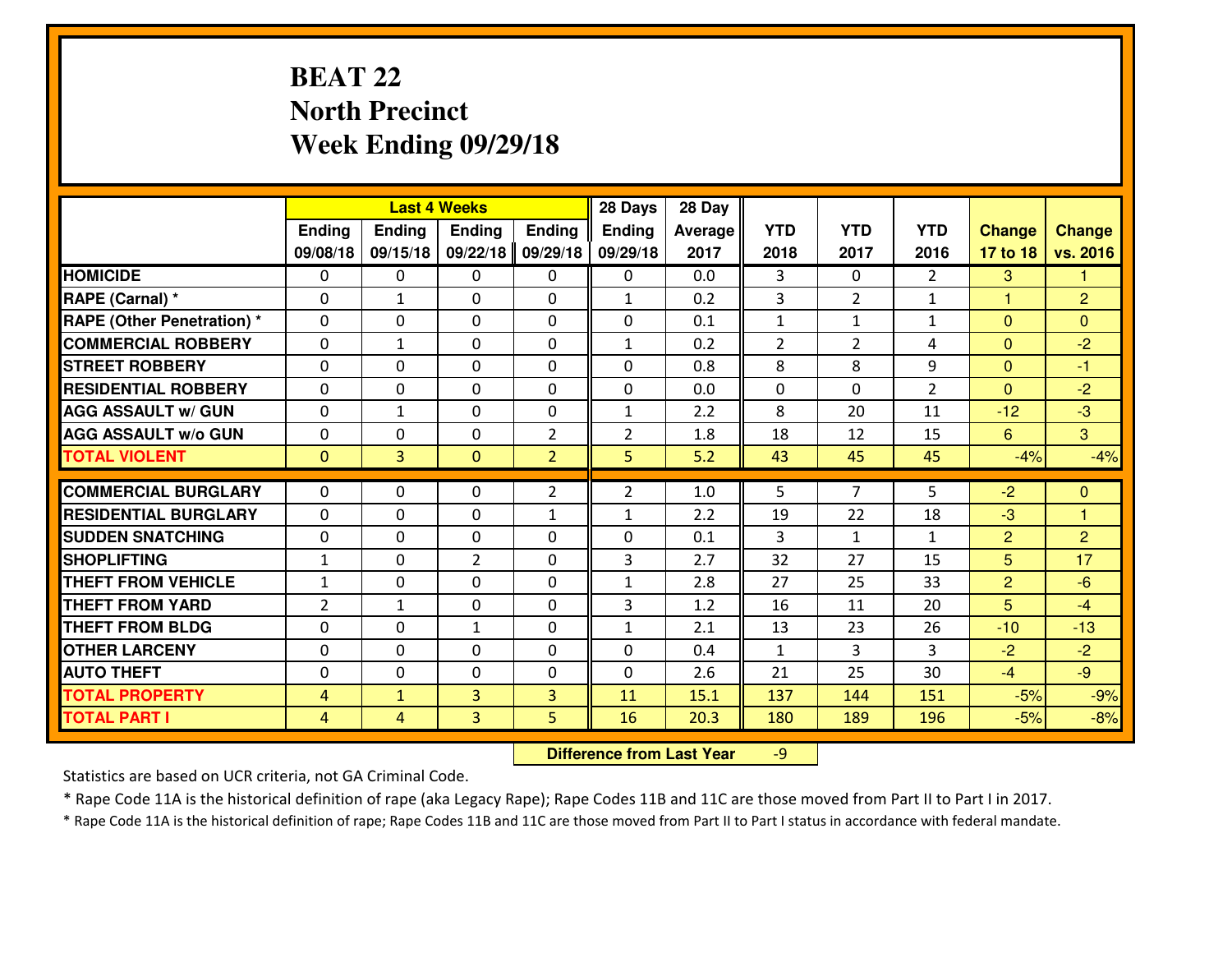# **BEAT 23 North PrecinctWeek Ending 09/29/18**

|                                              |                                  |                     | <b>Last 4 Weeks</b> |                     | 28 Days        | 28 Day       |                |                |                |                |                      |
|----------------------------------------------|----------------------------------|---------------------|---------------------|---------------------|----------------|--------------|----------------|----------------|----------------|----------------|----------------------|
|                                              | Ending                           | Ending              | <b>Ending</b>       | <b>Ending</b>       | <b>Ending</b>  | Average      | <b>YTD</b>     | <b>YTD</b>     | <b>YTD</b>     | <b>Change</b>  | <b>Change</b>        |
|                                              | 09/08/18                         | 09/15/18            | 09/22/18            | 09/29/18            | 09/29/18       | 2017         | 2018           | 2017           | 2016           | 17 to 18       | vs. 2016             |
| <b>HOMICIDE</b>                              | $\mathbf{0}$                     | 0                   | 0                   | 0                   | 0              | 0.1          | 1              | $\mathbf{1}$   | 0              | $\Omega$       | 1                    |
| RAPE (Carnal) *                              | 0                                | 0                   | $\mathbf{0}$        | 0                   | $\Omega$       | 0.2          | 2              | $\overline{2}$ | 5              | $\Omega$       | $-3$                 |
| <b>RAPE (Other Penetration)*</b>             | $\Omega$                         | 0                   | $\mathbf{0}$        | $\Omega$            | $\Omega$       | 0.0          | $\Omega$       | 0              | $\overline{2}$ | $\Omega$       | $-2$                 |
| <b>COMMERCIAL ROBBERY</b>                    | $\Omega$                         | 0                   | $\mathbf 0$         | $\Omega$            | 0              | 0.2          | $\mathbf{1}$   | $\overline{2}$ | $\Omega$       | $-1$           | $\blacktriangleleft$ |
| <b>ISTREET ROBBERY</b>                       | 0                                | 0                   | $\mathbf 0$         | 0                   | 0              | 0.5          | 4              | 5              | 14             | $-1$           | $-10$                |
| <b>RESIDENTIAL ROBBERY</b>                   | $\mathbf{0}$                     | 0                   | $\mathbf 0$         | 0                   | 0              | 0.1          | 3              | $\mathbf{1}$   | $\mathbf{1}$   | $\overline{2}$ | $\overline{2}$       |
| <b>AGG ASSAULT W/ GUN</b>                    | 0                                | 1                   | 1                   | $\mathbf{1}$        | 3              | 0.7          | 15             | $\overline{7}$ | 15             | 8              | $\overline{0}$       |
| <b>AGG ASSAULT W/o GUN</b>                   | 0                                | 0                   | $\mathbf 0$         | $\mathbf{1}$        | $\mathbf{1}$   | 1.2          | 17             | 12             | 11             | 5              | $6^{\circ}$          |
| <b>TOTAL VIOLENT</b>                         | $\mathbf{0}$                     | $\mathbf{1}$        | $\mathbf{1}$        | $\overline{2}$      | $\overline{4}$ | 2.8          | 43             | 30             | 48             | 43%            | $-10%$               |
| <b>COMMERCIAL BURGLARY</b>                   | $\mathbf{0}$                     | 0                   | 1                   | $\mathbf{1}$        | $\overline{2}$ | 1.9          | 10             | 16             | 8              | $-6$           | $\overline{2}$       |
| <b>RESIDENTIAL BURGLARY</b>                  | $\mathbf{1}$                     | 0                   | $\mathbf{0}$        | 0                   | 1              | 1.8          | 14             | 16             | 18             | $-2$           | $-4$                 |
| <b>SUDDEN SNATCHING</b>                      | $\Omega$                         | 0                   | $\mathbf 0$         | $\Omega$            |                |              | $\overline{2}$ |                |                |                | 1                    |
|                                              |                                  |                     |                     |                     |                |              |                |                |                |                |                      |
|                                              |                                  |                     |                     |                     | $\Omega$       | 0.3          |                | 4              | $\mathbf{1}$   | $-2$           |                      |
| <b>SHOPLIFTING</b>                           | $\overline{2}$                   | $\mathbf{1}$        | $\mathbf{0}$        | $\Omega$            | 3              | 1.0          | 29             | 10             | 11             | 19             | 18                   |
| <b>THEFT FROM VEHICLE</b>                    | $\overline{2}$                   | 1                   | 0                   | $\mathbf{1}$        | 4              | 3.1          | 27             | 33             | 50             | $-6$           | $-23$                |
| <b>THEFT FROM YARD</b>                       | $\overline{2}$                   | $\overline{2}$      | 1                   | $\overline{2}$      | $\overline{7}$ | 1.9          | 24             | 22             | 17             | $\overline{2}$ | $\overline{7}$       |
| <b>THEFT FROM BLDG</b>                       | 0                                | $\mathbf{1}$        | 1                   | 0                   | $\overline{2}$ | 1.9          | 20             | 20             | 20             | $\overline{0}$ | $\overline{0}$       |
| <b>OTHER LARCENY</b>                         | 0                                | 0                   | $\mathbf 0$         | 0                   | 0              | 0.3          | 5              | 4              | $\mathbf{1}$   | $\overline{1}$ | $\overline{4}$       |
| <b>AUTO THEFT</b>                            | $\mathbf{0}$                     | 1                   | 0                   | $\mathbf{1}$        | $\overline{2}$ | 3.1          | 13             | 32             | 22             | $-19$          | $-9$                 |
| <b>TOTAL PROPERTY</b><br><b>TOTAL PART I</b> | $\overline{7}$<br>$\overline{7}$ | 6<br>$\overline{7}$ | $\overline{3}$<br>4 | 5<br>$\overline{7}$ | 21<br>25       | 15.3<br>18.1 | 144<br>187     | 157<br>187     | 148<br>196     | $-8%$<br>0%    | $-3%$<br>$-5%$       |

 **Difference from Last Year** $\mathbf{0}$ 

Statistics are based on UCR criteria, not GA Criminal Code.

\* Rape Code 11A is the historical definition of rape (aka Legacy Rape); Rape Codes 11B and 11C are those moved from Part II to Part I in 2017.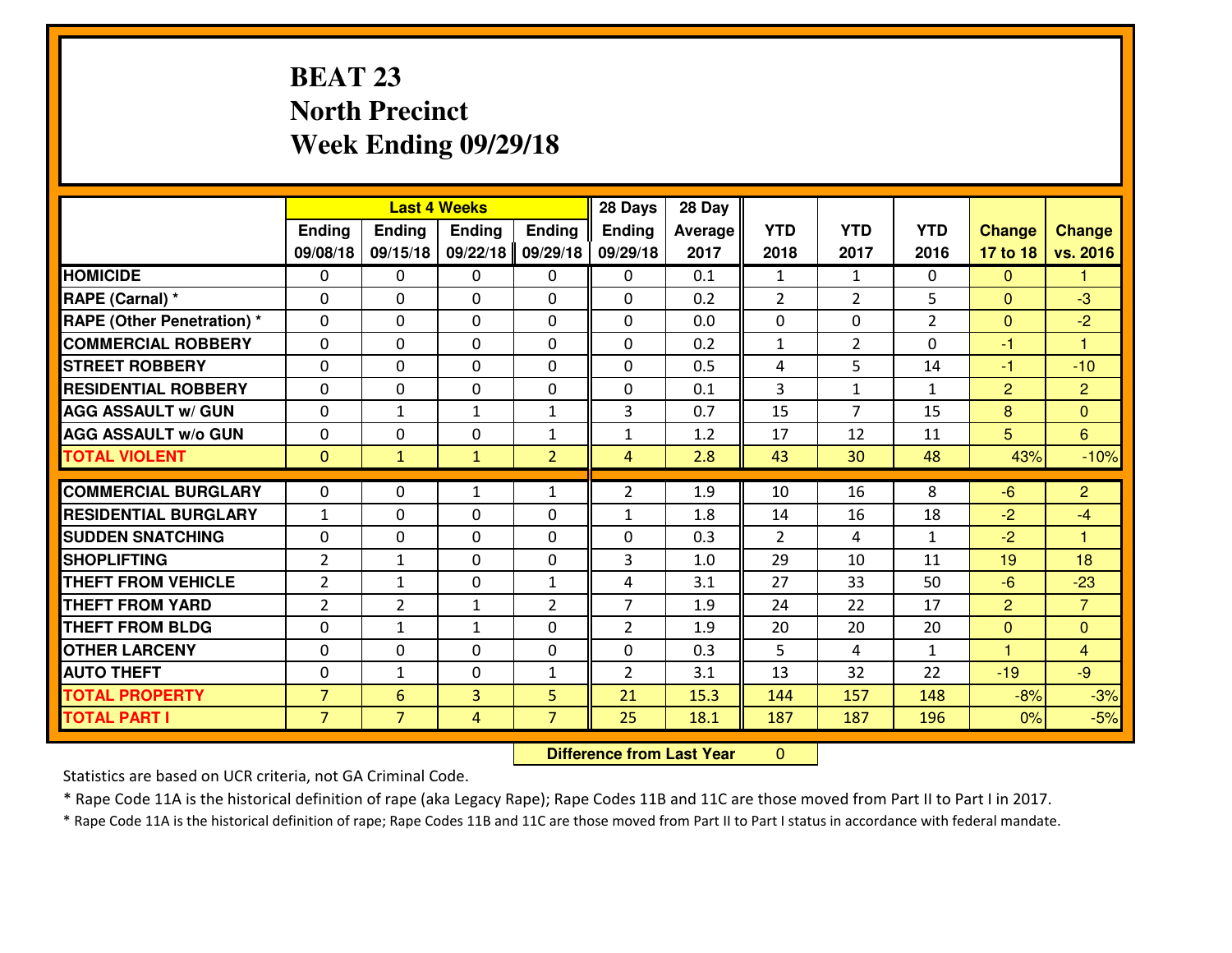# **BEAT 24 North PrecinctWeek Ending 09/29/18**

|                                   |                |              | <b>Last 4 Weeks</b> |                | 28 Days        | 28 Day  |                |                |                |                |                |
|-----------------------------------|----------------|--------------|---------------------|----------------|----------------|---------|----------------|----------------|----------------|----------------|----------------|
|                                   | Ending         | Ending       | <b>Ending</b>       | Ending         | <b>Ending</b>  | Average | <b>YTD</b>     | <b>YTD</b>     | <b>YTD</b>     | <b>Change</b>  | <b>Change</b>  |
|                                   | 09/08/18       | 09/15/18     | 09/22/18            | 09/29/18       | 09/29/18       | 2017    | 2018           | 2017           | 2016           | 17 to 18       | vs. 2016       |
| <b>HOMICIDE</b>                   | 0              | $\Omega$     | 0                   | 0              | $\Omega$       | 0.1     | $\Omega$       | $\Omega$       | $\mathbf{1}$   | $\mathbf{0}$   | $-1$           |
| RAPE (Carnal) *                   | $\Omega$       | $\Omega$     | $\Omega$            | 0              | 0              | 0.1     | $\Omega$       | $\mathbf{1}$   | $\Omega$       | $-1$           | $\Omega$       |
| <b>RAPE (Other Penetration) *</b> | 0              | 0            | $\mathbf 0$         | 0              | 0              | 0.0     | $\mathbf 0$    | 0              | 0              | $\mathbf{0}$   | $\mathbf{0}$   |
| <b>COMMERCIAL ROBBERY</b>         | $\mathbf{1}$   | 0            | $\mathbf 0$         | $\Omega$       | $\mathbf{1}$   | 0.4     | $\mathbf{1}$   | 3              | $\mathbf{1}$   | $-2$           | $\mathbf{0}$   |
| <b>STREET ROBBERY</b>             | 0              | $\mathbf{1}$ | 0                   | $\Omega$       | $\mathbf{1}$   | 1.0     | 5              | 13             | 26             | $-8$           | $-21$          |
| <b>RESIDENTIAL ROBBERY</b>        | 0              | 0            | 0                   | $\Omega$       | 0              | 0.0     | $\mathbf 0$    | $\mathbf{0}$   | $\overline{2}$ | $\mathbf{0}$   | $-2$           |
| <b>AGG ASSAULT W/ GUN</b>         | 0              | 0            | 0                   | $\Omega$       | 0              | 0.4     | $\mathbf{1}$   | 4              | $\mathbf{1}$   | $-3$           | $\overline{0}$ |
| <b>AGG ASSAULT W/o GUN</b>        | 0              | 0            | $\mathbf{1}$        | $\mathbf{1}$   | $\overline{2}$ | 0.4     | 8              | $\mathbf{1}$   | 4              | $\overline{7}$ | $\overline{4}$ |
| <b>TOTAL VIOLENT</b>              | $\mathbf{1}$   | $\mathbf{1}$ | $\mathbf{1}$        | $\mathbf{1}$   | 4              | 2.3     | 15             | 22             | 35             | $-32%$         | $-57%$         |
| <b>COMMERCIAL BURGLARY</b>        | $\Omega$       | 0            | $\mathbf{0}$        | 0              | $\mathbf{0}$   | 0.3     | $\mathbf{1}$   | 3              | 11             | $-2$           | $-10$          |
| <b>RESIDENTIAL BURGLARY</b>       | $\Omega$       | 0            | 1                   | 0              | $\mathbf{1}$   | 1.2     | $\overline{7}$ | 11             | 13             | $-4$           | $-6$           |
| <b>SUDDEN SNATCHING</b>           | 0              | 0            | 0                   | $\Omega$       | 0              | 0.2     | 3              | $\overline{2}$ | 4              | 1              | $-1$           |
| <b>SHOPLIFTING</b>                | 0              | $\mathbf{1}$ | 0                   | 0              | $\mathbf{1}$   | 4.2     | 58             | 42             | 49             | 16             | 9              |
| <b>THEFT FROM VEHICLE</b>         | 0              | 3            | $\overline{2}$      | $\mathbf{1}$   | 6              | 7.9     | 35             | 79             | 57             | $-44$          | $-22$          |
| <b>THEFT FROM YARD</b>            | $\overline{2}$ | $\mathbf 0$  | $\mathbf 0$         | $\mathbf{1}$   | 3              | 2.8     | 18             | 27             | 30             | $-9$           | $-12$          |
| <b>THEFT FROM BLDG</b>            | 0              | $\mathbf{1}$ | $\mathbf 0$         | $\Omega$       | $\mathbf{1}$   | 1.2     | 19             | 10             | 26             | 9              | $-7$           |
| <b>OTHER LARCENY</b>              | 0              | 0            | $\mathbf 0$         | 0              | 0              | 0.9     | 3              | 8              | 4              | $-5$           | $-1$           |
| <b>AUTO THEFT</b>                 | 0              | 0            | $\mathbf{1}$        | 0              | $\mathbf{1}$   | 2.4     | 9              | 28             | 27             | $-19$          | $-18$          |
| <b>TOTAL PROPERTY</b>             | $\overline{2}$ | 5            | 4                   | $\overline{2}$ | 13             | 21.2    | 153            | 210            | 221            | $-27%$         | $-31%$         |
| <b>TOTAL PART I</b>               | $\overline{3}$ | 6            | 5                   | 3              | 17             | 23.5    | 168            | 232            | 256            | $-28%$         | $-34%$         |
|                                   |                |              |                     |                |                |         |                |                |                |                |                |

 **Difference from Last Year**-64

Statistics are based on UCR criteria, not GA Criminal Code.

\* Rape Code 11A is the historical definition of rape (aka Legacy Rape); Rape Codes 11B and 11C are those moved from Part II to Part I in 2017.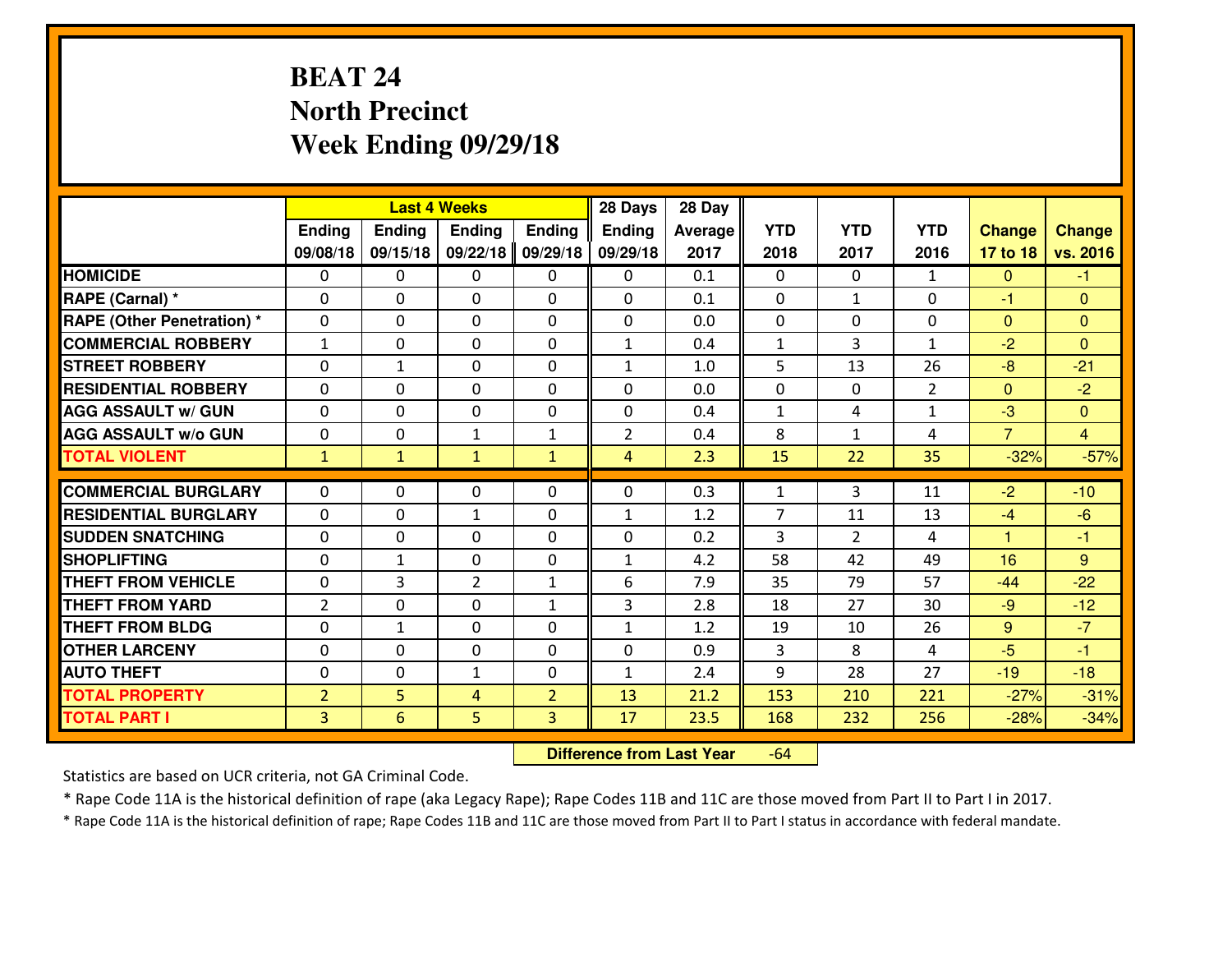# **BEAT 25 North PrecinctWeek Ending 09/29/18**

|                                  |              |                | <b>Last 4 Weeks</b> |                | 28 Days        | 28 Day  |                |                |                |                      |                |
|----------------------------------|--------------|----------------|---------------------|----------------|----------------|---------|----------------|----------------|----------------|----------------------|----------------|
|                                  | Ending       | <b>Ending</b>  | <b>Ending</b>       | <b>Ending</b>  | <b>Ending</b>  | Average | <b>YTD</b>     | <b>YTD</b>     | <b>YTD</b>     | <b>Change</b>        | <b>Change</b>  |
|                                  | 09/08/18     | 09/15/18       | 09/22/18            | 09/29/18       | 09/29/18       | 2017    | 2018           | 2017           | 2016           | 17 to 18             | vs. 2016       |
| <b>HOMICIDE</b>                  | $\Omega$     | 0              | 0                   | 0              | $\Omega$       | 0.0     | 0              | $\Omega$       | 0              | $\Omega$             | $\mathbf{0}$   |
| RAPE (Carnal) *                  | $\Omega$     | 0              | $\Omega$            | 0              | $\Omega$       | 0.0     | 2              | 3              | 0              | $-1$                 | $\overline{2}$ |
| <b>RAPE (Other Penetration)*</b> | 0            | 0              | $\mathbf 0$         | 0              | 0              | 0.0     | 0              | 0              | $\overline{2}$ | $\overline{0}$       | $-2$           |
| <b>COMMERCIAL ROBBERY</b>        | 0            | 0              | $\mathbf 0$         | 0              | 0              | 0.0     | 0              | $\mathbf{1}$   | 0              | $-1$                 | $\Omega$       |
| <b>STREET ROBBERY</b>            | $\mathbf{0}$ | 0              | $\mathbf 0$         | $\overline{2}$ | $\overline{2}$ | 0.0     | 9              | 17             | 21             | $-8$                 | $-12$          |
| <b>RESIDENTIAL ROBBERY</b>       | 0            | 0              | $\mathbf 0$         | 0              | 0              | 0.0     | 0              | $\mathbf{0}$   | $\Omega$       | $\mathbf{0}$         | $\mathbf{0}$   |
| <b>AGG ASSAULT W/ GUN</b>        | 0            | 0              | $\mathbf 0$         | 0              | 0              | 0.0     | 3              | $\overline{2}$ | 0              | $\mathbf{1}$         | 3              |
| <b>AGG ASSAULT W/o GUN</b>       | 0            | 0              | 0                   | 0              | $\mathbf 0$    | 0.0     | 4              | 3              | $\overline{2}$ | $\blacktriangleleft$ | $\overline{2}$ |
| <b>TOTAL VIOLENT</b>             | $\mathbf{0}$ | $\overline{0}$ | $\overline{0}$      | $\overline{2}$ | $\overline{2}$ | 0.0     | 18             | 26             | 25             | $-31%$               | $-28%$         |
| <b>COMMERCIAL BURGLARY</b>       | $\Omega$     | 0              | $\mathbf{0}$        | 0              | $\Omega$       | 0.0     | $\mathbf{1}$   | 3              | 9              | $-2$                 | $-8$           |
| <b>RESIDENTIAL BURGLARY</b>      | $\mathbf{0}$ | 0              | 0                   | 0              | 0              | 0.0     | 3              | 4              | 6              | $-1$                 | $-3$           |
| <b>SUDDEN SNATCHING</b>          | $\mathbf{0}$ | 0              | $\mathbf 0$         | 0              | 0              | 0.0     | 0              | $\mathbf{1}$   | 5              | $-1$                 | $-5$           |
| <b>SHOPLIFTING</b>               | 0            | 5              | $\mathbf 0$         | 0              | 5              | 0.0     | 14             | 25             | 28             | $-11$                | $-14$          |
| <b>THEFT FROM VEHICLE</b>        | 0            | 3              | $\mathbf 0$         | 3              | 6              | 0.0     | 41             | 60             | 108            | $-19$                | $-67$          |
| <b>THEFT FROM YARD</b>           | 0            | $\mathbf{1}$   | $\mathbf 0$         | $\mathbf{1}$   | $\overline{2}$ | 0.0     | 21             | 48             | 39             | $-27$                | $-18$          |
| <b>THEFT FROM BLDG</b>           | 0            | 0              | $\mathbf 0$         | $\mathbf{0}$   | 0              | 0.0     | 17             | 29             | 29             | $-12$                | $-12$          |
| <b>OTHER LARCENY</b>             | 0            | 0              | $\mathbf 0$         | $\mathbf 0$    | 0              | 0.0     | $\overline{7}$ | 9              | 5              | $-2$                 | $\overline{2}$ |
| <b>AUTO THEFT</b>                | 0            | $\mathbf{1}$   | $\mathbf 0$         | 0              | $\mathbf{1}$   | 0.0     | 13             | 22             | 16             | $-9$                 | $-3$           |
| <b>TOTAL PROPERTY</b>            | $\mathbf{0}$ | 10             | $\mathbf{0}$        | $\overline{4}$ | 14             | 0.0     | 117            | 201            | 245            | $-42%$               | $-52%$         |
| <b>TOTAL PART I</b>              | $\mathbf{0}$ | 10             | $\mathbf{0}$        | 6              | 16             | 0.0     | 135            | 227            | 270            | $-41%$               | $-50%$         |
|                                  |              |                |                     |                |                |         |                |                |                |                      |                |

 **Difference from Last Year**-92

Statistics are based on UCR criteria, not GA Criminal Code.

\* Rape Code 11A is the historical definition of rape (aka Legacy Rape); Rape Codes 11B and 11C are those moved from Part II to Part I in 2017.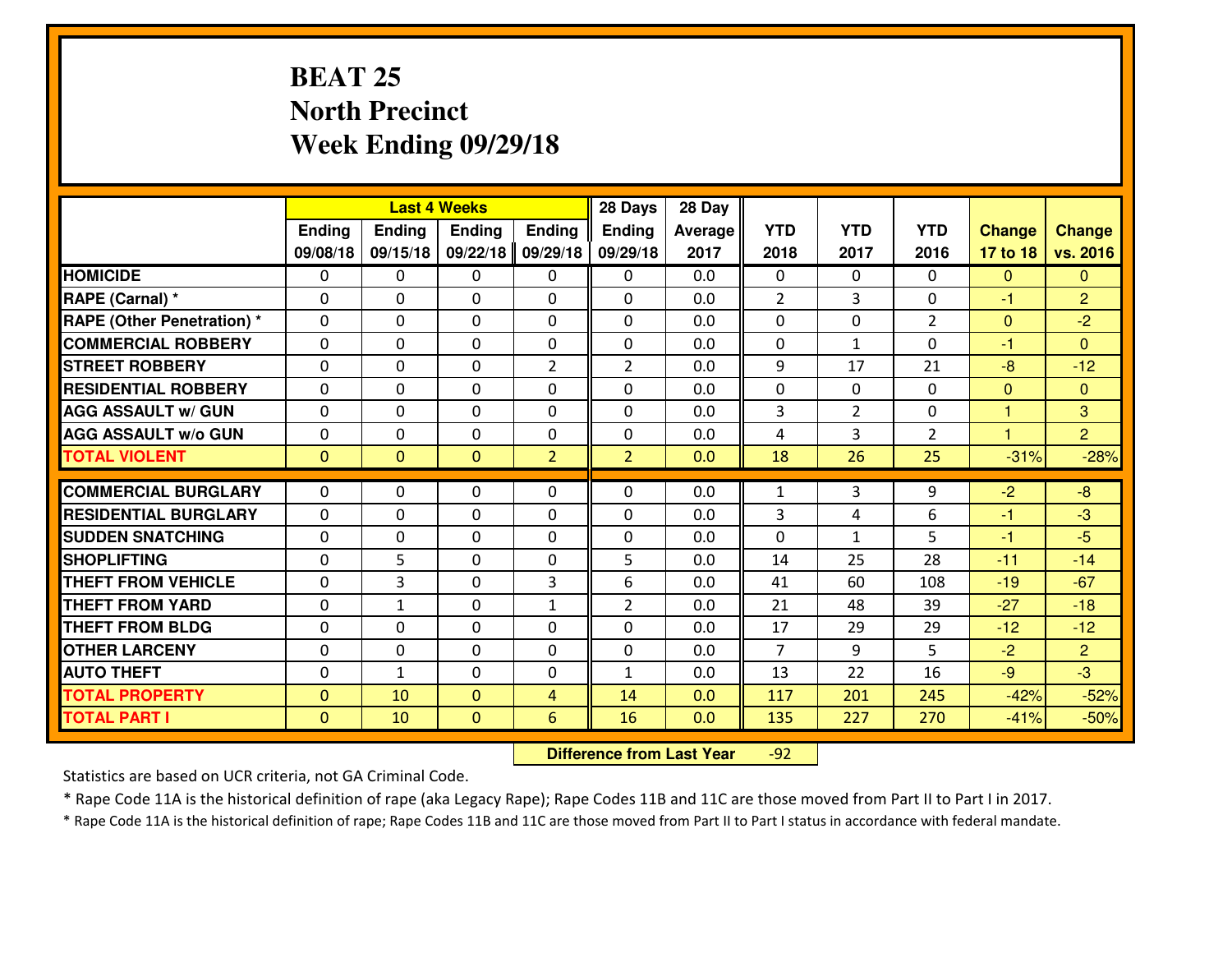# **BEAT 26 North PrecinctWeek Ending 09/29/18**

|                                  |                |                | <b>Last 4 Weeks</b> |                | 28 Days        | 28 Day  |                |              |              |                |               |
|----------------------------------|----------------|----------------|---------------------|----------------|----------------|---------|----------------|--------------|--------------|----------------|---------------|
|                                  | Ending         | Ending         | <b>Ending</b>       | <b>Ending</b>  | <b>Ending</b>  | Average | <b>YTD</b>     | <b>YTD</b>   | <b>YTD</b>   | <b>Change</b>  | <b>Change</b> |
|                                  | 09/08/18       | 09/15/18       | 09/22/18            | 09/29/18       | 09/29/18       | 2017    | 2018           | 2017         | 2016         | 17 to 18       | vs. 2016      |
| <b>HOMICIDE</b>                  | 0              | 0              | $\Omega$            | $\mathbf{0}$   | 0              | 0.0     | $\Omega$       | $\Omega$     | $\Omega$     | $\mathbf{0}$   | $\Omega$      |
| RAPE (Carnal) *                  | $\Omega$       | 0              | $\mathbf{0}$        | $\Omega$       | $\Omega$       | 0.1     | $\overline{2}$ | $\mathbf{1}$ | 3            | $\mathbf{1}$   | $-1$          |
| <b>RAPE (Other Penetration)*</b> | $\Omega$       | 0              | $\Omega$            | $\Omega$       | $\Omega$       | 0.1     | $\mathbf{1}$   | $\mathbf{1}$ | $\mathbf{1}$ | $\Omega$       | $\Omega$      |
| <b>COMMERCIAL ROBBERY</b>        | $\Omega$       | $\Omega$       | $\mathbf 0$         | $\Omega$       | $\Omega$       | 0.2     | $\Omega$       | 3            | $\mathbf{1}$ | $-3$           | $-1$          |
| <b>ISTREET ROBBERY</b>           | $\mathbf{1}$   | 0              | $\mathbf{0}$        | 0              | $\mathbf{1}$   | 0.6     | 12             | 5            | 20           | $\overline{7}$ | $-8$          |
| <b>RESIDENTIAL ROBBERY</b>       | 0              | 0              | $\mathbf 0$         | 0              | 0              | 0.0     | $\mathbf{0}$   | $\mathbf{0}$ | 0            | $\mathbf{0}$   | $\mathbf{0}$  |
| <b>AGG ASSAULT W/ GUN</b>        | 0              | 0              | $\mathbf{1}$        | 0              | $\mathbf{1}$   | 0.2     | $\overline{2}$ | 3            | 3            | $-1$           | $-1$          |
| <b>AGG ASSAULT W/o GUN</b>       | $\mathbf{1}$   | $\overline{2}$ | 1                   | 0              | 4              | 0.5     | 22             | 8            | 9            | 14             | 13            |
| <b>TOTAL VIOLENT</b>             | $\overline{2}$ | $\overline{2}$ | $\overline{2}$      | $\overline{0}$ | 6              | 1.6     | 39             | 21           | 37           | 86%            | 5%            |
| <b>COMMERCIAL BURGLARY</b>       | $\Omega$       | 0              | $\mathbf{0}$        | $\Omega$       | $\Omega$       | 0.7     | $\mathbf{1}$   | 9            | 6            | $-8$           | $-5$          |
| <b>RESIDENTIAL BURGLARY</b>      | $\Omega$       | 0              | $\mathbf{0}$        | $\Omega$       | 0              | 0.0     | $\mathbf{1}$   | $\mathbf{1}$ | 6            | $\mathbf{0}$   | $-5$          |
| <b>SUDDEN SNATCHING</b>          | 0              | $\mathbf{1}$   | $\mathbf 0$         | 0              | $\mathbf{1}$   | 0.5     | 10             | 15           | 12           | $-5$           | $-2$          |
| <b>SHOPLIFTING</b>               | 0              | 0              | $\mathbf{1}$        | $\mathbf{1}$   | $\overline{2}$ | 2.0     | 24             | 26           | 25           | $-2$           | $-1$          |
| <b>THEFT FROM VEHICLE</b>        | $\mathbf{1}$   | 0              | $\mathbf{1}$        | 0              | $\overline{2}$ | 3.3     | 25             | 36           | 80           | $-11$          | $-55$         |
| <b>THEFT FROM YARD</b>           | $1\,$          | 0              | $\overline{2}$      | $\overline{2}$ | 5              | 2.2     | 19             | 25           | 27           | $-6$           | $-8-$         |
| <b>THEFT FROM BLDG</b>           | $\mathbf{1}$   | 0              | $\mathbf{1}$        | $\mathbf{1}$   | 3              | 2.5     | 27             | 39           | 54           | $-12$          | $-27$         |
| <b>OTHER LARCENY</b>             | 0              | 0              | $\mathbf{1}$        | 0              | $\mathbf{1}$   | 0.3     | 6              | 3            | 3            | 3              | 3             |
| <b>AUTO THEFT</b>                | $\mathbf{0}$   | $\overline{2}$ | $\mathbf{1}$        | 0              | 3              | 1.3     | 18             | 12           | 20           | $6\phantom{1}$ | $-2$          |
| <b>TOTAL PROPERTY</b>            | $\overline{3}$ | $\overline{3}$ | $\overline{7}$      | $\overline{4}$ | 17             | 12.7    | 131            | 166          | 233          | $-21%$         | $-44%$        |
| <b>TOTAL PART I</b>              | 5              | 5              | 9                   | $\overline{4}$ | 23             | 14.3    | 170            | 187          | 270          | $-9%$          | $-37%$        |

 **Difference from Last Year** $-17$ 

Statistics are based on UCR criteria, not GA Criminal Code.

\* Rape Code 11A is the historical definition of rape (aka Legacy Rape); Rape Codes 11B and 11C are those moved from Part II to Part I in 2017.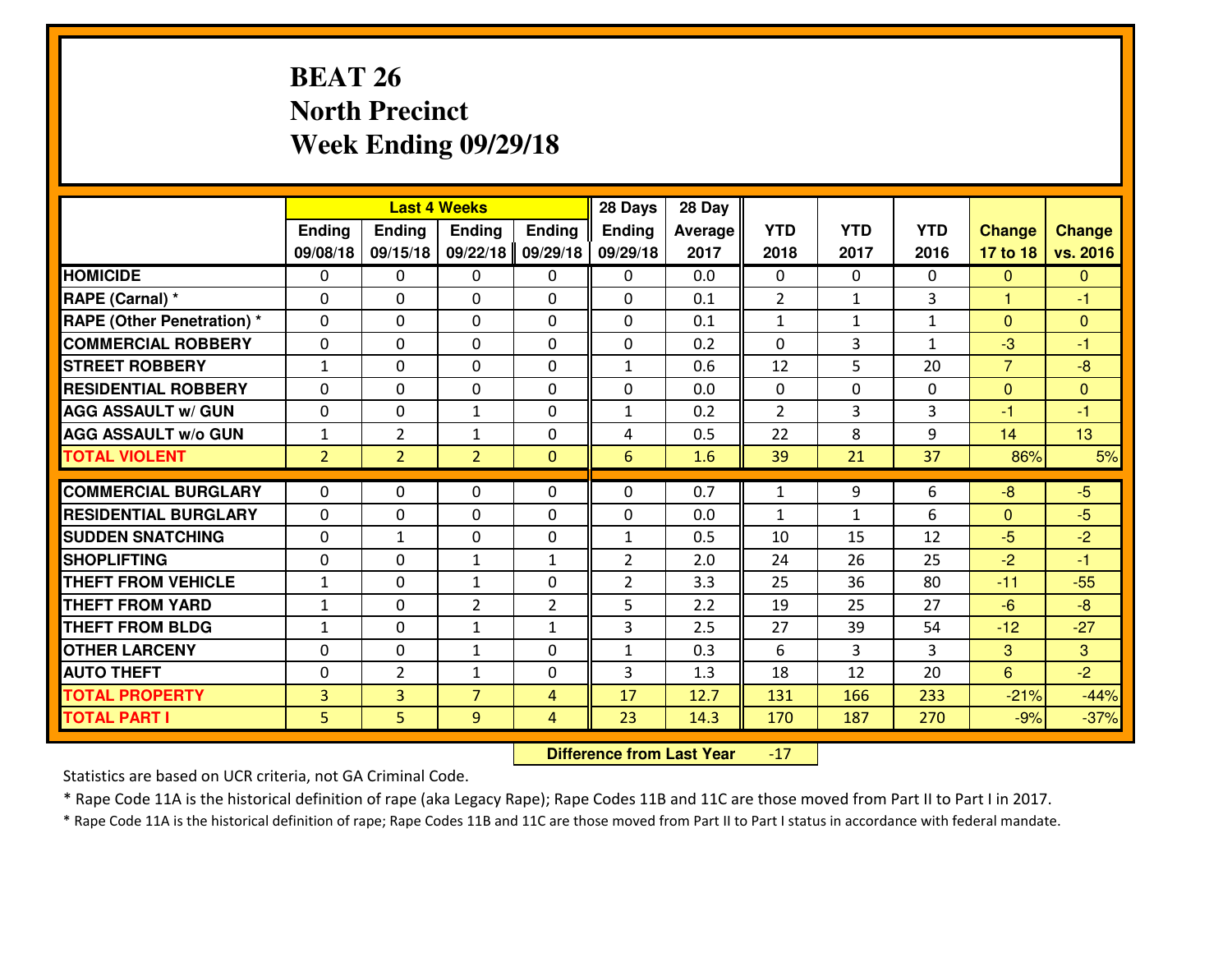# **BEAT 27 North PrecinctWeek Ending 09/29/18**

|                                              |                |                      | <b>Last 4 Weeks</b>          |               | 28 Days        | 28 Day       |              |                |                |                |                  |
|----------------------------------------------|----------------|----------------------|------------------------------|---------------|----------------|--------------|--------------|----------------|----------------|----------------|------------------|
|                                              | Ending         | <b>Ending</b>        | <b>Ending</b>                | <b>Ending</b> | <b>Ending</b>  | Average      | <b>YTD</b>   | <b>YTD</b>     | <b>YTD</b>     | <b>Change</b>  | Change           |
|                                              | 09/08/18       | 09/15/18             | 09/22/18                     | 09/29/18      | 09/29/18       | 2017         | 2018         | 2017           | 2016           | 17 to 18       | vs. 2016         |
| <b>HOMICIDE</b>                              | $\mathbf{0}$   | 0                    | $\mathbf{0}$                 | 0             | 0              | 0.2          | $\Omega$     | $\overline{2}$ | $\Omega$       | $-2$           | $\mathbf{0}$     |
| RAPE (Carnal) *                              | $\Omega$       | 0                    | $\mathbf{0}$                 | 0             | $\Omega$       | 0.6          | $\mathbf{0}$ | 6              | $\overline{2}$ | $-6$           | $-2$             |
| <b>RAPE (Other Penetration) *</b>            | $\Omega$       | 0                    | $\mathbf{1}$                 | $\Omega$      | $\mathbf{1}$   | 0.2          | 2            | $\mathbf{1}$   | $\mathbf{1}$   | 1              | 1                |
| <b>COMMERCIAL ROBBERY</b>                    | 0              | 0                    | $\mathbf 0$                  | 0             | 0              | 0.0          | 2            | $\mathbf{0}$   | $\Omega$       | $\overline{2}$ | $\overline{2}$   |
| <b>STREET ROBBERY</b>                        | $\Omega$       | 0                    | $\mathbf 0$                  | $\mathbf{1}$  | $\mathbf{1}$   | 1.0          | 8            | 8              | 19             | $\mathbf 0$    | $-11$            |
| <b>RESIDENTIAL ROBBERY</b>                   | $\Omega$       | $\Omega$             | $\mathbf 0$                  | $\Omega$      | $\Omega$       | 0.0          | $\mathbf{1}$ | $\Omega$       | $\mathbf{1}$   | $\mathbf{1}$   | $\mathbf{0}$     |
| <b>AGG ASSAULT w/ GUN</b>                    | $\Omega$       | 0                    | $\mathbf 0$                  | $\Omega$      | 0              | 0.5          | 10           | 6              | 6              | $\overline{4}$ | $\overline{4}$   |
| <b>AGG ASSAULT W/o GUN</b>                   | $\mathbf{1}$   | 0                    | $\mathbf 0$                  | 0             | $\mathbf{1}$   | 2.1          | 10           | 14             | 9              | $-4$           | $\mathbf{1}$     |
| <b>TOTAL VIOLENT</b>                         | $\mathbf{1}$   | $\overline{0}$       | $\mathbf{1}$                 | $\mathbf{1}$  | $\overline{3}$ | 4.5          | 33           | 37             | 38             | $-11%$         | $-13%$           |
| <b>COMMERCIAL BURGLARY</b>                   | $\Omega$       | 0                    | 0                            | 0             | $\Omega$       | 0.3          | 5            | 3              | 4              | $\overline{2}$ | $\mathbf{1}$     |
| <b>RESIDENTIAL BURGLARY</b>                  | $\Omega$       | 0                    | $\mathbf{0}$                 | $\mathbf{1}$  | 1              | 0.5          | 8            | 4              | 12             | $\overline{4}$ | $-4$             |
| <b>SUDDEN SNATCHING</b>                      | $\Omega$       |                      |                              |               |                |              |              |                |                |                |                  |
|                                              |                |                      |                              |               |                |              |              |                |                |                |                  |
|                                              |                | 0                    | $\mathbf{0}$                 | $\mathbf{1}$  | $\mathbf{1}$   | 2.2          | 7            | 13             | 20             | $-6$           | $-13$            |
| <b>SHOPLIFTING</b>                           | 0              | $\overline{2}$       | $\mathbf 0$                  | $\mathbf{1}$  | 3              | 1.6          | 35           | 15             | 25             | 20             | 10               |
| <b>THEFT FROM VEHICLE</b>                    | $\mathbf{1}$   | $\overline{2}$       | $\mathbf{0}$                 | $\Omega$      | 3              | 3.9          | 21           | 39             | 49             | $-18$          | $-28$            |
| <b>THEFT FROM YARD</b>                       | $\mathbf{1}$   | 0                    | $\mathbf 0$                  | $\mathbf{1}$  | $\overline{2}$ | 1.5          | 16           | 17             | 21             | $-1$           | $-5$             |
| <b>THEFT FROM BLDG</b>                       | $\overline{2}$ | 0                    | $\mathbf 0$                  | $\mathbf{1}$  | 3              | 4.3          | 30           | 31             | 50             | $-1$           | $-20$            |
| <b>OTHER LARCENY</b>                         | 0              | 0                    | $\mathbf 0$                  | 0             | 0              | 0.2          | 2            | $\overline{2}$ | $\mathbf{1}$   | $\overline{0}$ | $\mathbf{1}$     |
| <b>AUTO THEFT</b>                            | $\mathbf{1}$   | $\overline{2}$       | $\mathbf 0$                  | 0             | 3              | 1.1          | 13           | 9              | 22             | $\overline{4}$ | $-9$             |
| <b>TOTAL PROPERTY</b><br><b>TOTAL PART I</b> | 5<br>6         | $6\overline{6}$<br>6 | $\mathbf{O}$<br>$\mathbf{1}$ | 5<br>6        | 16<br>19       | 15.7<br>20.3 | 137<br>170   | 133<br>170     | 204<br>242     | 3%<br>0%       | $-33%$<br>$-30%$ |

 **Difference from Last Year** $\mathbf{0}$ 

Statistics are based on UCR criteria, not GA Criminal Code.

\* Rape Code 11A is the historical definition of rape (aka Legacy Rape); Rape Codes 11B and 11C are those moved from Part II to Part I in 2017.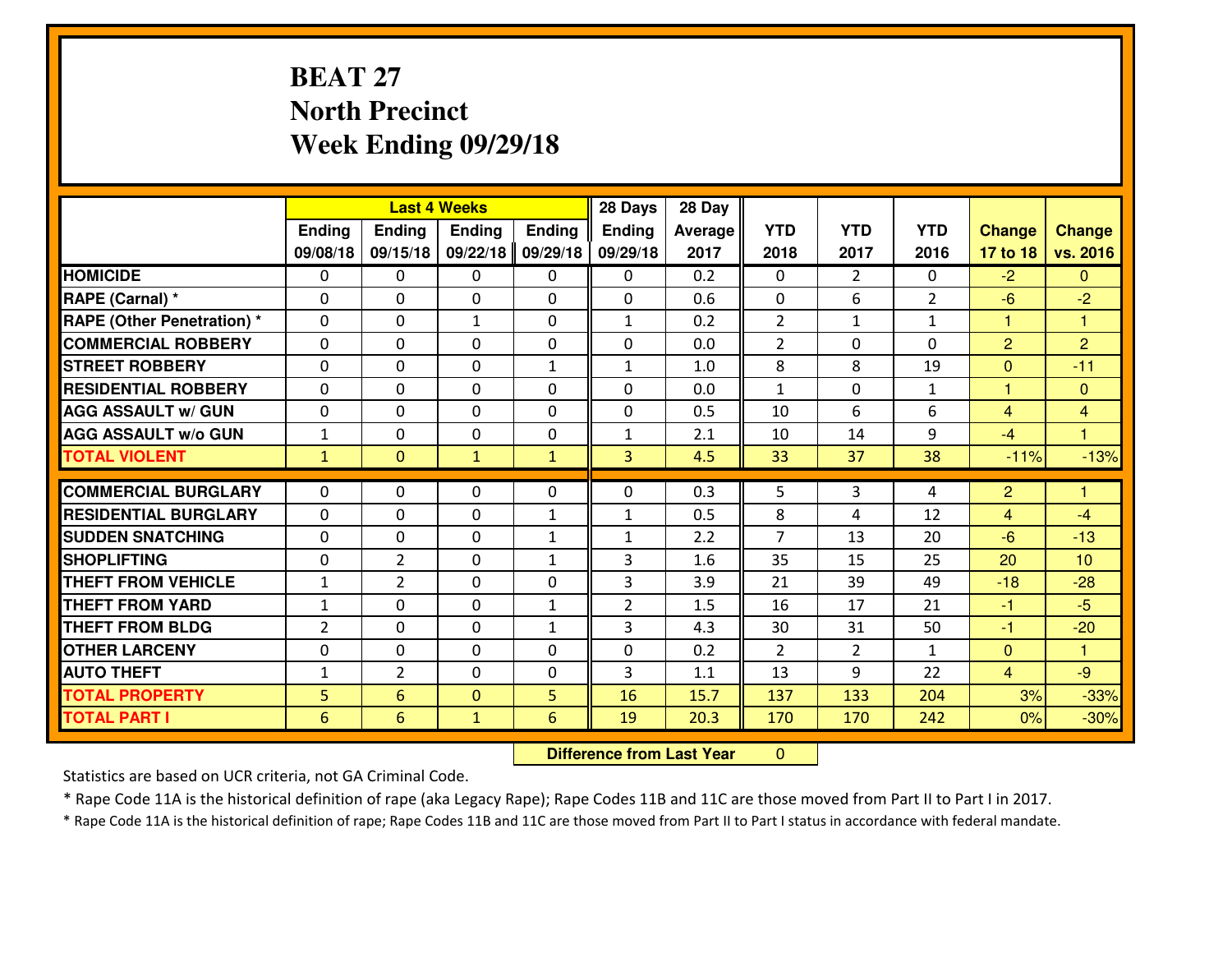

#### **COMPSTAT PRECINCT COMMANDER: CENTRAL PRECINCTWeek Ending 09/29/18**

**CAPT. BEN HERRON**



|                                                                                                  | <b>Week</b>             | <b>Week</b>                    | Weekly                     | $28-Day$                  | $28-Day$                         | Avg                                      |                |                                              |                        |                           |                     |
|--------------------------------------------------------------------------------------------------|-------------------------|--------------------------------|----------------------------|---------------------------|----------------------------------|------------------------------------------|----------------|----------------------------------------------|------------------------|---------------------------|---------------------|
|                                                                                                  | <b>Ending</b>           | <b>Ending</b>                  | Avg                        | <b>Ending</b>             | Ending                           | 28-Day                                   | <b>YTD</b>     | <b>YTD</b>                                   | <b>YTD</b>             | Change                    | <b>Change</b>       |
|                                                                                                  | 9/29/18                 | 009/22/18                      | 2017                       | 9/29/18                   | 09/01/18                         | 2017                                     | 2018           | 2017                                         | 2016                   | 17 to 18                  | vs. 2016            |
| <b>HOMICIDE</b>                                                                                  | 0                       | 0                              | 0                          | 1.                        | 0                                |                                          | $\mathbf{2}$   | 6                                            | 21                     | -4                        | $-19$               |
| RAPE (Carnal) *                                                                                  | 0                       | 0                              | $\mathbf 0$                | 0                         | 1                                | 1                                        | 11             | 15                                           | 10                     | $-4$                      |                     |
| <b>RAPE (Other Penetration)</b> *                                                                | 0                       | 0                              | 0                          | $\mathbf 0$               | 0                                | $\blacktriangleleft$                     | $\overline{7}$ | 8                                            | 4                      | -1                        | 3                   |
| <b>COMMERCIAL ROBBERY</b>                                                                        | $\mathbf{0}$            | $\mathbf{1}$                   | $\mathbf 0$                | $\overline{2}$            | 3                                | $\overline{2}$                           | 8              | $\overline{17}$                              | $\overline{15}$        | $-9$                      | $-7$                |
| <b>STREET ROBBERY</b>                                                                            | $\overline{2}$          | $\mathbf{1}$                   | $\overline{\mathbf{1}}$    | 5                         | 5                                | 5                                        | 41             | 44                                           | 69                     | $-3$                      | $-28$               |
| <b>RESIDENTIAL ROBBERY</b>                                                                       | $\overline{\mathbf{0}}$ | $\overline{2}$                 | $\mathbf 0$                | $\overline{2}$            | $\overline{1}$                   | $\overline{1}$                           | $\overline{9}$ | $\overline{8}$                               | $\overline{8}$         | $\overline{1}$            | $\overline{1}$      |
| <b>AGG ASSAULT w/ GUN</b>                                                                        | $\overline{4}$          | 4                              | $\overline{c}$             | 12                        | 4                                | $\overline{7}$                           | 62             | $\overline{77}$                              | $\overline{51}$        | $-15$                     | 11                  |
| <b>AGG ASSAULT w/o GUN</b>                                                                       | $\overline{2}$          | $\overline{0}$                 | $\overline{2}$             | $\overline{4}$            | $\overline{4}$                   | $\overline{6}$                           | 63             | 65                                           | 41                     | $-2$                      | $\overline{22}$     |
| <b>TOTAL VIOLENT</b>                                                                             | 8                       | $\overline{8}$                 | 6                          | $\overline{26}$           | 18                               | 23                                       | 203            | 240                                          | 219                    | $-15%$                    | $-7%$               |
| <b>COMMERCIAL BURGLARY</b>                                                                       |                         |                                |                            |                           |                                  |                                          | 30             | 33                                           | 89                     |                           |                     |
| <b>RESIDENTIAL BURGLARY</b>                                                                      | 0<br>$\overline{2}$     | $\Omega$<br>3                  |                            | 3<br>$\overline{13}$      | 4<br>$\overline{10}$             | 4<br>$\overline{17}$                     |                |                                              |                        | $-3$<br>$-12$             | $-59$<br>$-45$      |
|                                                                                                  | $\bf{0}$                | 0                              | $\overline{4}$<br>$\Omega$ | $\mathbf{2}$              | $\Omega$                         | $\overline{c}$                           | 157<br>9       | 169<br>19                                    | 202<br>16              | $-10$                     | $-7$                |
| <b>SUDDEN SNATCHING</b><br><b>SHOPLIFTING</b>                                                    |                         | 9                              | 5                          | 16                        | 25                               | 18                                       | 156            | 189                                          | 126                    | $-33$                     | 30                  |
| <b>THEFT FROM VEHICLE</b>                                                                        | 4<br>6                  | $\overline{13}$                | 8                          | 32                        | 19                               | $\overline{32}$                          |                | $\overline{312}$                             | 323                    | $-70$                     | $-81$               |
| <b>THEFT FROM YARD</b>                                                                           | $\overline{7}$          | 4                              | 4                          | $\overline{17}$           | $\overline{20}$                  | $\overline{16}$                          | 242<br>141     | 166                                          | 172                    | $-25$                     | $-31$               |
|                                                                                                  | 1                       |                                |                            |                           |                                  |                                          |                |                                              |                        |                           | $-78$               |
| <b>THEFT FROM BLDG</b><br><b>OTHER LARCENY</b>                                                   | $\mathbf{0}$            | $\overline{c}$<br>$\mathbf{1}$ | 4<br>$\overline{1}$        | 11                        | 11<br>6                          | 16<br>3                                  | 131<br>40      | 153<br>$\overline{31}$                       | 209<br>$\overline{16}$ | $-22$<br>$\overline{9}$   | $\overline{24}$     |
| <b>AUTO THEFT</b>                                                                                | $\overline{2}$          | 3                              | $\overline{\mathbf{4}}$    | 6<br>13                   | $\overline{11}$                  | $\overline{16}$                          | 148            | 162                                          | 156                    | $-14$                     | -8                  |
| <b>TOTAL PROPERTY</b>                                                                            | 22                      | 35                             | 31                         | 113                       | 106                              | 124                                      | 1054           | 1234                                         | 1309                   | $-15%$                    | $-19%$              |
| <b>TOTAL PART I</b>                                                                              | 30                      | 43                             | $\overline{37}$            | 139                       | 124                              | 147                                      | 1257           | 1474                                         | 1528                   | $-15%$                    | $-18%$              |
|                                                                                                  |                         |                                |                            |                           |                                  |                                          |                |                                              |                        |                           |                     |
| Statistics are based on UCR criteria, not GA Criminal Code, and are                              |                         |                                |                            |                           | <b>Difference from Last Year</b> |                                          | $-217$         |                                              |                        | <b>Last Week</b>          | <b>Year-to-Date</b> |
| preliminary, based on RMS data at the time prepared, and are subject to change.                  |                         |                                |                            |                           |                                  | <b>At-Fault Police Vehicle Accidents</b> |                |                                              |                        | $\Omega$                  | $\overline{19}$     |
| Cell Shading: white is within 0.6 standard deviation of the mean; red is above; green is below.  |                         |                                |                            |                           |                                  |                                          |                | <b>Not At-Fault Police Vehicle Accidents</b> |                        | $\mathbf{0}$              | $\overline{13}$     |
| * Code 11A is the pre-2016 definition of rape; Codes 11B and 11C are by federal mandate in 2016. |                         |                                |                            |                           |                                  | <b>Total Police Vehicle Accidents</b>    |                |                                              |                        | $\mathbf 0$               | 32                  |
|                                                                                                  | <b>Week</b>             | Week                           |                            |                           | $28-Day$                         |                                          |                |                                              |                        |                           |                     |
| <b>Citizen Initiated Calls</b>                                                                   | <b>Ending</b>           | <b>Ending</b>                  | Weekly                     | $28-Day$<br><b>Ending</b> | Ending                           | Avg<br>$28-Day$                          | <b>YTD</b>     | <b>YTD</b>                                   | <b>YTD</b>             |                           | <b>Change</b>       |
|                                                                                                  | 09/29/18                | 009/22/18                      | Avg<br>2017                | 09/29/18                  | 09/1/2018                        | 2017                                     | 2018           | 2017                                         | 2016                   | <b>Change</b><br>17 to 18 | vs. 2016            |
|                                                                                                  |                         |                                |                            |                           |                                  |                                          | 4045           |                                              |                        |                           | $-259$              |
| <b>Midnight Shift</b>                                                                            | 114<br>257              | 114                            | 126<br>271                 | 430                       | 398                              | 503                                      | 9513           | 4188                                         | 4304                   | $-143$                    | $-517$              |
| <b>Day Shift</b><br><b>Afternoon Shift</b>                                                       |                         | 263<br>254                     |                            | 1034<br>1000              | 940<br>932                       | 1085<br>1176                             |                | 9848                                         | 10030<br>10284         | $-335$<br>$-1148$         | $-894$              |
| <b>TOTAL CITIZEN CFS</b>                                                                         | 240<br>611              | 631                            | 0<br>397                   | 2464                      | 2270                             | 2764                                     | 9390<br>22948  | 10538<br>24574                               | 24618                  |                           | $-6.8%$             |
|                                                                                                  |                         |                                |                            |                           |                                  |                                          |                |                                              |                        | $-6.6%$                   |                     |
| <b>53S ShotSpotter Calls</b>                                                                     | $\overline{5}$          | $\overline{2}$                 | 9                          | 9                         | 8                                | $\overline{37}$                          | 146            | 354                                          | 358                    | $-208$                    | $-212$              |
| <b>Sig 53 Shots Fired Calls</b>                                                                  | $\overline{11}$         | $\overline{13}$                | 15                         | 37                        | $\overline{22}$                  | 62                                       | 369            | 606                                          | 636                    | $-237$                    | $-267$              |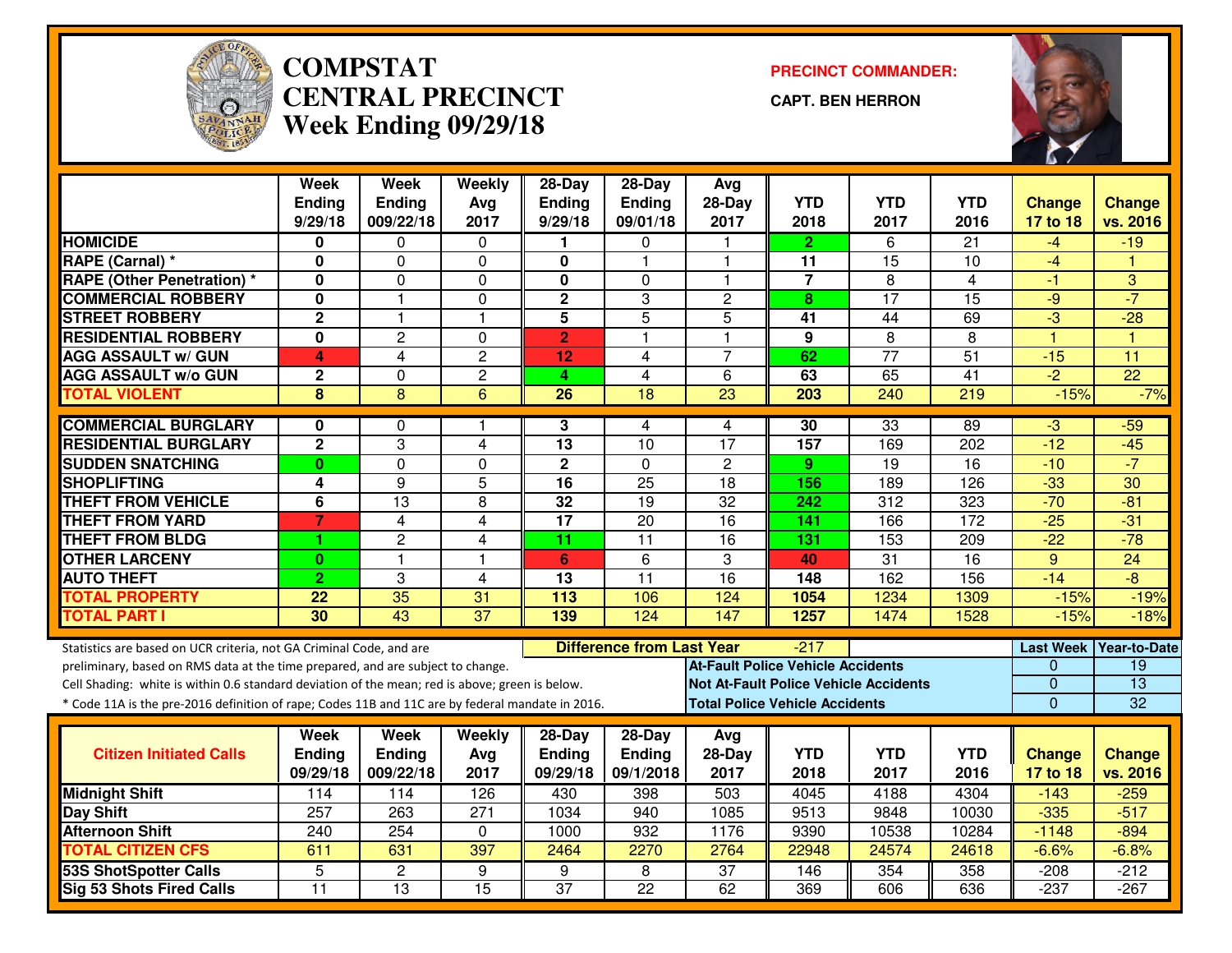# **BEAT 31 Central PrecinctWeek Ending 09/29/18**

|                                  |                |                | <b>Last 4 Weeks</b> |                | 28 Days        | 28 Day  |              |                |                |               |                |
|----------------------------------|----------------|----------------|---------------------|----------------|----------------|---------|--------------|----------------|----------------|---------------|----------------|
|                                  | Ending         | Ending         | <b>Ending</b>       | <b>Ending</b>  | <b>Ending</b>  | Average | <b>YTD</b>   | <b>YTD</b>     | <b>YTD</b>     | <b>Change</b> | Change         |
|                                  | 09/08/18       | 09/15/18       | 09/22/18            | 09/29/18       | 09/29/18       | 2017    | 2018         | 2017           | 2016           | 17 to 18      | vs. 2016       |
| <b>HOMICIDE</b>                  | 0              | 1              | 0                   | 0              | 1              | 0.1     | 1            | $\Omega$       | $\overline{7}$ | 1             | $-6$           |
| RAPE (Carnal) *                  | $\Omega$       | $\Omega$       | $\mathbf 0$         | $\Omega$       | $\Omega$       | 0.2     | $\mathbf 0$  | $\mathbf{1}$   | $\overline{2}$ | $-1$          | $-2$           |
| <b>RAPE (Other Penetration)*</b> | $\Omega$       | 0              | $\Omega$            | $\Omega$       | $\Omega$       | 0.3     | $\mathbf{1}$ | 4              | $\Omega$       | $-3$          | $\mathbf{1}$   |
| <b>COMMERCIAL ROBBERY</b>        | $\Omega$       | $\Omega$       | $\mathbf 0$         | $\Omega$       | $\Omega$       | 0.0     | $\mathbf{1}$ | $\Omega$       | $\mathbf{1}$   | 1             | $\Omega$       |
| <b>ISTREET ROBBERY</b>           | $\Omega$       | 0              | $\mathbf{0}$        | 0              | $\mathbf{0}$   | 1.1     | 6            | 12             | 16             | $-6$          | $-10$          |
| <b>RESIDENTIAL ROBBERY</b>       | 0              | 0              | $\mathbf 0$         | $\Omega$       | 0              | 0.2     | $\mathbf{1}$ | $\overline{2}$ | $\overline{2}$ | $-1$          | $-1$           |
| <b>AGG ASSAULT W/ GUN</b>        | 0              | 0              | $\mathbf 0$         | $\Omega$       | 0              | 1.0     | 6            | 12             | $\overline{7}$ | $-6$          | $-1$           |
| <b>AGG ASSAULT W/o GUN</b>       | 0              | 0              | $\mathbf 0$         | $\mathbf{1}$   | $\mathbf{1}$   | 1.1     | 8            | 10             | 10             | $-2$          | $-2$           |
| <b>TOTAL VIOLENT</b>             | $\mathbf{0}$   | $\mathbf{1}$   | $\mathbf{0}$        | $\mathbf{1}$   | $\overline{2}$ | 3.8     | 24           | 41             | 45             | $-41%$        | $-47%$         |
| <b>COMMERCIAL BURGLARY</b>       | $\Omega$       | $\mathbf{1}$   | $\mathbf{0}$        | $\Omega$       | $\mathbf{1}$   | 0.5     | 8            | $\overline{2}$ | 17             | 6             | $-9$           |
| <b>RESIDENTIAL BURGLARY</b>      | 0              | $\mathbf{1}$   | $\mathbf 0$         | 0              | $\mathbf{1}$   | 2.3     | 22           | 23             | 36             | $-1$          | $-14$          |
| <b>SUDDEN SNATCHING</b>          | 0              | $\Omega$       | $\mathbf 0$         | $\Omega$       | $\Omega$       | 0.4     | $\mathbf{1}$ | 3              | 5              | $-2$          | $-4$           |
| <b>SHOPLIFTING</b>               | 0              | 0              | $\mathbf 0$         | 0              | 0              | 1.5     | 2            | 14             | 13             | $-12$         | $-11$          |
| <b>THEFT FROM VEHICLE</b>        | $\overline{2}$ | $\overline{2}$ | $\overline{2}$      | $\overline{2}$ | 8              | 7.0     | 48           | 69             | 63             | $-21$         | $-15$          |
| <b>THEFT FROM YARD</b>           | $\mathbf 1$    | 0              | $\mathbf{1}$        | $\mathbf{1}$   | 3              | 4.9     | 31           | 46             | 41             | $-15$         | $-10$          |
| <b>THEFT FROM BLDG</b>           | 0              | $\overline{2}$ | $\mathbf{0}$        | $\Omega$       | $\overline{2}$ | 2.8     | 21           | 25             | 49             | $-4$          | $-28$          |
| <b>OTHER LARCENY</b>             | $\mathbf{1}$   | 0              | 0                   | 0              | $\mathbf{1}$   | 0.7     | 4            | 6              | 4              | $-2$          | $\overline{0}$ |
| <b>AUTO THEFT</b>                | $\mathbf{1}$   | $\overline{2}$ | 0                   | 0              | 3              | 3.0     | 19           | 33             | 40             | $-14$         | $-21$          |
| <b>TOTAL PROPERTY</b>            | 5              | 8              | $\overline{3}$      | 3              | 19             | 22.9    | 156          | 221            | 268            | $-29%$        | $-42%$         |
| <b>TOTAL PART I</b>              | 5              | 9              | 3                   | 4              | 21             | 26.8    | 180          | 262            | 313            | $-31%$        | $-42%$         |
|                                  |                |                |                     |                |                |         |              |                |                |               |                |

 **Difference from Last Year**-82

Statistics are based on UCR criteria, not GA Criminal Code.

\* Rape Code 11A is the historical definition of rape (aka Legacy Rape); Rape Codes 11B and 11C are those moved from Part II to Part I in 2017.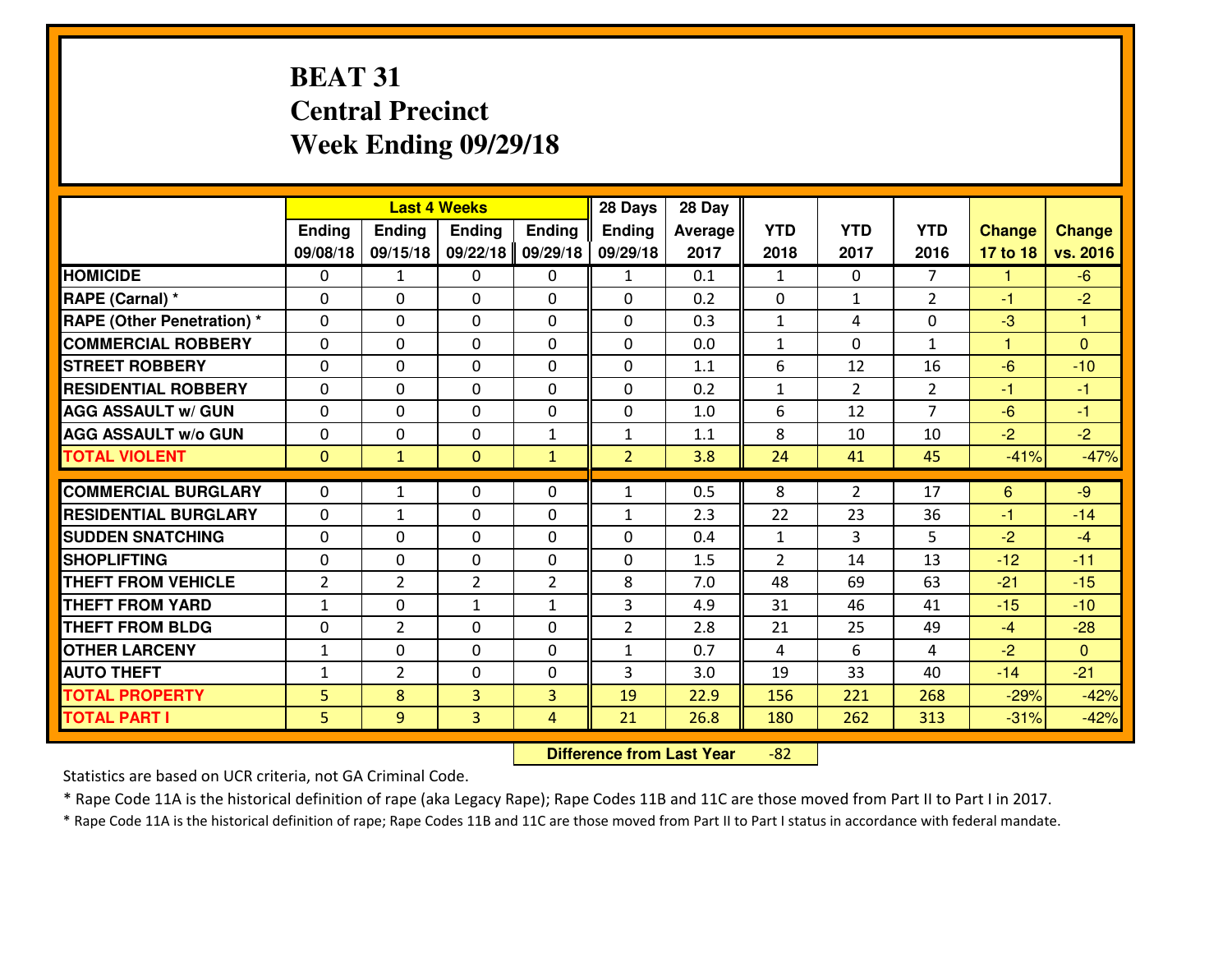# **BEAT 32 Central PrecinctWeek Ending 09/29/18**

|                                  |                |                | <b>Last 4 Weeks</b> |                | 28 Days        | 28 Day  |                |                |              |                |                |
|----------------------------------|----------------|----------------|---------------------|----------------|----------------|---------|----------------|----------------|--------------|----------------|----------------|
|                                  | <b>Ending</b>  | <b>Ending</b>  | <b>Endina</b>       | <b>Ending</b>  | <b>Ending</b>  | Average | <b>YTD</b>     | <b>YTD</b>     | <b>YTD</b>   | <b>Change</b>  | <b>Change</b>  |
|                                  | 09/08/18       | 09/15/18       | 09/22/18            | 09/29/18       | 09/29/18       | 2017    | 2018           | 2017           | 2016         | 17 to 18       | vs. 2016       |
| <b>HOMICIDE</b>                  | $\Omega$       | 0              | 0                   | 0              | 0              | 0.0     | 0              | $\Omega$       | 0            | $\Omega$       | $\mathbf{0}$   |
| RAPE (Carnal) *                  | $\Omega$       | 0              | $\mathbf{0}$        | 0              | $\Omega$       | 0.4     | 1              | 4              | $\mathbf{1}$ | $-3$           | $\Omega$       |
| <b>RAPE (Other Penetration)*</b> | $\Omega$       | $\Omega$       | $\mathbf 0$         | $\Omega$       | 0              | 0.2     | $\mathbf{1}$   | $\overline{2}$ | $\mathbf{1}$ | $-1$           | $\mathbf{0}$   |
| <b>COMMERCIAL ROBBERY</b>        | $\Omega$       | $\mathbf{1}$   | $\mathbf 0$         | $\Omega$       | $\mathbf{1}$   | 0.5     | 4              | 5              | 3            | $-1$           | 1              |
| <b>STREET ROBBERY</b>            | $\Omega$       | $\Omega$       | $\mathbf 0$         | $\Omega$       | 0              | 0.5     | 4              | $\overline{2}$ | 6            | $\overline{2}$ | $-2$           |
| <b>RESIDENTIAL ROBBERY</b>       | $\Omega$       | $\Omega$       | $\mathbf{1}$        | $\Omega$       | $\mathbf{1}$   | 0.0     | $\mathbf{1}$   | $\Omega$       | 0            | $\mathbf{1}$   | $\mathbf{1}$   |
| <b>AGG ASSAULT w/ GUN</b>        | $\Omega$       | 0              | $\mathbf{1}$        | $\mathbf{1}$   | $\overline{2}$ | 0.4     | 5              | 5              | $\mathbf{1}$ | $\mathbf{0}$   | $\overline{4}$ |
| <b>AGG ASSAULT w/o GUN</b>       | 0              | 0              | $\mathbf 0$         | 0              | 0              | 0.5     | 6              | 4              | 3            | 2              | $\overline{3}$ |
| <b>TOTAL VIOLENT</b>             | $\mathbf{0}$   | $\mathbf{1}$   | $\overline{2}$      | $\mathbf{1}$   | $\overline{4}$ | 2.5     | 22             | 22             | 15           | 0%             | 47%            |
| <b>COMMERCIAL BURGLARY</b>       | $\Omega$       | 0              | 0                   | $\Omega$       | $\Omega$       | 0.3     | $\overline{2}$ | 3              | 11           | $-1$           | $-9$           |
| <b>RESIDENTIAL BURGLARY</b>      | 0              | 0              | $\mathbf 0$         | $\overline{2}$ | $\overline{2}$ | 2.1     | 22             | 17             | 44           | 5              | $-22$          |
| <b>SUDDEN SNATCHING</b>          | 0              | 0              | $\mathbf 0$         | 0              | 0              | 0.2     | $\mathbf{0}$   | $\overline{2}$ | $\mathbf{1}$ | $-2$           | $-1$           |
| <b>SHOPLIFTING</b>               | $\mathbf{1}$   | $\mathbf{1}$   | 3                   | $\mathbf{1}$   | 6              | 3.8     | 59             | 39             | 30           | 20             | 29             |
| <b>THEFT FROM VEHICLE</b>        | 0              | $\overline{2}$ | 3                   | $\overline{2}$ | $\overline{7}$ | 8.7     | 57             | 87             | 84           | $-30$          | $-27$          |
| <b>THEFT FROM YARD</b>           | $1\,$          | 0              | $\mathbf 0$         | $\overline{2}$ | 3              | 2.8     | 37             | 31             | 33           | $6\phantom{1}$ | $\overline{4}$ |
| <b>THEFT FROM BLDG</b>           | $\overline{2}$ | 1              | $\mathbf 0$         | 0              | 3              | 4.1     | 28             | 36             | 50           | $-8$           | $-22$          |
| <b>OTHER LARCENY</b>             | $\overline{2}$ | 0              | $\mathbf 0$         | 0              | $\overline{2}$ | 1.0     | 17             | 8              | 0            | 9              | 17             |
| <b>AUTO THEFT</b>                | $\mathbf{1}$   | $\mathbf{1}$   | $\mathbf 0$         | 0              | $\overline{2}$ | 2.3     | 18             | 26             | 21           | $-8$           | $-3$           |
| <b>TOTAL PROPERTY</b>            | $\overline{7}$ | 5              | 6                   | $\overline{7}$ | 25             | 25.4    | 240            | 249            | 274          | $-4%$          | $-12%$         |
| <b>TOTAL PART I</b>              | $\overline{7}$ | 6              | 8                   | 8              | 29             | 27.8    | 262            | 271            | 289          | $-3%$          | $-9%$          |
|                                  |                |                |                     |                |                |         |                |                |              |                |                |

 **Difference from Last Year**-9

Statistics are based on UCR criteria, not GA Criminal Code.

\* Rape Code 11A is the historical definition of rape (aka Legacy Rape); Rape Codes 11B and 11C are those moved from Part II to Part I in 2017.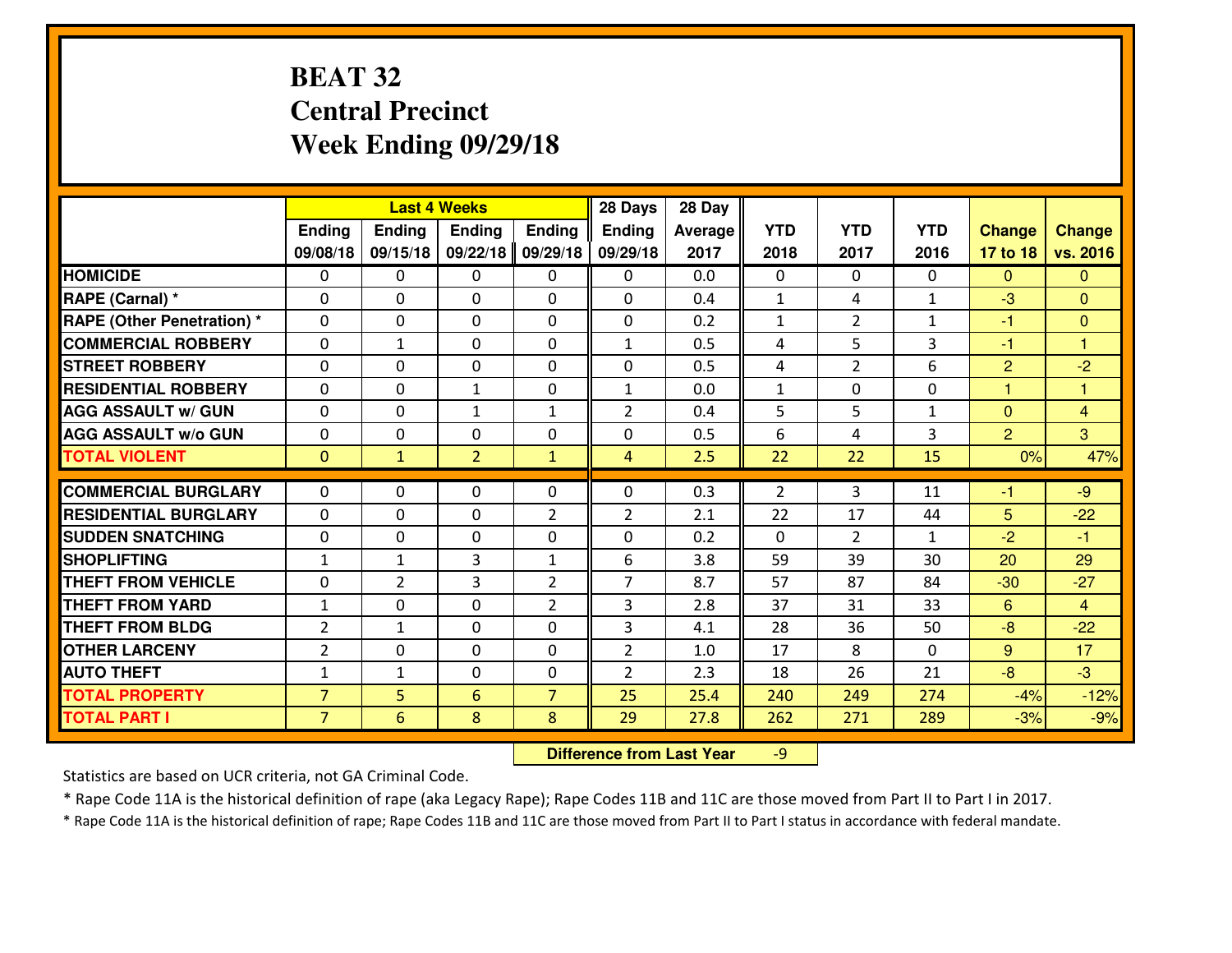# **BEAT 33 Central PrecinctWeek Ending 09/29/18**

|                                  |                |                | <b>Last 4 Weeks</b> |                | 28 Days        | 28 Day  |                |                |                |                |                |
|----------------------------------|----------------|----------------|---------------------|----------------|----------------|---------|----------------|----------------|----------------|----------------|----------------|
|                                  | <b>Ending</b>  | <b>Ending</b>  | <b>Endina</b>       | <b>Ending</b>  | <b>Ending</b>  | Average | <b>YTD</b>     | <b>YTD</b>     | <b>YTD</b>     | <b>Change</b>  | <b>Change</b>  |
|                                  | 09/08/18       | 09/15/18       | 09/22/18            | 09/29/18       | 09/29/18       | 2017    | 2018           | 2017           | 2016           | 17 to 18       | vs. 2016       |
| <b>HOMICIDE</b>                  | $\Omega$       | 0              | 0                   | 0              | 0              | 0.2     | 0              | $\mathbf{1}$   | 8              | $-1$           | $-8$           |
| RAPE (Carnal) *                  | $\Omega$       | 0              | $\mathbf{0}$        | 0              | $\Omega$       | 0.2     | 3              | $\overline{2}$ | 4              | 1              | -1             |
| <b>RAPE (Other Penetration)*</b> | $\Omega$       | $\Omega$       | $\mathbf 0$         | $\Omega$       | 0              | 0.1     | $\mathbf{1}$   | $\mathbf{1}$   | $\mathbf{1}$   | $\Omega$       | $\Omega$       |
| <b>COMMERCIAL ROBBERY</b>        | $\Omega$       | 0              | $\mathbf{1}$        | 0              | $\mathbf{1}$   | 0.5     | $\overline{2}$ | 6              | 3              | $-4$           | $-1$           |
| <b>STREET ROBBERY</b>            | $\Omega$       | $\mathbf{1}$   | $\mathbf 0$         | $\mathbf{1}$   | $\overline{2}$ | 1.5     | 18             | 15             | 19             | 3              | $-1$           |
| <b>RESIDENTIAL ROBBERY</b>       | $\Omega$       | $\Omega$       | $\mathbf 0$         | $\Omega$       | 0              | 0.1     | $\mathbf 0$    | $\mathbf{1}$   | 0              | $-1$           | $\overline{0}$ |
| <b>AGG ASSAULT w/ GUN</b>        | $\Omega$       | $\overline{2}$ | $\mathbf 0$         | $\Omega$       | $\overline{2}$ | 1.4     | 9              | 17             | $\overline{7}$ | $-8$           | $\overline{2}$ |
| <b>AGG ASSAULT w/o GUN</b>       | 0              | $\mathbf{1}$   | $\mathbf 0$         | $\mathbf{1}$   | $\overline{2}$ | 1.1     | $\overline{7}$ | 12             | 9              | $-5$           | $-2$           |
| <b>TOTAL VIOLENT</b>             | $\mathbf{0}$   | $\overline{4}$ | $\mathbf{1}$        | $\overline{2}$ | $\overline{7}$ | 4.9     | 40             | 55             | 51             | $-27%$         | $-22%$         |
| <b>COMMERCIAL BURGLARY</b>       | $\Omega$       | $\mathbf{1}$   | 0                   | $\Omega$       | $\mathbf{1}$   | 0.6     | 9              | 6              | 24             | 3              | $-15$          |
| <b>RESIDENTIAL BURGLARY</b>      | 0              | $\mathbf{1}$   | $\mathbf 0$         | 0              | $\mathbf{1}$   | 1.7     | 15             | 13             | 21             | $\overline{2}$ | $-6$           |
| <b>SUDDEN SNATCHING</b>          | 0              | $\mathbf{1}$   | $\mathbf 0$         | 0              | $\mathbf{1}$   | 0.3     | 4              | 3              | 3              | $\overline{1}$ | 1              |
| <b>SHOPLIFTING</b>               | 0              | $\mathbf{1}$   | 3                   | 3              | $\overline{7}$ | 5.4     | 42             | 66             | 37             | $-24$          | 5              |
| <b>THEFT FROM VEHICLE</b>        | $\Omega$       | 3              | 3                   | $\mathbf{1}$   | $\overline{7}$ | 5.6     | 37             | 64             | 60             | $-27$          | $-23$          |
| <b>THEFT FROM YARD</b>           | 0              | 3              | $\mathbf 0$         | 0              | 3              | 3.2     | 31             | 32             | 57             | $-1$           | $-26$          |
| <b>THEFT FROM BLDG</b>           | 0              | 1              | $\mathbf{1}$        | $\mathbf{1}$   | 3              | 2.5     | 25             | 25             | 44             | $\overline{0}$ | $-19$          |
| <b>OTHER LARCENY</b>             | $\overline{2}$ | 0              | $\mathbf{1}$        | 0              | 3              | 0.8     | 10             | $\overline{7}$ | 6              | 3              | $\overline{4}$ |
| <b>AUTO THEFT</b>                | 0              | 0              | $\mathbf 0$         | 0              | 0              | 3.0     | 30             | 34             | 37             | $-4$           | $-7$           |
| <b>TOTAL PROPERTY</b>            | $\overline{2}$ | 11             | 8                   | 5              | 26             | 23.1    | 203            | 250            | 289            | $-19%$         |                |
|                                  |                |                |                     |                |                |         |                |                |                |                | $-30%$         |
| <b>TOTAL PART I</b>              | $\overline{2}$ | 15             | 9                   | $\overline{7}$ | 33             | 28.0    | 243            | 305            | 340            | $-20%$         | $-29%$         |

 **Difference from Last Year** $-62$ 

Statistics are based on UCR criteria, not GA Criminal Code.

\* Rape Code 11A is the historical definition of rape (aka Legacy Rape); Rape Codes 11B and 11C are those moved from Part II to Part I in 2017.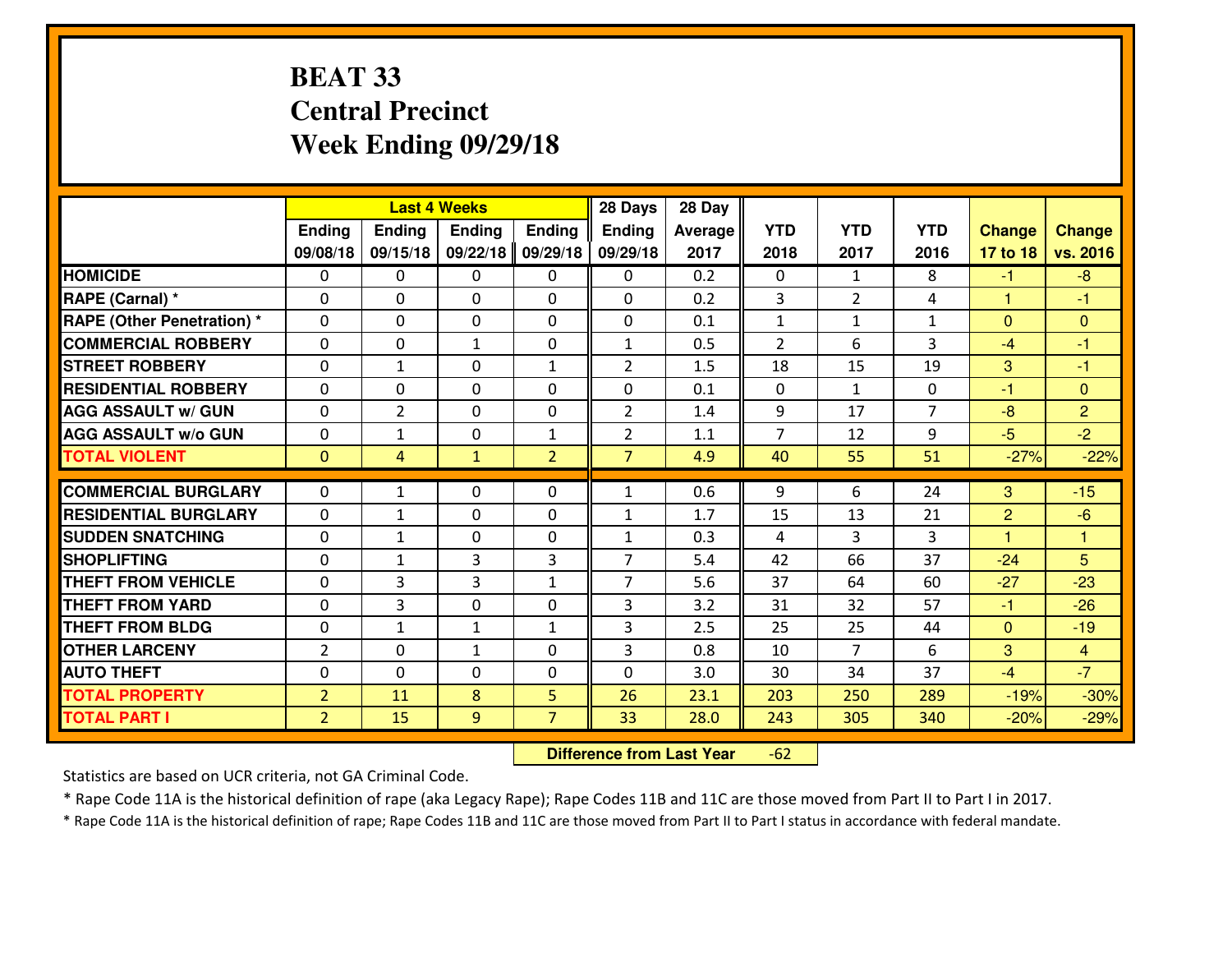# **BEAT 34 Central PrecinctWeek Ending 09/29/18**

|                                  |                |                | <b>Last 4 Weeks</b> |               | 28 Days       | 28 Day  |                |                |                |                |                      |
|----------------------------------|----------------|----------------|---------------------|---------------|---------------|---------|----------------|----------------|----------------|----------------|----------------------|
|                                  | Ending         | Ending         | Ending              | <b>Ending</b> | <b>Ending</b> | Average | <b>YTD</b>     | <b>YTD</b>     | <b>YTD</b>     | <b>Change</b>  | <b>Change</b>        |
|                                  | 09/08/18       | 09/15/18       | 09/22/18            | 09/29/18      | 09/29/18      | 2017    | 2018           | 2017           | 2016           | 17 to 18       | vs. 2016             |
| <b>HOMICIDE</b>                  | 0              | 0              | 0                   | 0             | 0             | 0.3     | 1              | 4              | $\overline{2}$ | $-3$           | $-1$                 |
| RAPE (Carnal) *                  | $\Omega$       | 0              | 0                   | $\Omega$      | 0             | 0.5     | $\mathbf{1}$   | 6              | 0              | $-5$           | 1                    |
| <b>RAPE (Other Penetration)*</b> | $\Omega$       | $\Omega$       | $\mathbf 0$         | $\Omega$      | $\Omega$      | 0.0     | $\Omega$       | $\Omega$       | $\mathbf{1}$   | $\mathbf{0}$   | $-1$                 |
| <b>COMMERCIAL ROBBERY</b>        | $\Omega$       | $\Omega$       | $\mathbf 0$         | $\Omega$      | 0             | 0.1     | $\Omega$       | $\mathbf{1}$   | $\overline{2}$ | $-1$           | $-2$                 |
| <b>ISTREET ROBBERY</b>           | $\mathbf{0}$   | 0              | $\mathbf{0}$        | $\mathbf{1}$  | $\mathbf{1}$  | 0.7     | 6              | $\overline{7}$ | 9              | $-1$           | $-3$                 |
| <b>RESIDENTIAL ROBBERY</b>       | 0              | 0              | 1                   | 0             | $\mathbf{1}$  | 0.3     | $\overline{2}$ | 4              | $\overline{2}$ | $-2$           | $\overline{0}$       |
| <b>AGG ASSAULT W/ GUN</b>        | 0              | $\mathbf{1}$   | $\overline{2}$      | 0             | 3             | 2.4     | 18             | 25             | 17             | $-7$           | $\mathbf{1}$         |
| <b>AGG ASSAULT W/o GUN</b>       | $1\,$          | 0              | $\mathbf 0$         | $\mathbf{0}$  | $\mathbf{1}$  | 1.8     | 23             | 19             | 9              | $\overline{4}$ | 14                   |
| <b>TOTAL VIOLENT</b>             | $\mathbf{1}$   | $\mathbf{1}$   | $\overline{3}$      | $\mathbf{1}$  | 6             | 6.1     | 51             | 66             | 42             | $-23%$         | 21%                  |
| <b>COMMERCIAL BURGLARY</b>       | $\Omega$       | 0              | $\mathbf{0}$        | $\Omega$      | $\Omega$      | 0.4     | $\mathbf{1}$   | 5              | 6              | $-4$           | $-5$                 |
| <b>RESIDENTIAL BURGLARY</b>      | $\mathbf{1}$   | $\overline{2}$ | $\overline{2}$      | $\Omega$      | 5             | 5.4     | 47             | 58             | 42             | $-11$          | 5                    |
| <b>SUDDEN SNATCHING</b>          | $\Omega$       | $\Omega$       | $\mathbf 0$         | $\Omega$      | 0             | 0.5     | $\overline{2}$ | 6              | 3              | $-4$           | $-1$                 |
| <b>SHOPLIFTING</b>               | 0              | 0              | $\mathbf 0$         | 0             | 0             | 2.8     | 6              | 26             | 4              | $-20$          | $\overline{2}$       |
| <b>THEFT FROM VEHICLE</b>        | $\mathbf{1}$   | 0              | $\overline{2}$      | $\mathbf{1}$  | 4             | 3.3     | 32             | 32             | 34             | $\Omega$       | $-2$                 |
| <b>THEFT FROM YARD</b>           | 0              | 0              | $\overline{2}$      | $\mathbf{1}$  | 3             | 1.6     | 15             | 19             | 16             | $-4$           | $-1$                 |
| <b>THEFT FROM BLDG</b>           | $\mathbf{0}$   | 0              | 1                   | 0             | $\mathbf{1}$  | 2.3     | 22             | 22             | 21             | $\mathbf{0}$   | $\blacktriangleleft$ |
| <b>OTHER LARCENY</b>             | 0              | 0              | $\mathbf 0$         | 0             | 0             | 0.2     | $\mathbf{1}$   | $\overline{2}$ | $\overline{2}$ | $-1$           | $-1$                 |
| <b>AUTO THEFT</b>                | 0              | $\mathbf{1}$   | 1                   | $\mathbf{1}$  | 3             | 3.2     | 27             | 29             | 27             | $-2$           | $\overline{0}$       |
| <b>TOTAL PROPERTY</b>            | $\overline{2}$ | $\overline{3}$ | 8                   | 3             | 16            | 19.7    | 153            | 199            | 155            | $-23%$         | $-1%$                |
| <b>TOTAL PART I</b>              | $\overline{3}$ | $\overline{4}$ | 11                  | 4             | 22            | 25.8    | 204            | 265            | 197            | $-23%$         | 4%                   |

 **Difference from Last Year**-61

Statistics are based on UCR criteria, not GA Criminal Code.

\* Rape Code 11A is the historical definition of rape (aka Legacy Rape); Rape Codes 11B and 11C are those moved from Part II to Part I in 2017.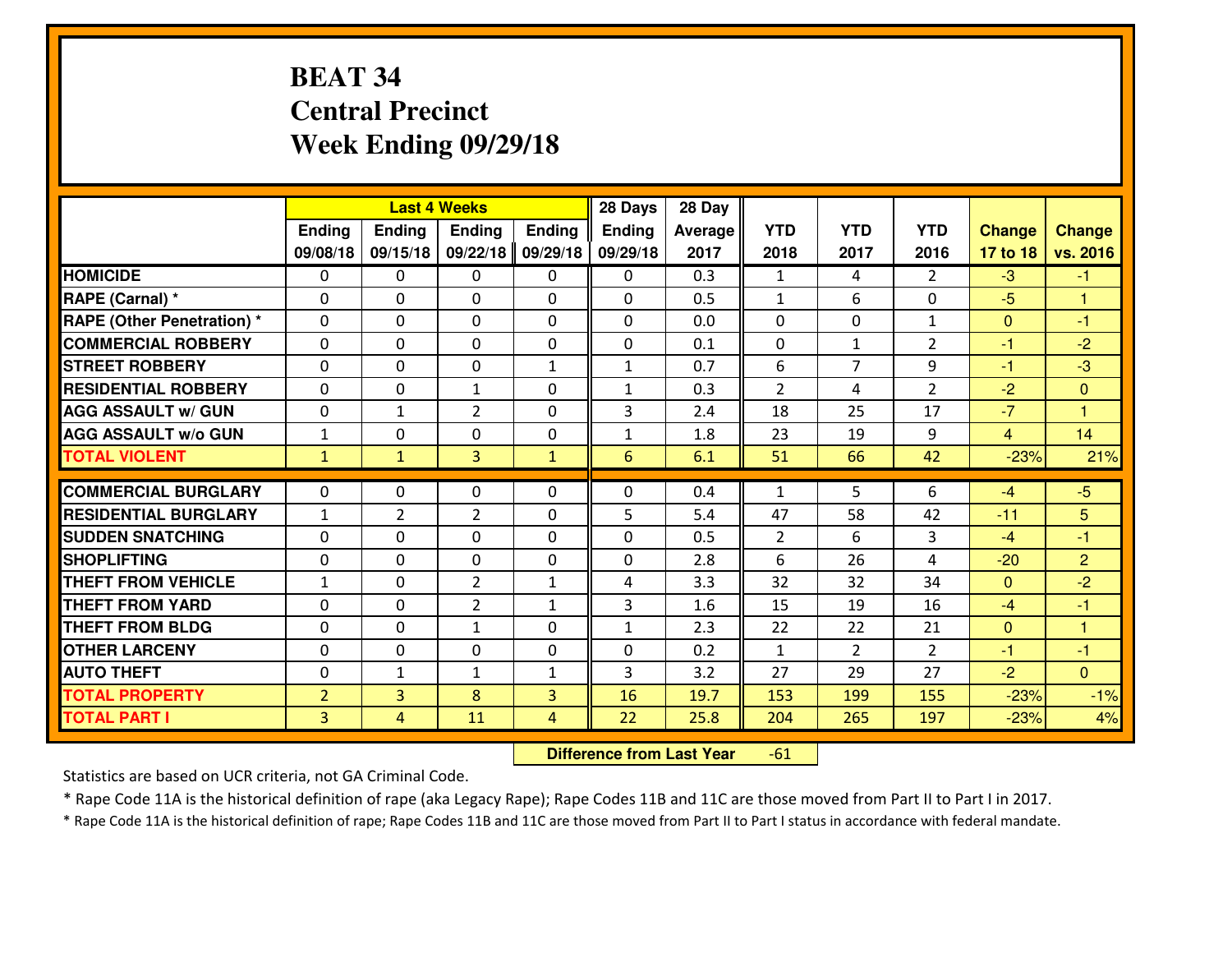# **BEAT 35 Central PrecinctWeek Ending 09/29/18**

|                                   |                |                | <b>Last 4 Weeks</b> |                | 28 Days        | 28 Day         |                |              |                |                      |                |
|-----------------------------------|----------------|----------------|---------------------|----------------|----------------|----------------|----------------|--------------|----------------|----------------------|----------------|
|                                   | Ending         | <b>Ending</b>  | <b>Ending</b>       | Ending         | <b>Ending</b>  | <b>Average</b> | <b>YTD</b>     | <b>YTD</b>   | <b>YTD</b>     | <b>Change</b>        | <b>Change</b>  |
|                                   | 09/08/18       | 09/15/18       | 09/22/18            | 09/29/18       | 09/29/18       | 2017           | 2018           | 2017         | 2016           | 17 to 18             | vs. 2016       |
| <b>HOMICIDE</b>                   | $\Omega$       | 0              | $\Omega$            | $\Omega$       | 0              | 0.1            | $\Omega$       | $\mathbf{1}$ | 4              | $-1$                 | $-4$           |
| RAPE (Carnal) *                   | $\Omega$       | 0              | $\Omega$            | $\Omega$       | $\Omega$       | 0.0            | 3              | $\Omega$     | $\overline{2}$ | 3                    | $\mathbf{1}$   |
| <b>RAPE (Other Penetration) *</b> | 0              | 0              | $\mathbf 0$         | 0              | 0              | 0.0            | 4              | $\Omega$     | 0              | $\overline{4}$       | $\overline{4}$ |
| <b>COMMERCIAL ROBBERY</b>         | 0              | 0              | $\mathbf 0$         | 0              | 0              | 0.4            | $\mathbf{1}$   | 3            | 4              | $-2$                 | $-3$           |
| <b>STREET ROBBERY</b>             | $\mathbf{0}$   | 1              | $\mathbf 0$         | 0              | $\mathbf{1}$   | 0.6            | $\overline{3}$ | 5            | 17             | $-2$                 | $-14$          |
| <b>RESIDENTIAL ROBBERY</b>        | $\Omega$       | 0              | $\mathbf 0$         | 0              | 0              | 0.1            | $\mathbf{0}$   | $\mathbf{1}$ | 3              | $-1$                 | $-3$           |
| <b>AGG ASSAULT w/ GUN</b>         | 0              | $\mathbf{1}$   | 0                   | $\overline{2}$ | 3              | 1.3            | 18             | 13           | 14             | 5                    | $\overline{4}$ |
| <b>AGG ASSAULT W/o GUN</b>        | 0              | 0              | 0                   | 0              | 0              | 1.2            | 13             | 12           | 6              | $\blacktriangleleft$ | $\overline{7}$ |
| <b>TOTAL VIOLENT</b>              | $\mathbf{0}$   | $\overline{2}$ | $\mathbf{0}$        | $\overline{2}$ | $\overline{4}$ | 3.6            | 42             | 35           | 50             | 20%                  | $-16%$         |
| <b>COMMERCIAL BURGLARY</b>        | $\mathbf{0}$   | 1              | $\mathbf{0}$        | $\mathbf{0}$   | $\mathbf{1}$   | 1.0            | 5              | 8            | 25             | $-3$                 | $-20$          |
| <b>RESIDENTIAL BURGLARY</b>       | $\mathbf{1}$   | $\overline{2}$ | $\mathbf{1}$        | 0              | 4              | 3.7            | 36             | 41           | 41             | $-5$                 | $-5$           |
| <b>SUDDEN SNATCHING</b>           | $\mathbf{0}$   | 0              |                     | 0              | 0              | 0.2            | $\mathbf{1}$   | 3            | 3              | $-2$                 | $-2$           |
| <b>SHOPLIFTING</b>                | 0              | 0              | 0<br>$\mathbf 0$    | 0              | 0              | 2.2            | 20             | 20           | 24             | $\mathbf{0}$         | $-4$           |
| <b>THEFT FROM VEHICLE</b>         | $\mathbf{1}$   | 1              | $\mathbf{1}$        | 0              | 3              | 3.6            | 35             | 32           | 41             | 3                    | $-6$           |
| <b>THEFT FROM YARD</b>            | 0              | 0              | 1                   | $\mathbf{1}$   | $\overline{2}$ | 2.2            | 18             | 24           | 20             | $-6$                 | $-2$           |
| <b>THEFT FROM BLDG</b>            | 0              | 1              | 0                   | 0              | $\mathbf{1}$   | 2.6            | 16             | 29           | 34             | $-13$                | $-18$          |
| <b>OTHER LARCENY</b>              | 0              | 0              | 0                   | 0              | 0              | 0.5            | 6              | 6            | $\overline{2}$ | $\overline{0}$       | $\overline{4}$ |
| <b>AUTO THEFT</b>                 | 0              | $\overline{2}$ | $\mathbf{1}$        | $\mathbf{1}$   | 4              | 2.5            | 40             | 25           | 24             | 15                   | 16             |
| <b>TOTAL PROPERTY</b>             | $\overline{2}$ | $\overline{7}$ |                     |                |                |                |                |              |                |                      |                |
|                                   |                |                | 4                   | $\overline{2}$ | 15             | 18.6           | 177            | 188          | 214            | $-6%$                | $-17%$         |
| <b>TOTAL PART I</b>               | $\overline{2}$ | 9              | 4                   | $\overline{4}$ | 19             | 22.2           | 219            | 223          | 264            | $-2%$                | $-17%$         |

 **Difference from Last Year**-4

Statistics are based on UCR criteria, not GA Criminal Code.

\* Rape Code 11A is the historical definition of rape (aka Legacy Rape); Rape Codes 11B and 11C are those moved from Part II to Part I in 2017.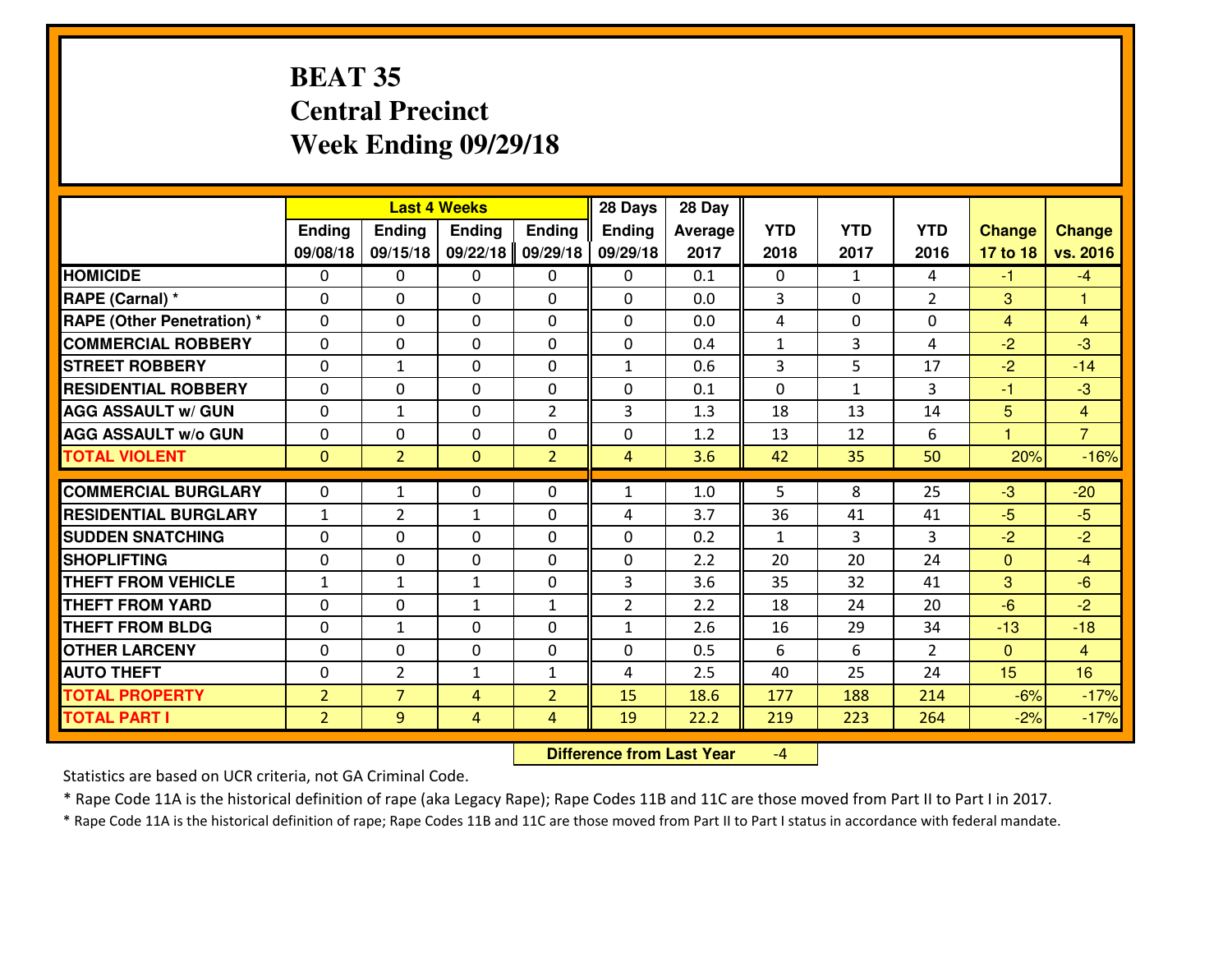# **BEAT 36 Central PrecinctWeek Ending 09/29/18**

|                                  |              |                                  | <b>Last 4 Weeks</b> |                | 28 Days        | 28 Day         |                |                |                |               |                |
|----------------------------------|--------------|----------------------------------|---------------------|----------------|----------------|----------------|----------------|----------------|----------------|---------------|----------------|
|                                  | Ending       | <b>Ending</b>                    | <b>Ending</b>       | Ending         | <b>Ending</b>  | <b>Average</b> | <b>YTD</b>     | <b>YTD</b>     | <b>YTD</b>     | <b>Change</b> | <b>Change</b>  |
|                                  | 09/08/18     | 09/15/18                         | 09/22/18            | 09/29/18       | 09/29/18       | 2017           | 2018           | 2017           | 2016           | 17 to 18      | vs. 2016       |
| <b>HOMICIDE</b>                  | 0            | 0                                | 0                   | $\mathbf{0}$   | 0              | 0.0            | 0              | $\mathbf{0}$   | 0              | $\mathbf{0}$  | $\overline{0}$ |
| RAPE (Carnal) *                  | $\mathbf{0}$ | 0                                | 0                   | 0              | 0              | 0.2            | 3              | $\overline{2}$ | $\mathbf{1}$   | 1             | $\overline{2}$ |
| <b>RAPE (Other Penetration)*</b> | 0            | 0                                | 0                   | 0              | 0              | 0.0            | 0              | $\mathbf{1}$   | $\mathbf{1}$   | $-1$          | $-1$           |
| <b>COMMERCIAL ROBBERY</b>        | $\mathbf 0$  | 0                                | $\mathbf 0$         | 0              | 0              | 0.2            | 0              | $\overline{2}$ | $\overline{2}$ | $-2$          | $-2$           |
| <b>ISTREET ROBBERY</b>           | $\Omega$     | 0                                | $\mathbf{1}$        | $\Omega$       | $\mathbf{1}$   | 0.4            | 4              | 3              | $\overline{2}$ | $\mathbf{1}$  | $\overline{2}$ |
| <b>RESIDENTIAL ROBBERY</b>       | 0            | 0                                | $\mathbf{0}$        | 0              | 0              | 0.1            | 5              | $\mathbf 0$    | $\mathbf{1}$   | 5             | $\overline{4}$ |
| <b>AGG ASSAULT W/ GUN</b>        | 0            | 0                                | $\mathbf{1}$        | $\mathbf{1}$   | $\overline{2}$ | 0.6            | 6              | 5              | 5              | $\mathbf{1}$  | $\mathbf{1}$   |
| <b>AGG ASSAULT w/o GUN</b>       | 0            | 0                                | $\mathbf 0$         | 0              | 0              | 0.7            | 6              | 8              | 4              | $-2$          | $\overline{2}$ |
| <b>TOTAL VIOLENT</b>             | $\mathbf{0}$ | $\overline{0}$                   | $\overline{2}$      | $\mathbf{1}$   | $\overline{3}$ | 2.1            | 24             | 21             | 16             | 14%           | 50%            |
| <b>COMMERCIAL BURGLARY</b>       | $\Omega$     | 0                                | $\mathbf{0}$        | 0              | $\Omega$       | 0.8            | 5              | 9              | 6              | $-4$          | $-1$           |
| <b>RESIDENTIAL BURGLARY</b>      | $\Omega$     | 0                                | $\mathbf 0$         | $\Omega$       | 0              | 1.7            | 15             | 17             | 18             | $-2$          | $-3$           |
| <b>ISUDDEN SNATCHING</b>         | $\mathbf{0}$ | 1                                | $\mathbf{0}$        | $\Omega$       | $\mathbf{1}$   | 0.2            | $\mathbf{1}$   | $\overline{2}$ | $\mathbf{1}$   | $-1$          | $\mathbf{0}$   |
| <b>SHOPLIFTING</b>               | $\mathbf{0}$ | 0                                | 3                   | 0              | 3              | 2.6            | 27             | 24             | 18             | 3             | 9              |
| <b>THEFT FROM VEHICLE</b>        | 0            | $\mathbf{1}$                     | $\overline{2}$      | 0              | 3              | 3.3            | 33             | 28             | 41             | 5             | $-8$           |
| <b>THEFT FROM YARD</b>           | $\mathbf{0}$ | $\mathbf{1}$                     | 0                   | 2              | 3              | 1.5            | 9              | 14             | 5              | $-5$          | $\overline{4}$ |
| <b>THEFT FROM BLDG</b>           | 0            | 1                                | 0                   | 0              | $\mathbf{1}$   | 1.5            | 19             | 16             | 11             | 3             | 8              |
| <b>OTHER LARCENY</b>             | 0            | 0                                | 0                   | 0              | 0              | 0.3            | $\overline{2}$ | $\overline{2}$ | $\overline{2}$ | $\mathbf{0}$  | $\overline{0}$ |
| <b>AUTO THEFT</b>                | 0            | 0                                | 1                   | 0              | $\mathbf{1}$   | 2.0            | 14             | 15             | $\overline{7}$ | $-1$          | $\overline{7}$ |
| <b>TOTAL PROPERTY</b>            | $\mathbf{0}$ | 4                                | 6                   | $\overline{2}$ | 12             | 13.8           | 125            | 127            | 109            | $-2%$         | 15%            |
| <b>TOTAL PART I</b>              | $\mathbf{0}$ | $\overline{4}$                   | 8                   | 3              | 15             | 16.0           | 149            | 148            | 125            | 1%            | 19%            |
|                                  |              | <b>Difference from Last Year</b> |                     | $\mathbf{1}$   |                |                |                |                |                |               |                |

 **Difference from Last Year**

Statistics are based on UCR criteria, not GA Criminal Code.

\* Rape Code 11A is the historical definition of rape (aka Legacy Rape); Rape Codes 11B and 11C are those moved from Part II to Part I in 2017.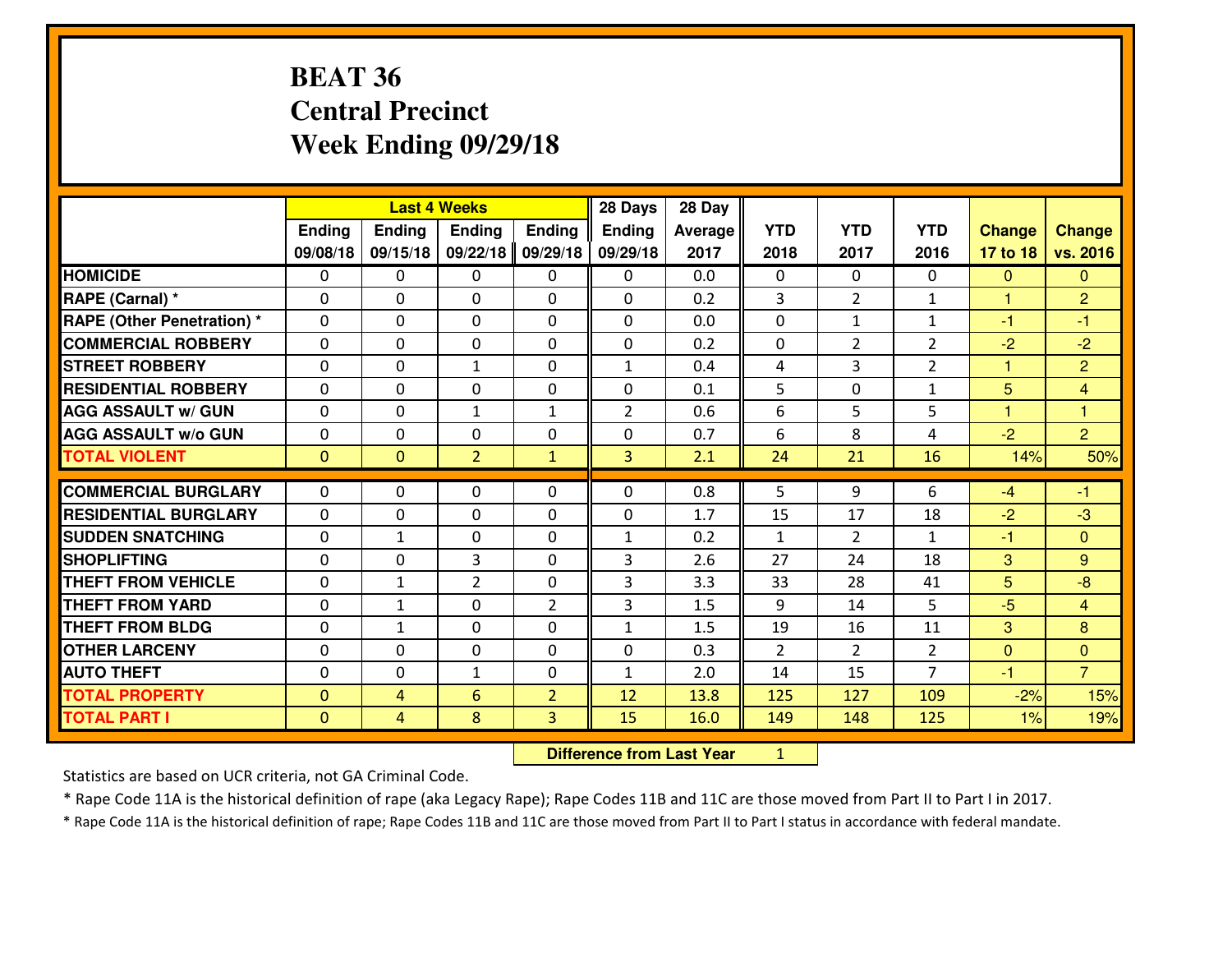

#### **COMPSTAT PRECINCT COMMANDER: SOUTH PRECINCT CAPT. JOY GELLATLYWeek Ending 09/29/18**



|                                                                                                  | Week<br>Ending<br>9/29/18 | Week<br><b>Ending</b><br>009/22/18 | Weekly<br>Avg           | 28-Day<br>Ending<br>9/29/18 | $28-Day$<br>Ending<br>09/1/2018  | Avg<br>$28-Day$<br>2017                  | <b>YTD</b>                            | <b>YTD</b>                                   | <b>YTD</b><br>2016 | <b>Change</b><br>17 to 18 | <b>Change</b><br>vs. 2016  |
|--------------------------------------------------------------------------------------------------|---------------------------|------------------------------------|-------------------------|-----------------------------|----------------------------------|------------------------------------------|---------------------------------------|----------------------------------------------|--------------------|---------------------------|----------------------------|
| <b>HOMICIDE</b>                                                                                  | 0                         | 0                                  | 2017<br>$\mathbf 0$     | 0                           | 0                                | 0                                        | 2018<br>3                             | 2017<br>2                                    | 5                  |                           | $\overline{2}$             |
| RAPE (Carnal) *                                                                                  | 0                         | $\Omega$                           | $\mathbf 0$             | $\overline{2}$              | $\mathbf{1}$                     | $\overline{1}$                           | 10                                    | 6                                            | 10                 | 4                         | $\Omega$                   |
| <b>RAPE (Other Penetration) *</b>                                                                | $\mathbf{0}$              | $\Omega$                           | 0                       | $\mathbf{0}$                | $\Omega$                         | $\Omega$                                 | 13                                    | 3                                            | 6                  | 10                        | $\overline{7}$             |
| <b>COMMERCIAL ROBBERY</b>                                                                        | 0                         | 0                                  | $\mathbf{1}$            | 1                           | 0                                | $\overline{2}$                           | 9                                     | $\overline{25}$                              | $\overline{28}$    | $-16$                     | $-19$                      |
| <b>STREET ROBBERY</b>                                                                            | 1                         | 0                                  | $\mathbf{1}$            | 3                           | 4                                | $\mathbf{2}$                             | 28                                    | 21                                           | 23                 | $\overline{7}$            | 5                          |
| <b>RESIDENTIAL ROBBERY</b>                                                                       | 0                         | 0                                  | $\Omega$                | 0                           | $\overline{c}$                   | $\Omega$                                 | 8                                     | $\overline{2}$                               | $\overline{4}$     | $6\phantom{1}6$           | 4                          |
| <b>AGG ASSAULT w/ GUN</b>                                                                        | $\bf{0}$                  | 0                                  | $\mathbf{1}$            | 1                           | $\overline{4}$                   | 3                                        | 17                                    | 30                                           | 19                 | $-13$                     | $-2$                       |
| <b>AGG ASSAULT w/o GUN</b>                                                                       | 1                         | $\mathbf{1}$                       | $\mathbf{1}$            | 5                           | 4                                | 3                                        | 35                                    | 28                                           | 31                 | $\overline{7}$            | $\overline{4}$             |
| <b>TOTAL VIOLENT</b>                                                                             | $\overline{2}$            |                                    | 3                       | $\overline{12}$             | $\overline{15}$                  | $\overline{12}$                          | $\overline{123}$                      | 117                                          | 126                | 5%                        | $-2%$                      |
|                                                                                                  |                           |                                    |                         |                             |                                  |                                          |                                       |                                              |                    |                           |                            |
| <b>COMMERCIAL BURGLARY</b>                                                                       | 3                         |                                    |                         | 8                           | 10                               | 4                                        | 46                                    | 51                                           | $\overline{38}$    | $-5$                      | 8                          |
| <b>RESIDENTIAL BURGLARY</b>                                                                      | 6                         | 8                                  | $\overline{\mathbf{4}}$ | 17                          | 13                               | 14<br>$\overline{\mathbf{1}}$            | 155                                   | 161                                          | 162                | $-6$                      | $-7$                       |
| <b>SUDDEN SNATCHING</b>                                                                          | $\overline{\mathbf{0}}$   | $\overline{0}$<br>10               | 0<br>$\overline{7}$     | 1                           | $\mathbf{1}$                     | 28                                       | 9                                     | $\overline{5}$<br>523                        | 9<br>484           | $\overline{4}$            | $\Omega$<br>$\overline{7}$ |
| <b>SHOPLIFTING</b>                                                                               | 13                        |                                    |                         | 48                          | 51                               |                                          | 491                                   |                                              |                    | $-32$                     |                            |
| <b>THEFT FROM VEHICLE</b><br><b>THEFT FROM YARD</b>                                              | 3.<br>$\overline{2}$      | $\overline{4}$<br>3                | $\overline{7}$          | 27<br>$\overline{10}$       | 23<br>$\overline{7}$             | 30<br>$\overline{8}$                     | 270                                   | 317<br>$\overline{74}$                       | 211                | $-47$                     | 59<br>$-17$                |
| <b>THEFT FROM BLDG</b>                                                                           | $\overline{2}$            | $\overline{2}$                     | $\overline{2}$          | $\overline{10}$             | 18                               | $\overline{13}$                          | 83                                    | 170                                          | 100<br>130         | 9<br>$-59$                | $-19$                      |
| <b>OTHER LARCENY</b>                                                                             | $\mathbf{1}$              | 0                                  | 3<br>$\overline{1}$     | 1                           | $\overline{4}$                   | 3                                        | 111<br>$\overline{21}$                | $\overline{30}$                              | $\overline{15}$    | $-9$                      | 6                          |
| <b>AUTO THEFT</b>                                                                                | $\mathbf 2$               | $\overline{c}$                     | 3                       | 12                          | 6                                | $\overline{13}$                          | 113                                   | 121                                          | 96                 | -8                        | 17                         |
| <b>TOTAL PROPERTY</b>                                                                            | 32                        | 30                                 | 28                      | 134                         | 133                              | 113                                      | 1299                                  | 1452                                         | 1245               | $-11%$                    | 4%                         |
| <b>TOTAL PART I</b>                                                                              | $\overline{34}$           | 31                                 | $\overline{31}$         | 146                         | 148                              | 125                                      | 1422                                  | 1569                                         | 1371               | $-9%$                     | 4%                         |
|                                                                                                  |                           |                                    |                         |                             |                                  |                                          |                                       |                                              |                    |                           |                            |
| Statistics are based on UCR criteria, not GA Criminal Code, and are                              |                           |                                    |                         |                             | <b>Difference from Last Year</b> |                                          | $-147$                                |                                              |                    |                           | Last Week Year-to-Date     |
| preliminary, based on RMS data at the time prepared, and are subject to change.                  |                           |                                    |                         |                             |                                  | <b>At-Fault Police Vehicle Accidents</b> |                                       |                                              |                    | 0                         | 5                          |
| Cell Shading: white is within 0.6 standard deviation of the mean; red is above; green is below.  |                           |                                    |                         |                             |                                  |                                          |                                       | <b>Not At-Fault Police Vehicle Accidents</b> |                    | $\overline{1}$            | $\overline{13}$            |
| * Code 11A is the pre-2016 definition of rape; Codes 11B and 11C are by federal mandate in 2016. |                           |                                    |                         |                             |                                  |                                          | <b>Total Police Vehicle Accidents</b> |                                              |                    | $\mathbf{1}$              | 18                         |
|                                                                                                  | Week                      | Week                               | Weekly                  | 28-Day                      | $28-Day$                         | Avg                                      |                                       |                                              |                    |                           |                            |
| <b>Citizen Initiated Calls</b>                                                                   | <b>Ending</b>             | <b>Ending</b>                      | Avg                     | <b>Ending</b>               | Ending                           | 28-Day                                   | <b>YTD</b>                            | <b>YTD</b>                                   | <b>YTD</b>         | <b>Change</b>             | <b>Change</b>              |
|                                                                                                  | 09/29/18                  | 009/22/18                          | 2017                    | 09/29/18                    | 09/1/2018                        | 2017                                     | 2018                                  | 2017                                         | 2016               | 17 to 18                  | vs. 2016                   |
| <b>Midnight Shift</b>                                                                            | 75                        | 70                                 | 91                      | $\overline{310}$            | 338                              | 364                                      | 3329                                  | 3624                                         | 3580               | $-295$                    | $-251$                     |
| <b>Day Shift</b>                                                                                 | 252                       | 236                                | 247                     | 928                         | 973                              | 986                                      | 9583                                  | 10087                                        | 10030              | $-504$                    | $-447$                     |
| <b>Afternoon Shift</b>                                                                           | 235                       | 191                                | $\mathbf 0$             | 880                         | 929                              | 982                                      | 9323                                  | 9947                                         | 9822               | $-624$                    | $-499$                     |
| <b>TOTAL CITIZEN CFS</b>                                                                         | 562                       | 497                                | 338                     | 2118                        | 2240                             | 2332                                     | 22235                                 | 23658                                        | 23432              | $-6.0%$                   | $-5.1%$                    |
| <b>53S ShotSpotter Calls</b>                                                                     | $\Omega$                  | 0                                  | $\mathbf 0$             | $\Omega$                    | $\mathbf{0}$                     | $\Omega$                                 | $\Omega$                              | $\Omega$                                     | $\Omega$           | $\Omega$                  | 0                          |
| <b>Sig 53 Shots Fired Calls</b>                                                                  | $\overline{7}$            | 3                                  | 8                       | $\overline{20}$             | $\overline{20}$                  | 33                                       | 301                                   | 321                                          | $\overline{370}$   | $-20$                     | $-69$                      |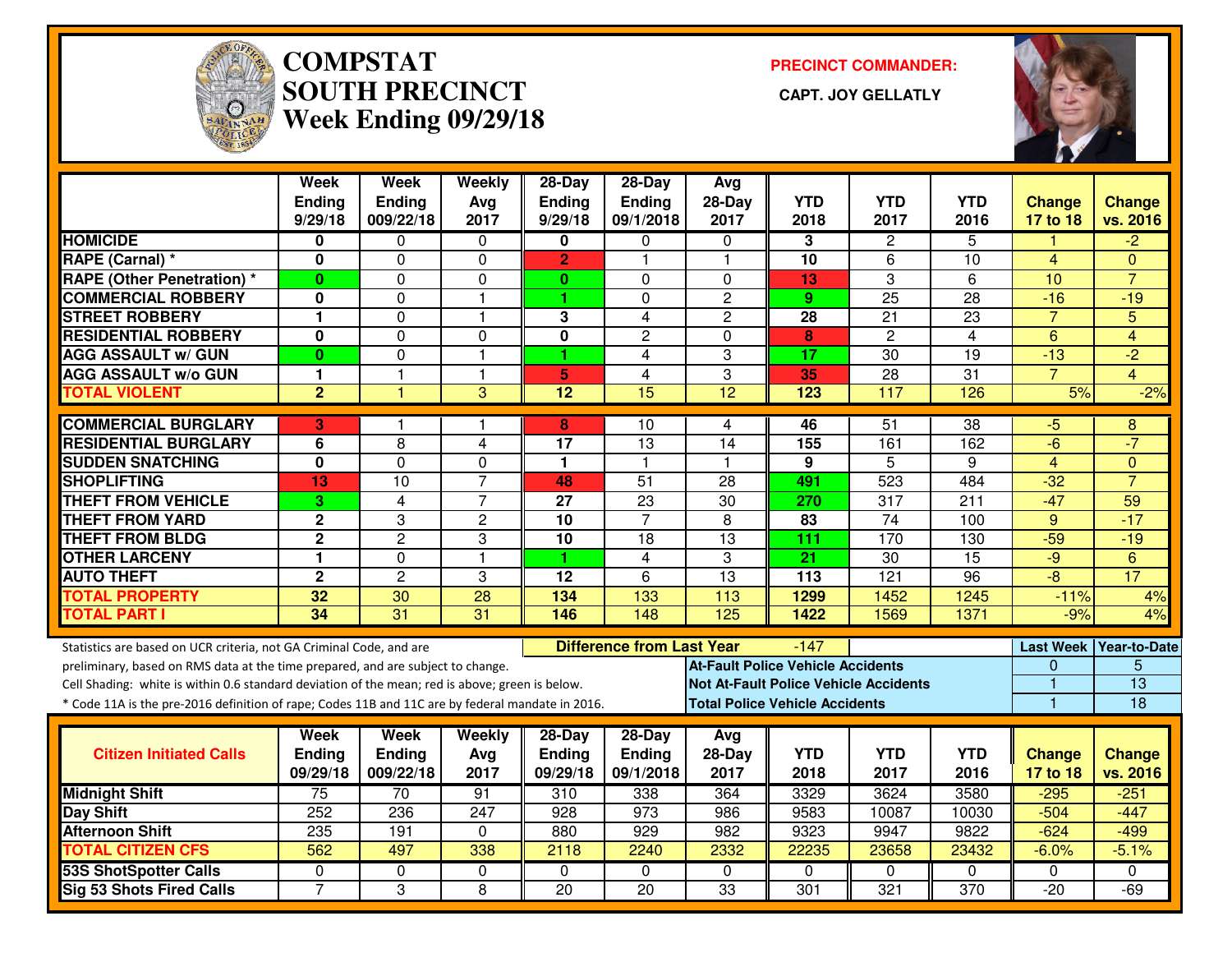# **BEAT 41 South PrecinctWeek Ending 09/29/18**

|                                  |                |                | <b>Last 4 Weeks</b> |                | 28 Days        | 28 Day  |                |                |                |                |                         |
|----------------------------------|----------------|----------------|---------------------|----------------|----------------|---------|----------------|----------------|----------------|----------------|-------------------------|
|                                  | Ending         | Ending         | Ending              | <b>Ending</b>  | <b>Ending</b>  | Average | <b>YTD</b>     | <b>YTD</b>     | <b>YTD</b>     | <b>Change</b>  | <b>Change</b>           |
|                                  | 09/08/18       | 09/15/18       | 09/22/18            | 09/29/18       | 09/29/18       | 2017    | 2018           | 2017           | 2016           | 17 to 18       | vs. 2016                |
| <b>HOMICIDE</b>                  | 0              | 0              | 0                   | 0              | 0              | 0.0     | 0              | $\Omega$       | 0              | $\Omega$       | $\Omega$                |
| RAPE (Carnal) *                  | $\Omega$       | 0              | 0                   | $\Omega$       | 0              | 0.1     | 0              | $\Omega$       | $\overline{2}$ | $\Omega$       | $-2$                    |
| <b>RAPE (Other Penetration)*</b> | $\Omega$       | $\Omega$       | $\mathbf 0$         | $\Omega$       | $\Omega$       | 0.0     | $\mathbf{1}$   | $\Omega$       | $\Omega$       | $\mathbf{1}$   | 1                       |
| <b>COMMERCIAL ROBBERY</b>        | $\mathbf{1}$   | $\Omega$       | $\mathbf 0$         | $\Omega$       | $\mathbf{1}$   | 1.2     | $\mathbf{1}$   | 9              | 5              | $-8$           | $-4$                    |
| <b>ISTREET ROBBERY</b>           | $\mathbf{0}$   | 0              | $\mathbf{0}$        | 0              | $\Omega$       | 0.3     | 4              | $\overline{2}$ | 4              | $\overline{2}$ | $\mathbf{0}$            |
| <b>RESIDENTIAL ROBBERY</b>       | 0              | 0              | $\mathbf 0$         | 0              | 0              | 0.1     | $\mathbf{1}$   | $\mathbf{0}$   | 0              | $\mathbf{1}$   | $\overline{\mathbf{1}}$ |
| <b>AGG ASSAULT W/ GUN</b>        | 0              | 0              | $\mathbf 0$         | 0              | 0              | 0.2     | 0              | $\overline{2}$ | $\overline{2}$ | $-2$           | $-2$                    |
| <b>AGG ASSAULT W/o GUN</b>       | 0              | 0              | $\mathbf 0$         | 0              | 0              | 0.3     | $\overline{2}$ | 3              | 5              | $-1$           | $-3$                    |
| <b>TOTAL VIOLENT</b>             | $\mathbf{1}$   | $\overline{0}$ | $\mathbf{O}$        | $\mathbf{0}$   | $\mathbf{1}$   | 2.1     | 9              | 16             | 18             | $-44%$         | $-50%$                  |
| <b>COMMERCIAL BURGLARY</b>       | $\mathbf{1}$   | 0              | $\mathbf{0}$        | $\mathbf{1}$   | $\overline{2}$ | 1.4     | 8              | 14             | 12             | $-6$           | $-4$                    |
| <b>RESIDENTIAL BURGLARY</b>      | $\Omega$       | $\Omega$       | $\mathbf 0$         | $\Omega$       | 0              | 2.1     | 11             | 24             | 27             | $-13$          | $-16$                   |
| <b>SUDDEN SNATCHING</b>          | $\Omega$       | $\Omega$       | $\mathbf 0$         | $\Omega$       | 0              | 0.2     | $\overline{3}$ | $\overline{2}$ | $\mathbf{1}$   | $\mathbf{1}$   | $\overline{2}$          |
| <b>SHOPLIFTING</b>               | 0              | 0              | $\mathbf{1}$        | 0              | $\mathbf{1}$   | 4.4     | 18             | 44             | 34             | $-26$          | $-16$                   |
| <b>THEFT FROM VEHICLE</b>        | $\mathbf{1}$   | 0              | $\mathbf{1}$        | $\overline{2}$ | 4              | 3.5     | 31             | 34             | 43             | $-3$           | $-12$                   |
| <b>THEFT FROM YARD</b>           | 0              | 0              | $\mathbf 0$         | 0              | 0              | 1.8     | 11             | 15             | 19             | $-4$           | $-8$                    |
| <b>THEFT FROM BLDG</b>           | $\mathbf{0}$   | 0              | $\overline{2}$      | 0              | $\overline{2}$ | 3.1     | 19             | 32             | 22             | $-13$          | $-3$                    |
| <b>OTHER LARCENY</b>             | 0              | 0              | $\mathbf 0$         | 0              | 0              | 0.4     | $\overline{2}$ | 3              | 0              | $-1$           | $\overline{2}$          |
| <b>AUTO THEFT</b>                | $\mathbf{1}$   | $\overline{2}$ | 1                   | 0              | 4              | 1.7     | 11             | 16             | 21             | $-5$           | $-10$                   |
| <b>TOTAL PROPERTY</b>            | $\overline{3}$ | $\overline{2}$ | 5                   | $\overline{3}$ | 13             | 18.6    | 114            | 184            | 179            | $-38%$         | $-36%$                  |
| <b>TOTAL PART I</b>              | $\overline{4}$ | $\overline{2}$ | 5                   | 3              | 14             | 20.8    | 123            | 200            | 197            | $-39%$         | $-38%$                  |
|                                  |                |                |                     |                |                |         |                |                |                |                |                         |

 **Difference from Last Year**-77

Statistics are based on UCR criteria, not GA Criminal Code.

\* Rape Code 11A is the historical definition of rape (aka Legacy Rape); Rape Codes 11B and 11C are those moved from Part II to Part I in 2017.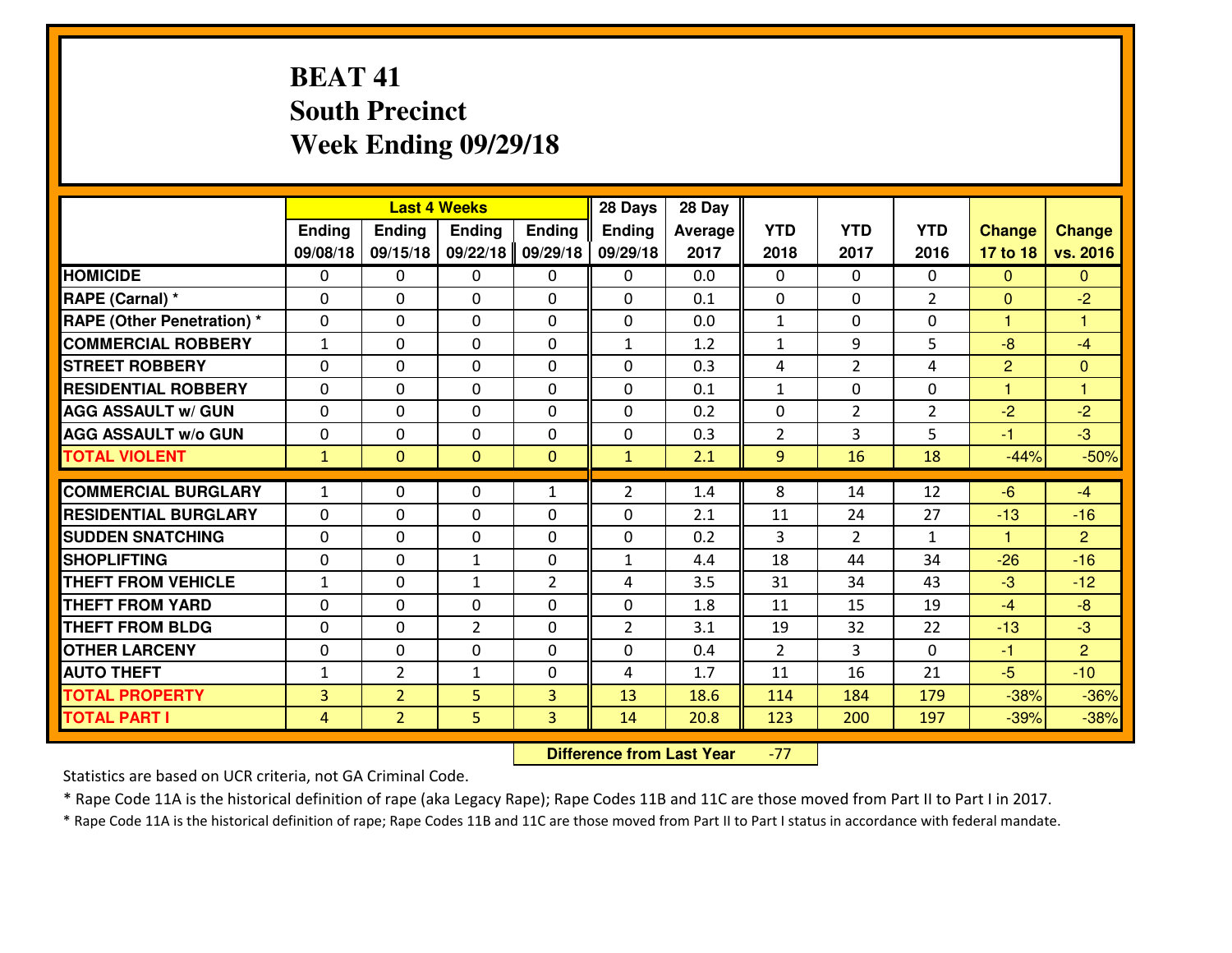# **BEAT 42 South PrecinctWeek Ending 09/29/18**

|                                   |                |               | <b>Last 4 Weeks</b> |               | 28 Days        | 28 Day  |                |                |                |                |                         |
|-----------------------------------|----------------|---------------|---------------------|---------------|----------------|---------|----------------|----------------|----------------|----------------|-------------------------|
|                                   | Ending         | <b>Ending</b> | <b>Ending</b>       | <b>Ending</b> | <b>Ending</b>  | Average | <b>YTD</b>     | <b>YTD</b>     | <b>YTD</b>     | <b>Change</b>  | <b>Change</b>           |
|                                   | 09/08/18       | 09/15/18      | 09/22/18            | 09/29/18      | 09/29/18       | 2017    | 2018           | 2017           | 2016           | 17 to 18       | vs. 2016                |
| <b>HOMICIDE</b>                   | $\Omega$       | 0             | 0                   | 0             | 0              | 0.0     | 0              | $\Omega$       | 0              | $\Omega$       | $\Omega$                |
| RAPE (Carnal) *                   | $\Omega$       | 0             | $\mathbf{0}$        | $\Omega$      | $\Omega$       | 0.0     | $\mathbf{1}$   | $\mathbf{1}$   | $\mathbf{1}$   | $\Omega$       | $\mathbf{0}$            |
| <b>RAPE (Other Penetration) *</b> | 0              | 0             | $\mathbf 0$         | 0             | 0              | 0.0     | 3              | 0              | 0              | 3              | 3                       |
| <b>COMMERCIAL ROBBERY</b>         | 0              | 0             | $\mathbf 0$         | 0             | 0              | 0.0     | $\mathbf{1}$   | 4              | $\overline{7}$ | $-3$           | $-6$                    |
| <b>STREET ROBBERY</b>             | 0              | 0             | $\mathbf 0$         | 0             | 0              | 0.0     | 4              | $\overline{3}$ | 3              | $\mathbf{1}$   | $\mathbf{1}$            |
| <b>RESIDENTIAL ROBBERY</b>        | 0              | 0             | $\mathbf 0$         | 0             | 0              | 0.0     | 0              | 0              | $\mathbf{1}$   | $\mathbf{0}$   | $-1$                    |
| <b>AGG ASSAULT W/ GUN</b>         | 0              | 0             | $\mathbf 0$         | 0             | 0              | 0.0     | $\overline{2}$ | 3              | 4              | $-1$           | $-2$                    |
| <b>AGG ASSAULT W/o GUN</b>        | $\mathbf{1}$   | 1             | 0                   | 0             | $\overline{2}$ | 0.0     | 6              | $\mathbf{1}$   | 5              | 5              | $\overline{\mathbf{1}}$ |
| <b>TOTAL VIOLENT</b>              | $\mathbf{1}$   | $\mathbf{1}$  | $\overline{0}$      | $\mathbf{0}$  | $\overline{2}$ | 0.0     | 17             | 12             | 21             | 42%            | $-19%$                  |
| <b>COMMERCIAL BURGLARY</b>        | 3              | 0             | 0                   | 0             | 3              | 0.0     | 10             | 10             | 10             | $\mathbf{0}$   | $\mathbf{0}$            |
| <b>RESIDENTIAL BURGLARY</b>       | 0              | 0             |                     | 0             |                | 0.0     | 5              | $\overline{7}$ | 5              | $-2$           | $\mathbf{0}$            |
| <b>SUDDEN SNATCHING</b>           | 0              | $\Omega$      | 1<br>$\mathbf 0$    | $\Omega$      | 1<br>0         | 0.0     | $\mathbf{1}$   | $\Omega$       | $\mathbf{1}$   | $\mathbf{1}$   | $\Omega$                |
| <b>SHOPLIFTING</b>                | $\overline{7}$ | 8             | $\overline{7}$      | 11            | 33             | 0.0     | 253            | 245            | 236            | 8              | 17                      |
| <b>THEFT FROM VEHICLE</b>         | $\mathbf{1}$   | 3             | $\overline{2}$      | 0             | 6              | 0.0     | 37             | 42             | 27             | $-5$           | 10                      |
| <b>THEFT FROM YARD</b>            | 0              | 0             | 1                   | 0             | $\mathbf{1}$   | 0.0     | 11             | 10             | 15             | 1              | $-4$                    |
| <b>THEFT FROM BLDG</b>            | 0              | $\Omega$      | $\mathbf 0$         | $\mathbf{1}$  | $\mathbf{1}$   | 0.0     | 14             | 34             | 25             | $-20$          | $-11$                   |
| <b>OTHER LARCENY</b>              | $\mathbf 0$    | 0             | $\mathbf 0$         | $\Omega$      | 0              | 0.0     | $\mathbf{1}$   | 4              | $\overline{2}$ | $-3$           | $-1$                    |
| <b>AUTO THEFT</b>                 |                |               |                     |               |                |         |                |                |                | $\overline{1}$ | $\overline{1}$          |
|                                   | 0              | 0             | $\mathbf 0$         | 0             | 0              | 0.0     | 15             | 14             | 14             |                |                         |
| <b>TOTAL PROPERTY</b>             | 11             | 11            | 11                  | 12            | 45             | 0.0     | 347            | 366            | 335            | $-5%$          | 4%                      |
| <b>TOTAL PART I</b>               | 12             | 12            | 11                  | 12            | 47             | 0.0     | 364            | 378            | 356            | $-4%$          | 2%                      |

 **Difference from Last Year** $-14$ 

Statistics are based on UCR criteria, not GA Criminal Code.

\* Rape Code 11A is the historical definition of rape (aka Legacy Rape); Rape Codes 11B and 11C are those moved from Part II to Part I in 2017.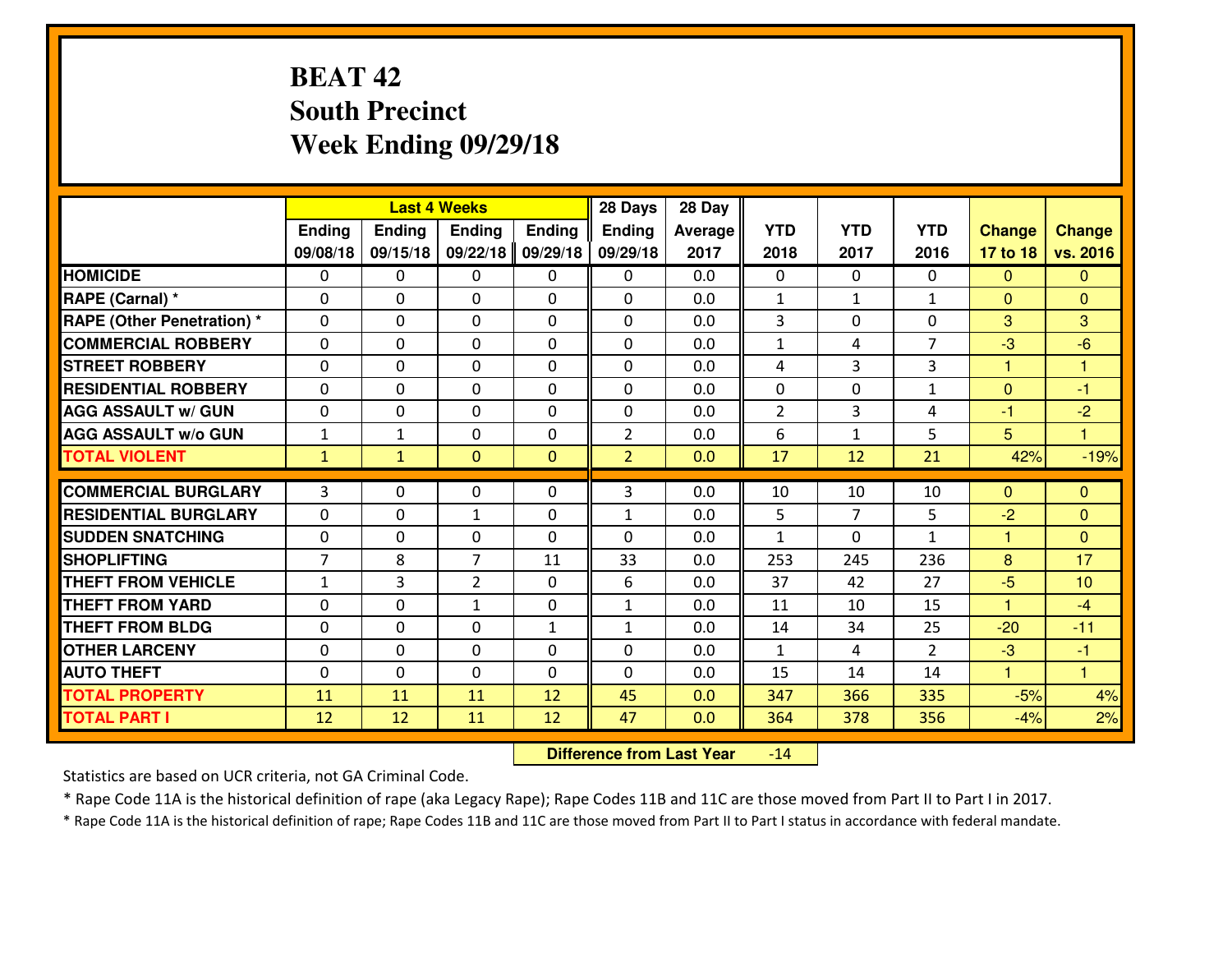# **BEAT 43 South PrecinctWeek Ending 09/29/18**

|                             |                |                | <b>Last 4 Weeks</b> |                | 28 Days        | 28 Day  |                |                |                |                |                |
|-----------------------------|----------------|----------------|---------------------|----------------|----------------|---------|----------------|----------------|----------------|----------------|----------------|
|                             | Ending         | <b>Ending</b>  | <b>Ending</b>       | <b>Ending</b>  | <b>Ending</b>  | Average | <b>YTD</b>     | <b>YTD</b>     | <b>YTD</b>     | <b>Change</b>  | <b>Change</b>  |
|                             | 09/08/18       | 09/15/18       | 09/22/18            | 09/29/18       | 09/29/18       | 2017    | 2018           | 2017           | 2016           | 17 to 18       | vs. 2016       |
| <b>HOMICIDE</b>             | $\Omega$       | 0              | 0                   | 0              | $\Omega$       | 0.0     | 1              | $\Omega$       | 3              | 1              | $-2$           |
| RAPE (Carnal) *             | $\mathbf{0}$   | 0              | $\mathbf{0}$        | 0              | $\Omega$       | 0.0     | 2              | $\mathbf{0}$   | $\mathbf{1}$   | 2              | 1              |
| RAPE (Other Penetration) *  | $\Omega$       | 0              | $\mathbf{0}$        | $\Omega$       | $\Omega$       | 0.1     | $\mathbf{0}$   | $\mathbf{1}$   | 0              | $-1$           | $\Omega$       |
| <b>COMMERCIAL ROBBERY</b>   | $\mathbf{0}$   | 0              | 0                   | 0              | $\Omega$       | 0.4     | $\mathbf{1}$   | 3              | $\overline{7}$ | $-2$           | $-6$           |
| <b>STREET ROBBERY</b>       | 0              | 0              | $\mathbf 0$         | 0              | 0              | 0.5     | 6              | $\overline{3}$ | 6              | 3              | $\overline{0}$ |
| <b>RESIDENTIAL ROBBERY</b>  | $\Omega$       | $\Omega$       | $\mathbf 0$         | $\Omega$       | 0              | 0.1     | $\overline{3}$ | $\Omega$       | 0              | 3              | 3              |
| <b>AGG ASSAULT w/ GUN</b>   | $\Omega$       | 0              | $\mathbf 0$         | $\Omega$       | 0              | 0.5     | $\overline{3}$ | 3              | 0              | $\overline{0}$ | 3              |
| <b>AGG ASSAULT W/o GUN</b>  | 0              | $\mathbf{1}$   | $\mathbf 0$         | $\mathbf 0$    | $\mathbf{1}$   | 0.6     | 6              | 6              | 8              | $\mathbf{0}$   | $-2$           |
| <b>TOTAL VIOLENT</b>        | $\mathbf{0}$   | $\mathbf{1}$   | $\mathbf{O}$        | $\mathbf{0}$   | $\mathbf{1}$   | 2.1     | 22             | 16             | 25             | 38%            | $-12%$         |
| <b>COMMERCIAL BURGLARY</b>  | $\Omega$       | 0              | $\mathbf{0}$        | $\Omega$       | $\Omega$       | 1.2     | 13             | 10             | 12             | 3              | 1              |
| <b>RESIDENTIAL BURGLARY</b> | 0              | 0              | 0                   | $\mathbf{1}$   | 1              | 2.6     | 29             | 31             | 29             | $-2$           | $\mathbf{0}$   |
| <b>SUDDEN SNATCHING</b>     | 0              | 0              | $\mathbf 0$         | 0              | 0              | 0.2     | 3              | $\mathbf{1}$   | 3              | 2              | $\Omega$       |
| <b>SHOPLIFTING</b>          | 0              | $\overline{2}$ | 1                   | 0              | 3              | 3.5     | 38             | 46             | 84             | $-8$           | $-46$          |
| <b>THEFT FROM VEHICLE</b>   | $\overline{2}$ | $\overline{2}$ | 1                   | 0              | 5              | 4.6     | 33             | 57             | 25             | $-24$          | 8              |
| <b>THEFT FROM YARD</b>      | $1\,$          | 0              | 1                   | 0              | $\overline{2}$ | 1.2     | 17             | 10             | 17             | $\overline{7}$ | $\overline{0}$ |
| <b>THEFT FROM BLDG</b>      | 0              | $\mathbf{1}$   | $\mathbf 0$         | 0              | $\mathbf{1}$   | 2.8     | 24             | 29             | 25             | $-5$           | $-1$           |
| <b>OTHER LARCENY</b>        | 0              | 0              | $\mathbf 0$         | 0              | 0              | 0.2     | $\overline{2}$ | 3              | $\overline{2}$ | $-1$           | $\overline{0}$ |
| <b>AUTO THEFT</b>           | $\mathbf{1}$   | 0              | $\mathbf{1}$        | $\mathbf{1}$   | 3              | 2.1     | 19             | 19             | 16             | $\Omega$       | 3              |
| <b>TOTAL PROPERTY</b>       | 4              | 5              | 4                   | $\overline{2}$ | 15             | 18.3    | 178            | 206            | 213            | $-14%$         | $-16%$         |
| <b>TOTAL PART I</b>         | $\overline{4}$ | 6              | 4                   | $\overline{2}$ | 16             | 20.5    | 200            | 222            | 238            | $-10%$         | $-16%$         |
|                             |                |                |                     |                |                |         |                |                |                |                |                |

 **Difference from Last Year**-22

Statistics are based on UCR criteria, not GA Criminal Code.

\* Rape Code 11A is the historical definition of rape (aka Legacy Rape); Rape Codes 11B and 11C are those moved from Part II to Part I in 2017.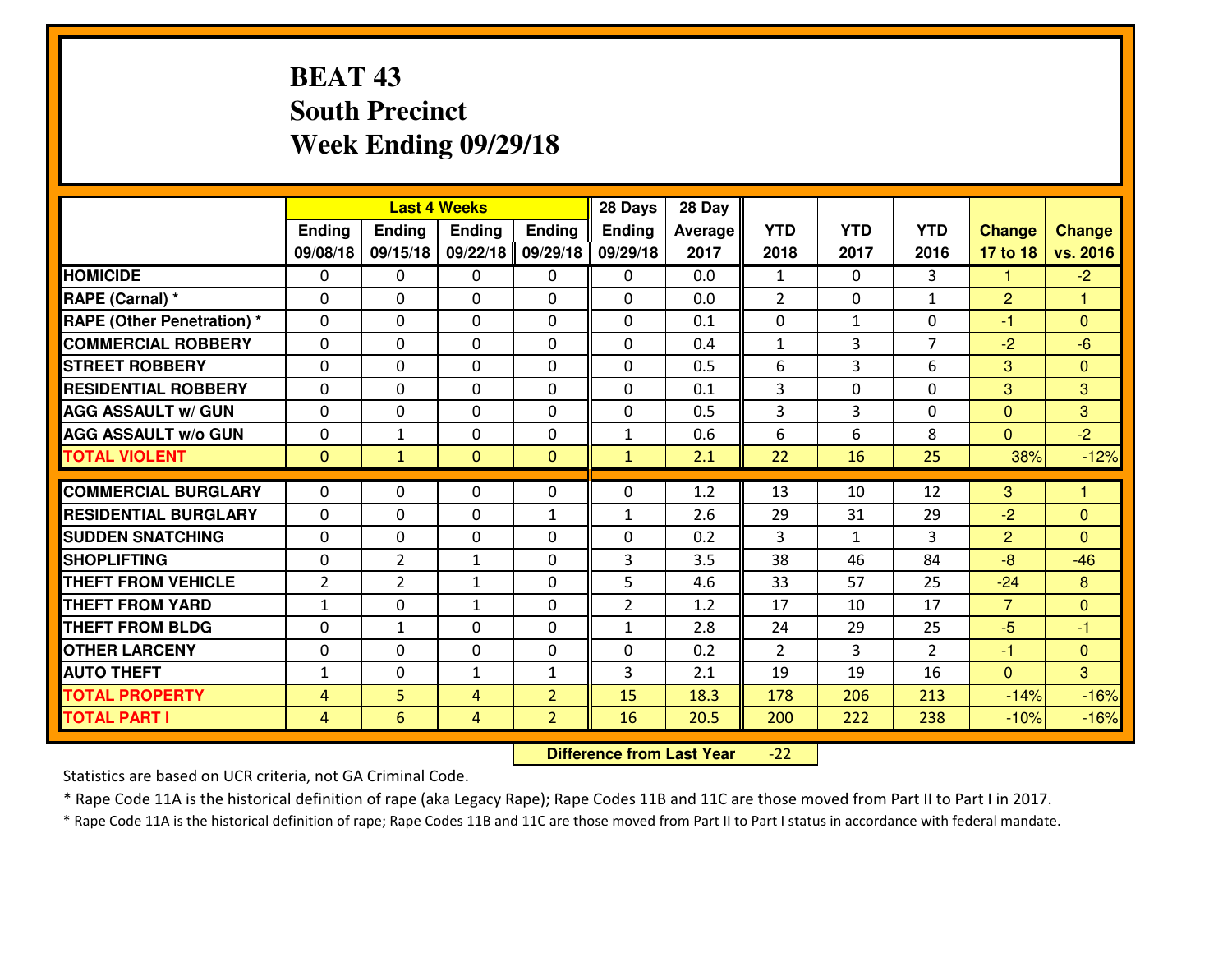# **BEAT 44 South PrecinctWeek Ending 09/29/18**

|                                   |                |                | <b>Last 4 Weeks</b> |                          | 28 Days        | 28 Day  |                |                |                |                |                |
|-----------------------------------|----------------|----------------|---------------------|--------------------------|----------------|---------|----------------|----------------|----------------|----------------|----------------|
|                                   | Ending         | <b>Ending</b>  | <b>Ending</b>       | <b>Ending</b>            | <b>Ending</b>  | Average | <b>YTD</b>     | <b>YTD</b>     | <b>YTD</b>     | <b>Change</b>  | <b>Change</b>  |
|                                   | 09/08/18       | 09/15/18       | 09/22/18            | 09/29/18                 | 09/29/18       | 2017    | 2018           | 2017           | 2016           | 17 to 18       | vs. 2016       |
| <b>HOMICIDE</b>                   | $\Omega$       | 0              | 0                   | 0                        | 0              | 0.1     | $\mathbf{1}$   | $\mathbf{1}$   | $\mathbf{1}$   | $\Omega$       | $\Omega$       |
| RAPE (Carnal) *                   | $\mathbf{1}$   | 0              | $\mathbf{0}$        | $\Omega$                 | $\mathbf{1}$   | 0.1     | 2              | $\mathbf{1}$   | 3              | $\mathbf{1}$   | $-1$           |
| <b>RAPE (Other Penetration) *</b> | 0              | 0              | $\mathbf 0$         | $\Omega$                 | 0              | 0.0     | $\overline{2}$ | $\mathbf{0}$   | $\mathbf{1}$   | $\overline{2}$ | 1              |
| <b>COMMERCIAL ROBBERY</b>         | 0              | 0              | $\mathbf 0$         | 0                        | 0              | 0.2     | $\mathbf{1}$   | $\overline{2}$ | $\mathbf{1}$   | $-1$           | $\mathbf{0}$   |
| <b>STREET ROBBERY</b>             | 0              | 0              | $\mathbf 0$         | 0                        | 0              | 0.6     | 4              | $\overline{3}$ | 4              | $\mathbf{1}$   | $\mathbf{0}$   |
| <b>RESIDENTIAL ROBBERY</b>        | 0              | 0              | $\mathbf 0$         | 0                        | 0              | 0.0     | 4              | 0              | $\mathbf{1}$   | $\overline{4}$ | 3              |
| <b>AGG ASSAULT W/ GUN</b>         | 0              | $\mathbf{1}$   | $\mathbf 0$         | 0                        | $\mathbf{1}$   | 0.7     | $\overline{7}$ | 8              | $\overline{2}$ | $-1$           | 5              |
| <b>AGG ASSAULT W/o GUN</b>        | 0              | 0              | $\mathbf 0$         | $\mathbf{1}$             | $\mathbf{1}$   | 0.5     | 6              | 3              | $\overline{7}$ | 3              | $-1$           |
| <b>TOTAL VIOLENT</b>              | $\mathbf{1}$   | $\mathbf{1}$   | $\overline{0}$      | $\mathbf{1}$             | 3              | 2.1     | 27             | 18             | 20             | 50%            | 35%            |
| <b>COMMERCIAL BURGLARY</b>        | $\Omega$       | 0              | 0                   | 0                        | $\Omega$       | 0.5     | $\mathbf{1}$   | $\mathbf{1}$   | $\mathbf{1}$   | $\mathbf{0}$   | $\mathbf{0}$   |
| <b>RESIDENTIAL BURGLARY</b>       | $\mathbf{0}$   | 0              | $\overline{2}$      |                          | 3              | 3.9     | 26             | 32             | 42             | $-6$           | $-16$          |
| <b>SUDDEN SNATCHING</b>           | 0              | $\Omega$       | $\mathbf 0$         | $\mathbf{1}$<br>$\Omega$ | 0              | 0.0     | $\Omega$       | $\Omega$       | $\mathbf{1}$   | $\Omega$       | $-1$           |
| <b>SHOPLIFTING</b>                | $\mathbf{1}$   | 0              | $\mathbf 0$         | 0                        | $\mathbf{1}$   | 3.4     | 48             | 14             | 9              | 34             | 39             |
| <b>THEFT FROM VEHICLE</b>         | 4              | $\mathbf{1}$   | $\mathbf{0}$        | $\mathbf{1}$             | 6              | 8.6     | 59             | 54             | 44             | 5              | 15             |
| <b>THEFT FROM YARD</b>            | $\mathbf{1}$   | $\mathbf{1}$   | $\mathbf 0$         | 0                        | $\overline{2}$ | 1.7     | 11             | 11             | 15             | $\overline{0}$ | $-4$           |
| <b>THEFT FROM BLDG</b>            | $\mathbf{1}$   | $\Omega$       | $\mathbf 0$         | $\Omega$                 | $\mathbf{1}$   | 2.7     | 10             | 22             | 23             | $-12$          | $-13$          |
| <b>OTHER LARCENY</b>              | $\mathbf 0$    | $\Omega$       | $\mathbf 0$         | $\Omega$                 | 0              | 0.5     | 6              | 4              | 4              | $\overline{2}$ | $\overline{2}$ |
| <b>AUTO THEFT</b>                 | 0              | 0              | $\mathbf 0$         | 0                        | 0              | 3.0     | 18             | 17             | 18             | $\overline{1}$ | $\overline{0}$ |
| <b>TOTAL PROPERTY</b>             |                |                |                     |                          | 13             | 24.2    |                |                |                |                |                |
|                                   | $\overline{7}$ | $\overline{2}$ | $\overline{2}$      | $\overline{2}$           |                |         | 179            | 155            | 157            | 15%            | 14%            |
| <b>TOTAL PART I</b>               | 8              | $\overline{3}$ | $\overline{2}$      | 3                        | 16             | 26.4    | 206            | 173            | 177            | 19%            | 16%            |

 **Difference from Last Year**<sup>33</sup>

Statistics are based on UCR criteria, not GA Criminal Code.

\* Rape Code 11A is the historical definition of rape (aka Legacy Rape); Rape Codes 11B and 11C are those moved from Part II to Part I in 2017.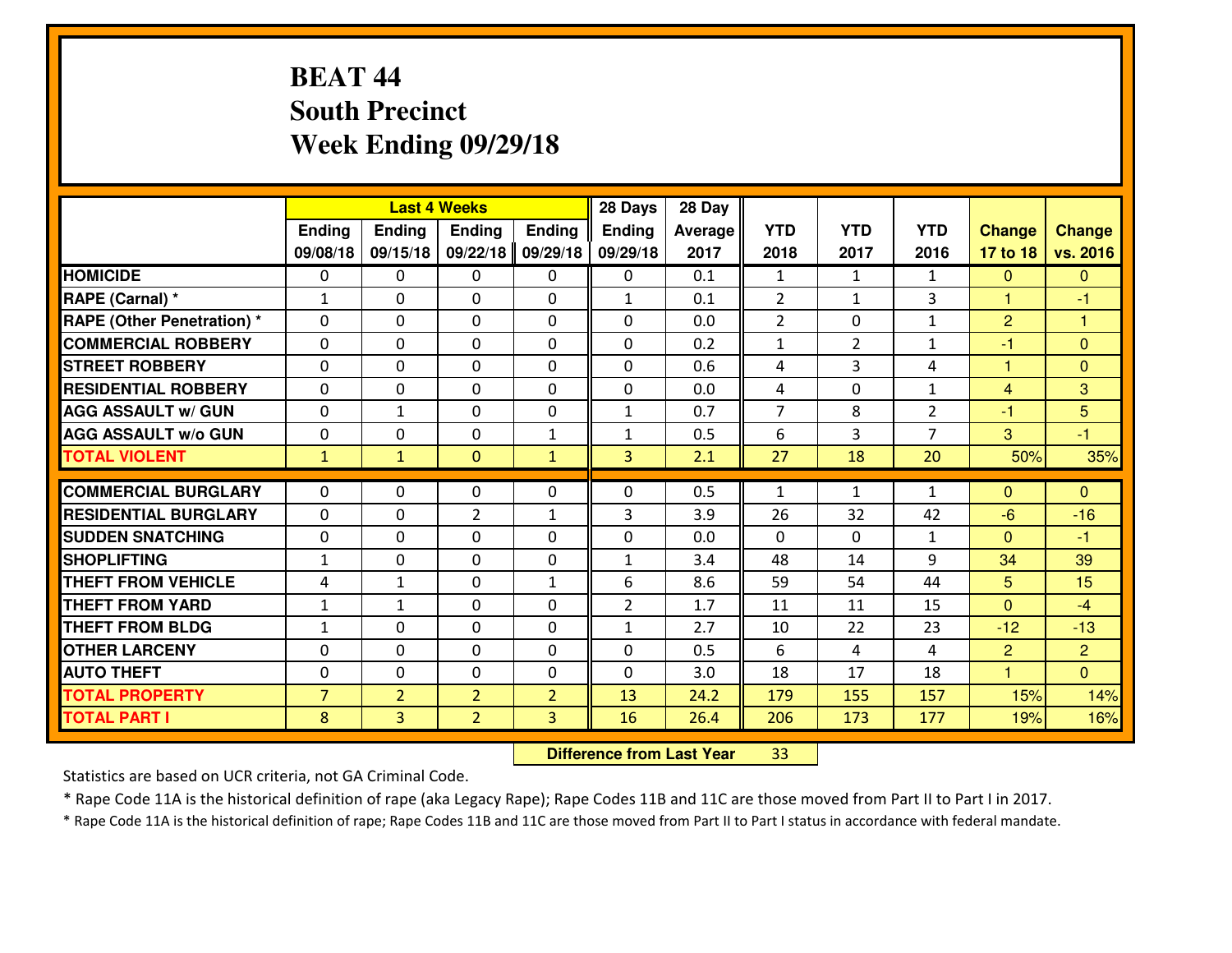# **BEAT 45 South PrecinctWeek Ending 09/29/18**

|                                  |                |                | <b>Last 4 Weeks</b> |                | 28 Days        | 28 Day  |                |                |                |                |                |
|----------------------------------|----------------|----------------|---------------------|----------------|----------------|---------|----------------|----------------|----------------|----------------|----------------|
|                                  | Ending         | Ending         | <b>Ending</b>       | <b>Ending</b>  | <b>Ending</b>  | Average | <b>YTD</b>     | <b>YTD</b>     | <b>YTD</b>     | <b>Change</b>  | <b>Change</b>  |
|                                  | 09/08/18       | 09/15/18       | 09/22/18            | 09/29/18       | 09/29/18       | 2017    | 2018           | 2017           | 2016           | 17 to 18       | vs. 2016       |
| <b>HOMICIDE</b>                  | 0              | 0              | 0                   | $\mathbf{0}$   | 0              | 0.1     | 1              | $\mathbf{1}$   | $\mathbf{1}$   | $\mathbf{0}$   | $\Omega$       |
| RAPE (Carnal) *                  | $\Omega$       | 0              | $\mathbf{0}$        | 0              | 0              | 0.1     | 3              | $\Omega$       | $\mathbf{1}$   | 3              | $\overline{2}$ |
| <b>RAPE (Other Penetration)*</b> | $\Omega$       | 0              | $\Omega$            | $\Omega$       | $\Omega$       | 0.1     | 3              | $\mathbf{1}$   | $\mathbf{1}$   | 2              | $\overline{2}$ |
| <b>COMMERCIAL ROBBERY</b>        | $\Omega$       | $\Omega$       | $\mathbf 0$         | $\Omega$       | $\Omega$       | 0.2     | $\overline{2}$ | $\overline{2}$ | $\overline{2}$ | $\Omega$       | $\Omega$       |
| <b>ISTREET ROBBERY</b>           | $\mathbf{0}$   | 0              | $\mathbf{0}$        | 0              | $\Omega$       | 0.5     | 3              | 5              | $\Omega$       | $-2$           | 3              |
| <b>RESIDENTIAL ROBBERY</b>       | 0              | 0              | $\mathbf 0$         | 0              | 0              | 0.1     | $\mathbf 0$    | $\mathbf{1}$   | 0              | $-1$           | $\mathbf{0}$   |
| <b>AGG ASSAULT w/ GUN</b>        | 0              | 0              | $\mathbf 0$         | 0              | 0              | 0.6     | 3              | 9              | 3              | $-6$           | $\overline{0}$ |
| <b>AGG ASSAULT W/o GUN</b>       | 0              | 0              | 1                   | 0              | $\mathbf{1}$   | 0.2     | 8              | 3              | 3              | 5              | 5              |
| <b>TOTAL VIOLENT</b>             | $\mathbf{0}$   | $\overline{0}$ | $\mathbf{1}$        | $\overline{0}$ | $\mathbf{1}$   | 1.8     | 23             | 22             | 11             | 5%             | 109%           |
| <b>COMMERCIAL BURGLARY</b>       | $\Omega$       | 0              | $\mathbf{1}$        | $\overline{2}$ | 3              | 0.3     | 6              | 6              | $\overline{2}$ | $\Omega$       | $\overline{4}$ |
| <b>RESIDENTIAL BURGLARY</b>      | $\Omega$       | 0              | $\overline{2}$      | $\mathbf{1}$   | 3              | 2.8     | 27             | 36             | 28             | $-9$           | $-1$           |
| <b>SUDDEN SNATCHING</b>          | 0              | $\mathbf{1}$   | $\mathbf 0$         | 0              | $\mathbf{1}$   | 0.0     | $\mathbf{1}$   | $\Omega$       | $\mathbf{1}$   | $\mathbf{1}$   | $\Omega$       |
| <b>SHOPLIFTING</b>               | $\mathbf{1}$   | 0              | $\mathbf{1}$        | 2              | 4              | 5.8     | 40             | 60             | 71             | $-20$          | $-31$          |
| <b>THEFT FROM VEHICLE</b>        | 0              | $\overline{2}$ | $\mathbf 0$         | 0              | $\overline{2}$ | 4.4     | 37             | 63             | 29             | $-26$          | 8              |
| <b>THEFT FROM YARD</b>           | 0              | 1              | 0                   | $\mathbf{1}$   | $\overline{2}$ | 1.1     | 19             | 12             | 15             | $\overline{7}$ | $\overline{4}$ |
| <b>THEFT FROM BLDG</b>           | $\overline{2}$ | 0              | $\Omega$            | 0              | $\overline{2}$ | 1.2     | 12             | 18             | 10             | $-6$           | $\overline{2}$ |
| <b>OTHER LARCENY</b>             | 0              | 0              | 0                   | 0              | 0              | 0.6     | 4              | $\overline{7}$ | 3              | $-3$           | $\mathbf{1}$   |
| <b>AUTO THEFT</b>                | 0              | 0              | 0                   | 0              | 0              | 1.8     | 13             | 21             | 12             | $-8$           | $\mathbf{1}$   |
| <b>TOTAL PROPERTY</b>            | $\overline{3}$ | 4              | 4                   | $6\phantom{1}$ | 17             | 18.0    | 159            | 223            | 171            | $-29%$         | $-7%$          |
| <b>TOTAL PART I</b>              | $\overline{3}$ | 4              | 5                   | $6\phantom{1}$ | 18             | 19.8    | 182            | 245            | 182            | $-26%$         | 0%             |

 **Difference from Last Year**-63

Statistics are based on UCR criteria, not GA Criminal Code.

\* Rape Code 11A is the historical definition of rape (aka Legacy Rape); Rape Codes 11B and 11C are those moved from Part II to Part I in 2017.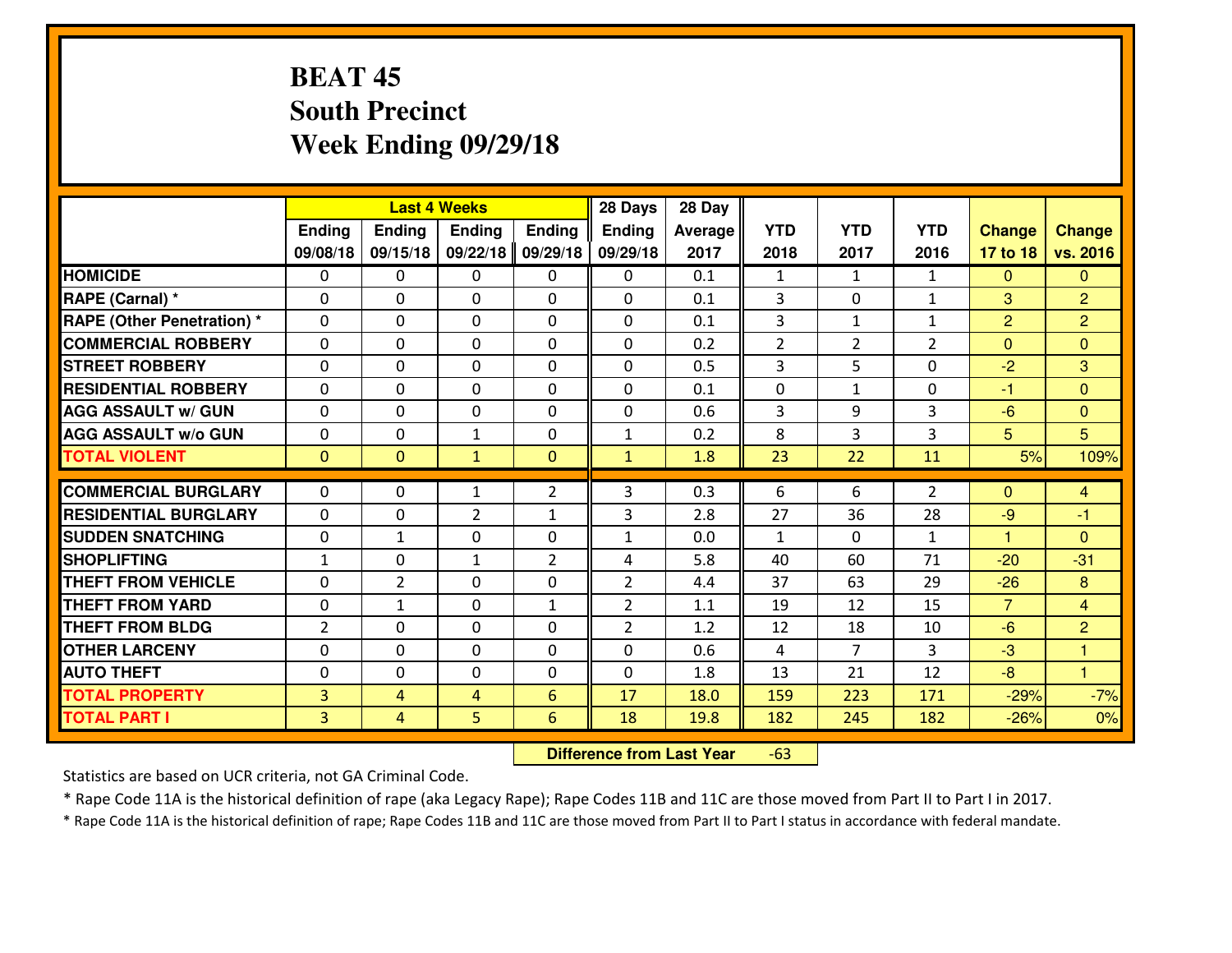# **BEAT 46 South PrecinctWeek Ending 09/29/18**

|                                  |                | <b>Last 4 Weeks</b><br>Ending<br><b>Ending</b><br><b>Ending</b><br><b>Ending</b> |                |                | 28 Days        | 28 Day  |                |                |                |                      |                |
|----------------------------------|----------------|----------------------------------------------------------------------------------|----------------|----------------|----------------|---------|----------------|----------------|----------------|----------------------|----------------|
|                                  |                |                                                                                  |                |                | <b>Ending</b>  | Average | <b>YTD</b>     | <b>YTD</b>     | <b>YTD</b>     | <b>Change</b>        | <b>Change</b>  |
|                                  | 09/08/18       | 09/15/18                                                                         | 09/22/18       | 09/29/18       | 09/29/18       | 2017    | 2018           | 2017           | 2016           | 17 to 18             | vs. 2016       |
| <b>HOMICIDE</b>                  | $\Omega$       | 0                                                                                | 0              | 0              | 0              | 0.2     | 0              | $\Omega$       | 0              | $\Omega$             | $\Omega$       |
| RAPE (Carnal) *                  | $\Omega$       | 0                                                                                | $\Omega$       | $\Omega$       | $\Omega$       | 0.2     | $\mathbf{1}$   | 3              | $\overline{2}$ | $-2$                 | -1             |
| <b>RAPE (Other Penetration)*</b> | 0              | 0                                                                                | $\mathbf 0$    | 0              | 0              | 0.2     | 3              | $\mathbf{1}$   | 3              | 2                    | $\Omega$       |
| <b>COMMERCIAL ROBBERY</b>        | 0              | 0                                                                                | $\mathbf 0$    | 0              | 0              | 0.4     | 3              | 5              | 6              | $-2$                 | $-3$           |
| <b>STREET ROBBERY</b>            | $\overline{2}$ | 0                                                                                | $\mathbf 0$    | 0              | $\overline{2}$ | 0.5     | 6              | 5              | 6              | 1                    | $\mathbf{0}$   |
| <b>RESIDENTIAL ROBBERY</b>       | 0              | 0                                                                                | $\mathbf 0$    | 0              | 0              | 0.1     | $\mathbf 0$    | $\mathbf{1}$   | $\overline{2}$ | $-1$                 | $-2$           |
| <b>AGG ASSAULT W/ GUN</b>        | 0              | 0                                                                                | $\mathbf 0$    | 0              | 0              | 0.5     | $\overline{2}$ | $\overline{3}$ | $\overline{7}$ | $-1$                 | $-5$           |
| <b>AGG ASSAULT W/o GUN</b>       | 0              | 0                                                                                | 0              | $\mathbf{0}$   | $\mathbf 0$    | 1.2     | $\overline{7}$ | 10             | 3              | $-3$                 | $\overline{4}$ |
| <b>TOTAL VIOLENT</b>             | $\overline{2}$ | $\overline{0}$                                                                   | $\overline{0}$ | $\mathbf{0}$   | $\overline{2}$ | 3.2     | 22             | 28             | 29             | $-21%$               | $-24%$         |
| <b>COMMERCIAL BURGLARY</b>       | $\mathbf{0}$   | 0                                                                                | $\mathbf{0}$   | 0              | $\Omega$       | 0.5     | 8              | $\overline{7}$ | $\mathbf{1}$   | $\blacktriangleleft$ | $\overline{7}$ |
| <b>RESIDENTIAL BURGLARY</b>      | $\mathbf{1}$   | 1                                                                                | 0              | $\mathbf{1}$   | 3              | 2.4     | 41             | 23             | 23             | 18                   | 18             |
| <b>SUDDEN SNATCHING</b>          | $\mathbf{0}$   | 0                                                                                | $\mathbf 0$    | 0              | 0              | 0.2     | $\mathbf{1}$   | $\overline{2}$ | $\overline{2}$ | $-1$                 | $-1$           |
| <b>SHOPLIFTING</b>               | 3              | 3                                                                                | $\mathbf 0$    | 0              | 6              | 10.0    | 93             | 108            | 50             | $-15$                | 43             |
| <b>THEFT FROM VEHICLE</b>        | $\mathbf{1}$   | 3                                                                                | $\mathbf 0$    | 0              | 4              | 6.2     | 56             | 55             | 34             | $\mathbf{1}$         | 22             |
| <b>THEFT FROM YARD</b>           | 0              | 0                                                                                | 1              | $\mathbf{1}$   | $\overline{2}$ | 1.1     | 10             | 9              | 16             | $\mathbf{1}$         | $-6$           |
| <b>THEFT FROM BLDG</b>           | 0              | $\mathbf{1}$                                                                     | $\mathbf 0$    | $\mathbf{1}$   | $\overline{2}$ | 2.5     | 26             | 27             | 24             | $-1$                 | $\overline{2}$ |
| <b>OTHER LARCENY</b>             | 0              | 0                                                                                | $\mathbf 0$    | 0              | 0              | 0.5     | $\overline{4}$ | 6              | 3              | $-2$                 | $\overline{1}$ |
| <b>AUTO THEFT</b>                | 3              | $\mathbf{1}$                                                                     | $\mathbf 0$    | $\mathbf{1}$   | 5              | 3.0     | 32             | 31             | 9              | $\mathbf{1}$         | 23             |
| <b>TOTAL PROPERTY</b>            | 8              | 9                                                                                | $\mathbf{1}$   | $\overline{4}$ | 22             | 26.3    | 271            | 268            | 162            | 1%                   | 67%            |
| <b>TOTAL PART I</b>              | 10             | 9                                                                                | $\mathbf{1}$   | 4              | 24             | 29.5    | 293            | 296            | 191            | $-1%$                | 53%            |

 **Difference from Last Year**-3

Statistics are based on UCR criteria, not GA Criminal Code.

\* Rape Code 11A is the historical definition of rape (aka Legacy Rape); Rape Codes 11B and 11C are those moved from Part II to Part I in 2017.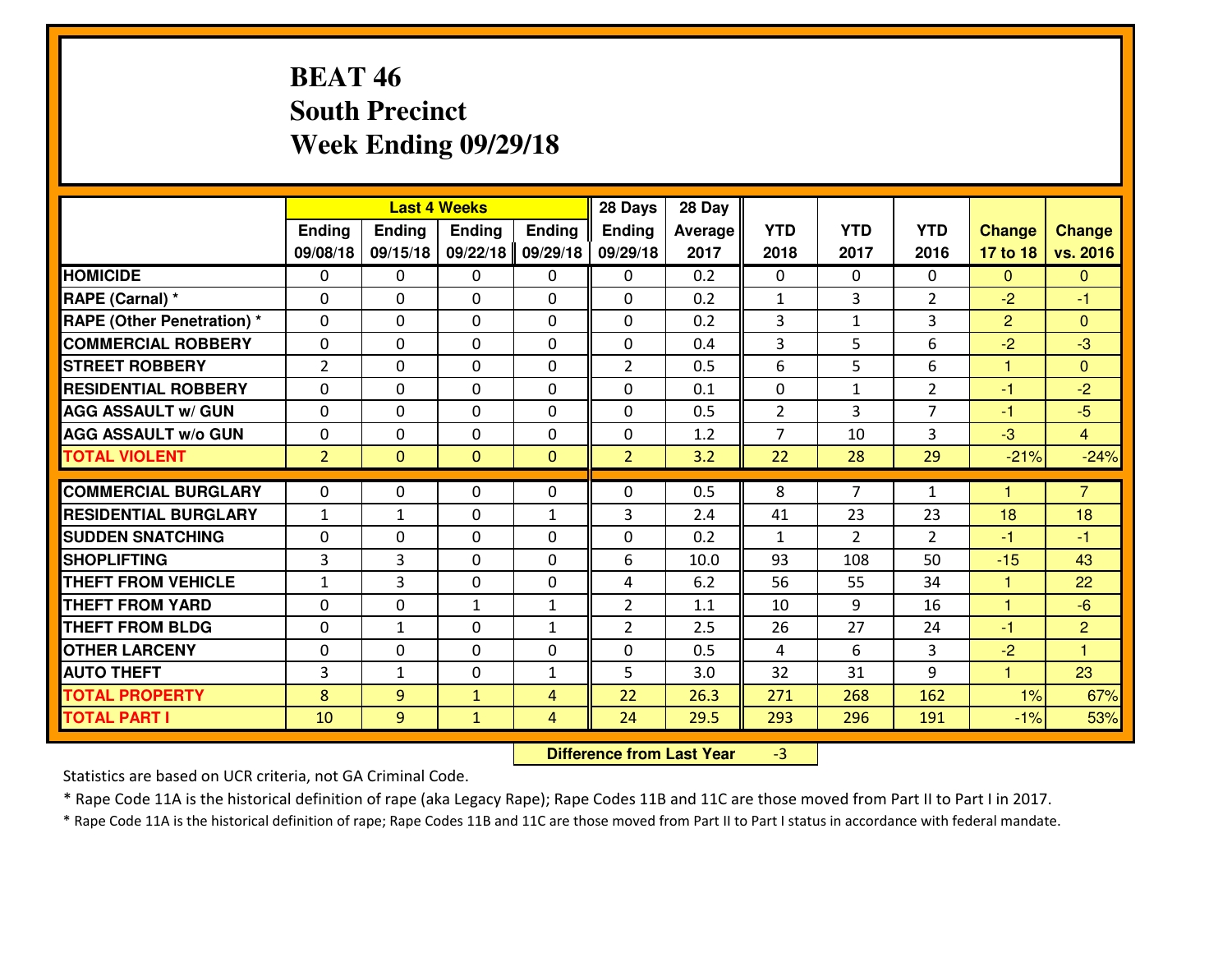# **BEAT 47 South PrecinctWeek Ending 09/29/18**

|                                   |              |                | <b>Last 4 Weeks</b> |                | 28 Days        | 28 Day  |                |                |                |                |                      |
|-----------------------------------|--------------|----------------|---------------------|----------------|----------------|---------|----------------|----------------|----------------|----------------|----------------------|
|                                   | Ending       | <b>Ending</b>  | <b>Ending</b>       | <b>Ending</b>  | Ending         | Average | <b>YTD</b>     | <b>YTD</b>     | <b>YTD</b>     | <b>Change</b>  | <b>Change</b>        |
|                                   | 09/08/18     | 09/15/18       | 09/22/18            | 09/29/18       | 09/29/18       | 2017    | 2018           | 2017           | 2016           | 17 to 18       | vs. 2016             |
| <b>HOMICIDE</b>                   | $\Omega$     | 0              | 0                   | 0              | 0              | 0.0     | 0              | $\Omega$       | 0              | $\Omega$       | $\Omega$             |
| RAPE (Carnal) *                   | $\mathbf{0}$ | $\mathbf{1}$   | $\mathbf{0}$        | 0              | $\mathbf{1}$   | 0.2     | $\mathbf{1}$   | $\mathbf{1}$   | 0              | $\Omega$       | $\blacktriangleleft$ |
| <b>RAPE (Other Penetration) *</b> | $\Omega$     | 0              | $\mathbf{0}$        | $\Omega$       | $\Omega$       | 0.0     | $\mathbf{1}$   | 0              | $\mathbf{1}$   | $\mathbf{1}$   | $\mathbf{0}$         |
| <b>COMMERCIAL ROBBERY</b>         | 0            | 0              | $\mathbf 0$         | 0              | 0              | 0.1     | $\mathbf{0}$   | 0              | 0              | $\mathbf{0}$   | $\mathbf{0}$         |
| <b>STREET ROBBERY</b>             | 0            | 0              | $\mathbf 0$         | $\mathbf{1}$   | $\mathbf{1}$   | 0.0     | $\mathbf{1}$   | 0              | 0              | $\mathbf{1}$   | $\overline{1}$       |
| <b>RESIDENTIAL ROBBERY</b>        | $\Omega$     | $\Omega$       | $\mathbf 0$         | $\Omega$       | 0              | 0.0     | 0              | $\Omega$       | 0              | $\mathbf{0}$   | $\Omega$             |
| <b>AGG ASSAULT w/ GUN</b>         | 0            | 0              | $\mathbf 0$         | 0              | 0              | 0.2     | 0              | $\overline{2}$ | $\mathbf{1}$   | $-2$           | $-1$                 |
| <b>AGG ASSAULT W/o GUN</b>        | 0            | 0              | $\mathbf 0$         | $\mathbf 0$    | 0              | 0.3     | 0              | $\overline{2}$ | 0              | $-2$           | $\overline{0}$       |
| <b>TOTAL VIOLENT</b>              | $\mathbf{0}$ | $\mathbf{1}$   | $\overline{0}$      | $\mathbf{1}$   | $\overline{2}$ | 0.7     | 3              | 5              | $\overline{2}$ | $-40%$         | 50%                  |
| <b>COMMERCIAL BURGLARY</b>        | $\Omega$     | 0              | $\mathbf{0}$        | $\Omega$       | $\Omega$       | 0.3     | $\Omega$       | 3              | 0              | -3             | $\mathbf{0}$         |
| <b>RESIDENTIAL BURGLARY</b>       | $\mathbf{1}$ | 0              | 3                   | $\overline{2}$ | 6              | 0.7     | 16             | 8              | 8              | 8              | 8                    |
| <b>SUDDEN SNATCHING</b>           | 0            | 0              | 0                   | 0              | 0              | 0.0     | $\mathbf 0$    | 0              | 0              | $\overline{0}$ | $\mathbf{0}$         |
| <b>SHOPLIFTING</b>                | 0            | 0              | $\mathbf 0$         | 0              | 0              | 0.9     | $\mathbf{1}$   | 6              | 0              | $-5$           | 1                    |
| <b>THEFT FROM VEHICLE</b>         | $\Omega$     | 0              | $\mathbf 0$         | 0              | 0              | 2.7     | 17             | 12             | 9              | 5              | 8                    |
| <b>THEFT FROM YARD</b>            | 0            | $\mathbf{1}$   | $\mathbf 0$         | 0              | $\mathbf{1}$   | 0.7     | 4              | $\overline{7}$ | 3              | $-3$           | $\overline{1}$       |
| <b>THEFT FROM BLDG</b>            | 0            | $\mathbf{1}$   | $\mathbf 0$         | 0              | $\mathbf{1}$   | 0.9     | 6              | 8              | $\mathbf{1}$   | $-2$           | 5                    |
| <b>OTHER LARCENY</b>              | 0            | 0              | $\mathbf 0$         | $\mathbf{1}$   | $\mathbf{1}$   | 0.3     | $\overline{2}$ | 3              | $\mathbf{1}$   | $-1$           | $\overline{1}$       |
| <b>AUTO THEFT</b>                 | $\mathbf{0}$ | 0              | $\mathbf{0}$        | 0              | 0              | 0.9     | 5              | 3              | 6              | $\overline{2}$ | $-1$                 |
| <b>TOTAL PROPERTY</b>             | $\mathbf{1}$ | $\overline{2}$ | $\overline{3}$      | 3              | 9              | 7.4     | 51             | 50             | 28             | 2%             | 82%                  |
| <b>TOTAL PART I</b>               | $\mathbf{1}$ | $\overline{3}$ | 3                   | 4              | 11             | 8.1     | 54             | 55             | 30             | $-2%$          | 80%                  |

 **Difference from Last Year** $-1$  |

Statistics are based on UCR criteria, not GA Criminal Code.

\* Rape Code 11A is the historical definition of rape (aka Legacy Rape); Rape Codes 11B and 11C are those moved from Part II to Part I in 2017.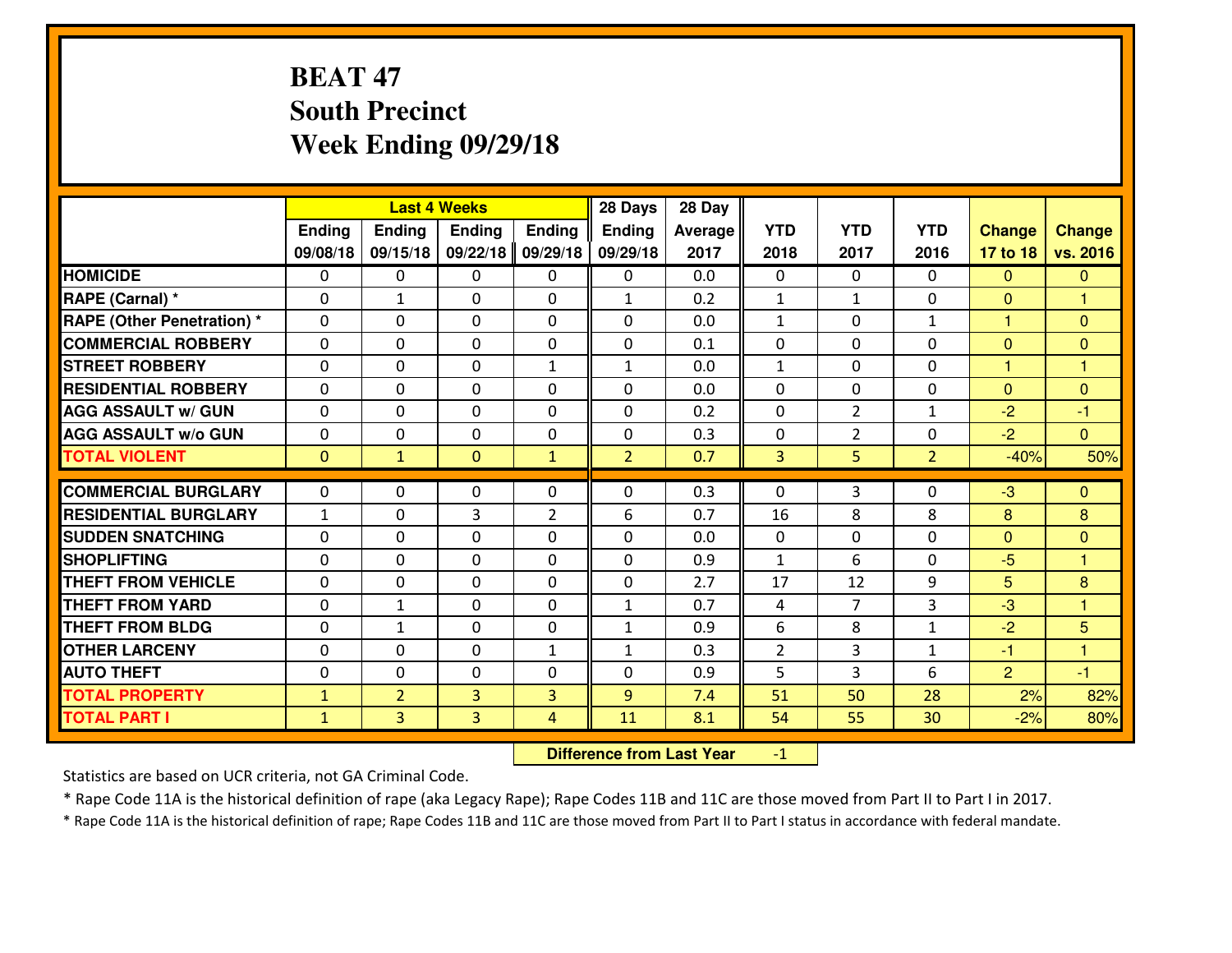

#### **COMPSTATEAST PRECINCTWeek Ending 09/29/18**

**PRECINCT COMMANDER:**

**CAPT. GEORGE GUNDICH**



|                                                                                                                                                        | Week                    | <b>Week</b>     | Weekly                  | $28-Day$                | $28-Day$                         | Avg                                          |                  |                  |                  |                  |                 |
|--------------------------------------------------------------------------------------------------------------------------------------------------------|-------------------------|-----------------|-------------------------|-------------------------|----------------------------------|----------------------------------------------|------------------|------------------|------------------|------------------|-----------------|
|                                                                                                                                                        | Ending                  | Ending          | Avg                     | <b>Ending</b>           | <b>Ending</b>                    | 28-Day                                       | <b>YTD</b>       | <b>YTD</b>       | <b>YTD</b>       | <b>Change</b>    | <b>Change</b>   |
|                                                                                                                                                        | 9/29/18                 | 009/22/18       | 2017                    | 9/29/18                 | 09/1/2018                        | 2017                                         | 2018             | 2017             | 2016             | 17 to 18         | vs. 2016        |
| <b>HOMICIDE</b>                                                                                                                                        | 0                       | 0               | 0                       | $\mathbf{0}$            | 0                                | $\mathbf{1}$                                 | 9                | 11               | 9                | $-2$             | $\mathbf{0}$    |
| RAPE (Carnal) *                                                                                                                                        | 0                       | 0               | $\Omega$                | 0                       | $\Omega$                         | $\Omega$                                     | 8                | $\overline{7}$   | 6                | 1                | $\overline{2}$  |
| <b>RAPE (Other Penetration) *</b>                                                                                                                      | $\bf{0}$                | $\Omega$        | $\mathbf 0$             | 0                       | $\Omega$                         | $\blacktriangleleft$                         | 5                | 10               | 7                | $-5$             | $-2$            |
| <b>COMMERCIAL ROBBERY</b>                                                                                                                              | $\bf{0}$                | 0               | $\overline{1}$          | $\mathbf{0}$            | $\mathbf{1}$                     | $\overline{c}$                               | 5 <sup>5</sup>   | 23               | 8                | $-18$            | $\overline{3}$  |
| <b>STREET ROBBERY</b>                                                                                                                                  | 1                       | 0               | $\overline{1}$          | 3                       | $\overline{c}$                   | 3                                            | 31               | 38               | 63               | $-7$             | $-32$           |
| <b>RESIDENTIAL ROBBERY</b>                                                                                                                             | $\overline{\mathbf{0}}$ | 0               | $\Omega$                | $\overline{\mathbf{0}}$ | $\mathbf 0$                      | $\overline{1}$                               | $\overline{2}$   | $\overline{7}$   | 9                | $-5$             | $-7$            |
| <b>AGG ASSAULT w/ GUN</b>                                                                                                                              | 1                       | $\Omega$        | $\overline{1}$          | $\mathbf{9}$            | 6                                | 4                                            | $\overline{54}$  | $\overline{54}$  | $\overline{71}$  | $\Omega$         | $-17$           |
| <b>AGG ASSAULT w/o GUN</b>                                                                                                                             | $\overline{\mathbf{3}}$ | 6               | $\mathbf{1}$            | 10                      | 6                                | 5                                            | 74               | $\overline{58}$  | 43               | $\overline{16}$  | $\overline{31}$ |
| <b>TOTAL VIOLENT</b>                                                                                                                                   | $\overline{5}$          | $\overline{6}$  | $\overline{\mathbf{4}}$ | $\overline{22}$         | 15                               | 17                                           | 188              | 208              | 216              | $-10%$           | $-13%$          |
| <b>COMMERCIAL BURGLARY</b>                                                                                                                             | 0                       | 0               | 0                       | 0                       | $\mathbf{0}$                     | 2                                            | 16               | 24               | 48               | $-8$             | $-32$           |
| <b>RESIDENTIAL BURGLARY</b>                                                                                                                            | 9                       | $\overline{5}$  | $\overline{5}$          | $\overline{20}$         | $\overline{22}$                  | $\overline{18}$                              | 183              | 207              | $\overline{314}$ | $-24$            | $-131$          |
| <b>SUDDEN SNATCHING</b>                                                                                                                                | 1                       | 1               | $\mathbf 0$             | 3                       | $\Omega$                         | $\mathbf{1}$                                 | $\overline{12}$  | $\overline{11}$  | 6                | $\overline{1}$   | 6               |
| <b>SHOPLIFTING</b>                                                                                                                                     | $\overline{2}$          | $\overline{4}$  | 5                       | 16                      | $\overline{23}$                  | $\overline{22}$                              | 234              | $\overline{221}$ | 202              | 13               | $\overline{32}$ |
| <b>THEFT FROM VEHICLE</b>                                                                                                                              | $\overline{2}$          | 8               | $\overline{7}$          | $\overline{29}$         | 43                               | $\overline{27}$                              | 257              | 294              | $\overline{251}$ | $-37$            | 6               |
| <b>THEFT FROM YARD</b>                                                                                                                                 | 1                       | $\overline{2}$  | 3                       | $\overline{11}$         | $\overline{6}$                   | $\overline{10}$                              | $\overline{112}$ | $\overline{118}$ | 97               | $-6$             | 15              |
| <b>THEFT FROM BLDG</b>                                                                                                                                 | 1                       | $\overline{c}$  | 3                       | $\overline{7}$          | 11                               | 12                                           | 120              | 145              | 191              | $-25$            | $-71$           |
| <b>OTHER LARCENY</b>                                                                                                                                   | 1                       | $\overline{2}$  | $\overline{1}$          | 5                       | 6                                | $\overline{2}$                               | 48               | $\overline{27}$  | $\overline{16}$  | $\overline{21}$  | 32              |
| <b>AUTO THEFT</b>                                                                                                                                      | $\mathbf 2$             | $\overline{c}$  | 3                       | 12                      | 14                               | 11                                           | 122              | 129              | 152              | $-7$             | $-30$           |
| <b>TOTAL PROPERTY</b>                                                                                                                                  | 19                      | 26              | $\overline{27}$         | 103                     | 125                              | 106                                          | 1104             | 1176             | 1277             | $-6%$            | $-14%$          |
| <b>TOTAL PART I</b>                                                                                                                                    | $\overline{24}$         | $\overline{32}$ | 31                      | 125                     | 140                              | 123                                          | 1292             | 1384             | 1493             | $-7%$            | $-13%$          |
|                                                                                                                                                        |                         |                 |                         |                         | <b>Difference from Last Year</b> |                                              | $-92$            |                  |                  | <b>Last Week</b> | Year-to-Date    |
| Statistics are based on UCR criteria, not GA Criminal Code, and are<br>preliminary, based on RMS data at the time prepared, and are subject to change. |                         |                 |                         |                         |                                  | <b>At-Fault Police Vehicle Accidents</b>     |                  |                  |                  | 0                | 6               |
| Cell Shading: white is within 0.6 standard deviation of the mean; red is above; green is below.                                                        |                         |                 |                         |                         |                                  | <b>Not At-Fault Police Vehicle Accidents</b> |                  |                  |                  | 0                | $\overline{4}$  |
| * Code 11A is the pre-2016 definition of rape; Codes 11B and 11C are by federal mandate in 2016.                                                       |                         |                 |                         |                         |                                  | <b>Total Police Vehicle Accidents</b>        |                  |                  |                  | $\overline{0}$   | $\overline{10}$ |
|                                                                                                                                                        |                         |                 |                         |                         |                                  |                                              |                  |                  |                  |                  |                 |
|                                                                                                                                                        | Week                    | <b>Week</b>     | Weekly                  | $28$ -Day               | $28-Day$                         | Avg                                          |                  |                  |                  |                  |                 |
| <b>Citizen Initiated Calls</b>                                                                                                                         | <b>Ending</b>           | Ending          | Avg                     | Ending                  | <b>Ending</b>                    | $28-Day$                                     | <b>YTD</b>       | <b>YTD</b>       | <b>YTD</b>       | <b>Change</b>    | <b>Change</b>   |
|                                                                                                                                                        | 09/29/18                | 009/22/18       | 2017                    | 09/29/18                | 09/01/18                         | 2017                                         | 2018             | 2017             | 2016             | 17 to 18         | vs. 2016        |
| <b>Midnight Shift</b>                                                                                                                                  | 112                     | 89              | 114                     | 381                     | 315                              | 455                                          | 3511             | 3853             | 3899             | $-342$           | $-388$          |
| Day Shift                                                                                                                                              | $\overline{227}$        | 235             | 282                     | 893                     | 933                              | 1127                                         | 9550             | 9537             | 9697             | $\overline{13}$  | $-147$          |
| <b>Afternoon Shift</b>                                                                                                                                 | 247                     | 224             | $\Omega$                | 970                     | 948                              | 1177                                         | 10132            | 10466            | 10601            | $-334$           | $-469$          |
| <b>TOTAL CITIZEN CFS</b>                                                                                                                               | 586                     | 586             | 395                     | 2244                    | 2196                             | 2758                                         | 23193            | 23856            | 24197            | $-2.8%$          | $-4.2%$         |
| 53S ShotSpotter Calls                                                                                                                                  | $\overline{7}$          | 3               | 8                       | $\overline{27}$         | 15                               | 31                                           | 225              | 291              | 412              | $-66$            | $-187$          |
| <b>Sig 53 Shots Fired Calls</b>                                                                                                                        | $\overline{14}$         | $\overline{12}$ | $\overline{16}$         | $\overline{50}$         | $\overline{21}$                  | 64                                           | $\Omega$         | 648              | 844              | $-648$           | $-844$          |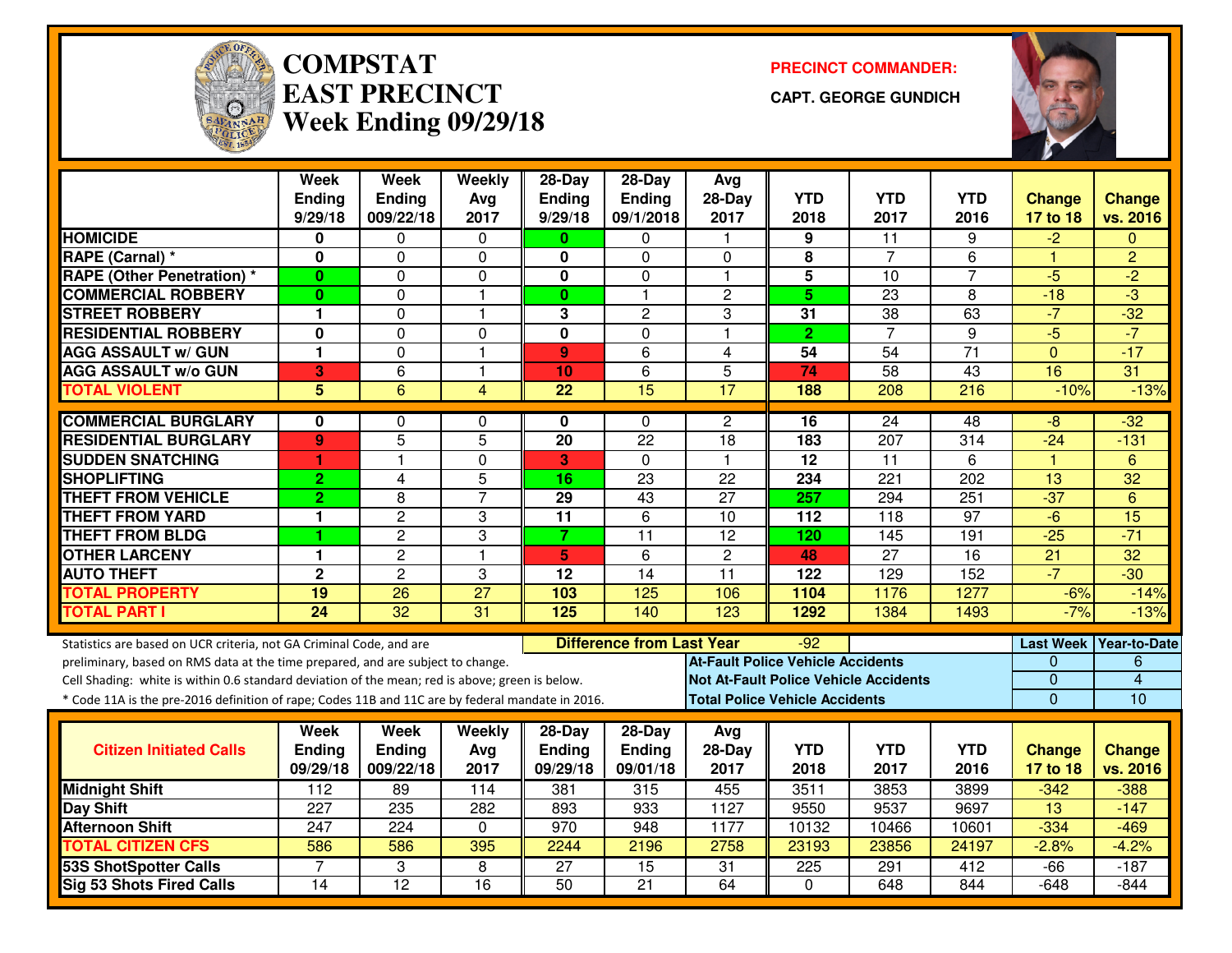# **BEAT 51 East PrecinctWeek Ending 09/29/18**

|                                   |                |               | <b>Last 4 Weeks</b> |               | 28 Days        | 28 Day         |                |                |                |               |                |
|-----------------------------------|----------------|---------------|---------------------|---------------|----------------|----------------|----------------|----------------|----------------|---------------|----------------|
|                                   | Ending         | <b>Ending</b> | <b>Ending</b>       | <b>Ending</b> | Ending         | <b>Average</b> | <b>YTD</b>     | <b>YTD</b>     | <b>YTD</b>     | <b>Change</b> | <b>Change</b>  |
|                                   | 09/08/18       | 09/15/18      | 09/22/18            | 09/29/18      | 09/29/18       | 2017           | 2018           | 2017           | 2016           | 17 to 18      | vs. 2016       |
| <b>HOMICIDE</b>                   | $\Omega$       | 0             | 0                   | 0             | $\Omega$       | 0.0            | $\overline{2}$ | $\overline{2}$ | $\mathbf{1}$   | $\Omega$      | 1              |
| RAPE (Carnal) *                   | $\mathbf{0}$   | 0             | $\mathbf{0}$        | 0             | $\Omega$       | 0.0            | 3              | $\overline{2}$ | $\mathbf{1}$   | $\mathbf{1}$  | $\overline{2}$ |
| <b>RAPE (Other Penetration) *</b> | $\Omega$       | 0             | $\mathbf{0}$        | $\Omega$      | $\Omega$       | 0.0            | $\overline{2}$ | $\overline{2}$ | 0              | $\Omega$      | $\overline{2}$ |
| <b>COMMERCIAL ROBBERY</b>         | $\mathbf{0}$   | 0             | 0                   | 0             | $\Omega$       | 0.0            | $\mathbf{1}$   | $\mathbf{1}$   | $\mathbf{1}$   | $\mathbf{0}$  | $\mathbf{0}$   |
| <b>STREET ROBBERY</b>             | 0              | 0             | $\mathbf 0$         | $\Omega$      | 0              | 0.1            | 6              | 10             | 6              | $-4$          | $\mathbf{0}$   |
| <b>RESIDENTIAL ROBBERY</b>        | $\Omega$       | $\Omega$      | $\mathbf 0$         | $\Omega$      | 0              | 0.0            | $\Omega$       | $\mathbf{1}$   | $\Omega$       | $-1$          | $\Omega$       |
| <b>AGG ASSAULT w/ GUN</b>         | $\overline{2}$ | $\mathbf{1}$  | $\mathbf 0$         | 0             | 3              | 0.1            | 14             | 9              | 19             | 5             | $-5$           |
| <b>AGG ASSAULT W/o GUN</b>        | 0              | 0             | 3                   | $\mathbf{1}$  | 4              | 0.2            | 23             | 14             | 14             | 9             | $9^{\circ}$    |
| <b>TOTAL VIOLENT</b>              | $\overline{2}$ | $\mathbf{1}$  | 3                   | $\mathbf{1}$  | $\overline{7}$ | 0.6            | 51             | 41             | 42             | 24%           | 21%            |
| <b>COMMERCIAL BURGLARY</b>        | $\Omega$       | 0             | $\mathbf{0}$        | $\Omega$      | $\Omega$       | 0.1            | 4              | $\overline{7}$ | 10             | -3            | $-6$           |
| <b>RESIDENTIAL BURGLARY</b>       | $\mathbf{1}$   | $\mathbf{1}$  | $\mathbf{1}$        | 3             | 6              | 0.5            | 20             | 26             | 33             | $-6$          | $-13$          |
| <b>SUDDEN SNATCHING</b>           | 0              | 0             | $\mathbf{1}$        | 0             | $\mathbf{1}$   | 0.1            | 5              | $\overline{2}$ | $\mathbf{1}$   | 3             | $\overline{4}$ |
| <b>SHOPLIFTING</b>                | $\mathbf{1}$   | $\mathbf{1}$  | $\mathbf 0$         | 0             | $\overline{2}$ | 0.4            | 21             | 29             | 29             | $-8$          | $-8$           |
| <b>THEFT FROM VEHICLE</b>         | $\overline{2}$ | 0             | 3                   | 0             | 5              | 0.4            | 43             | 25             | 28             | 18            | 15             |
| <b>THEFT FROM YARD</b>            | $\mathbf 1$    | 0             | $\mathbf 0$         | 0             | $\mathbf{1}$   | 0.2            | 13             | 19             | 24             | $-6$          | $-11$          |
| <b>THEFT FROM BLDG</b>            | $\mathbf{1}$   | 0             | $\overline{2}$      | $\mathbf{1}$  | 4              | 0.4            | 20             | 28             | 24             | $-8$          | $-4$           |
| <b>OTHER LARCENY</b>              | 0              | $\mathbf{1}$  | $\mathbf 0$         | 0             | $\mathbf{1}$   | 0.1            | 11             | 3              | $\overline{2}$ | 8             | 9              |
| <b>AUTO THEFT</b>                 | $\mathbf{1}$   | $\mathbf{1}$  | $\mathbf{0}$        | 0             | $\overline{2}$ | 0.3            | 22             | 19             | 20             | 3             | $\overline{2}$ |
| <b>TOTAL PROPERTY</b>             | $\overline{7}$ | 4             | $\overline{7}$      | 4             | 22             | 2.5            | 159            | 158            | 171            | 1%            | $-7%$          |
|                                   |                | 5             | 10                  | 5             | 29             | 3.1            | 210            | 199            | 213            |               | $-1%$          |
| <b>TOTAL PART I</b>               | 9              |               |                     |               |                |                |                |                |                | 6%            |                |

 **Difference from Last Year**<sup>11</sup>

Statistics are based on UCR criteria, not GA Criminal Code.

\* Rape Code 11A is the historical definition of rape (aka Legacy Rape); Rape Codes 11B and 11C are those moved from Part II to Part I in 2017.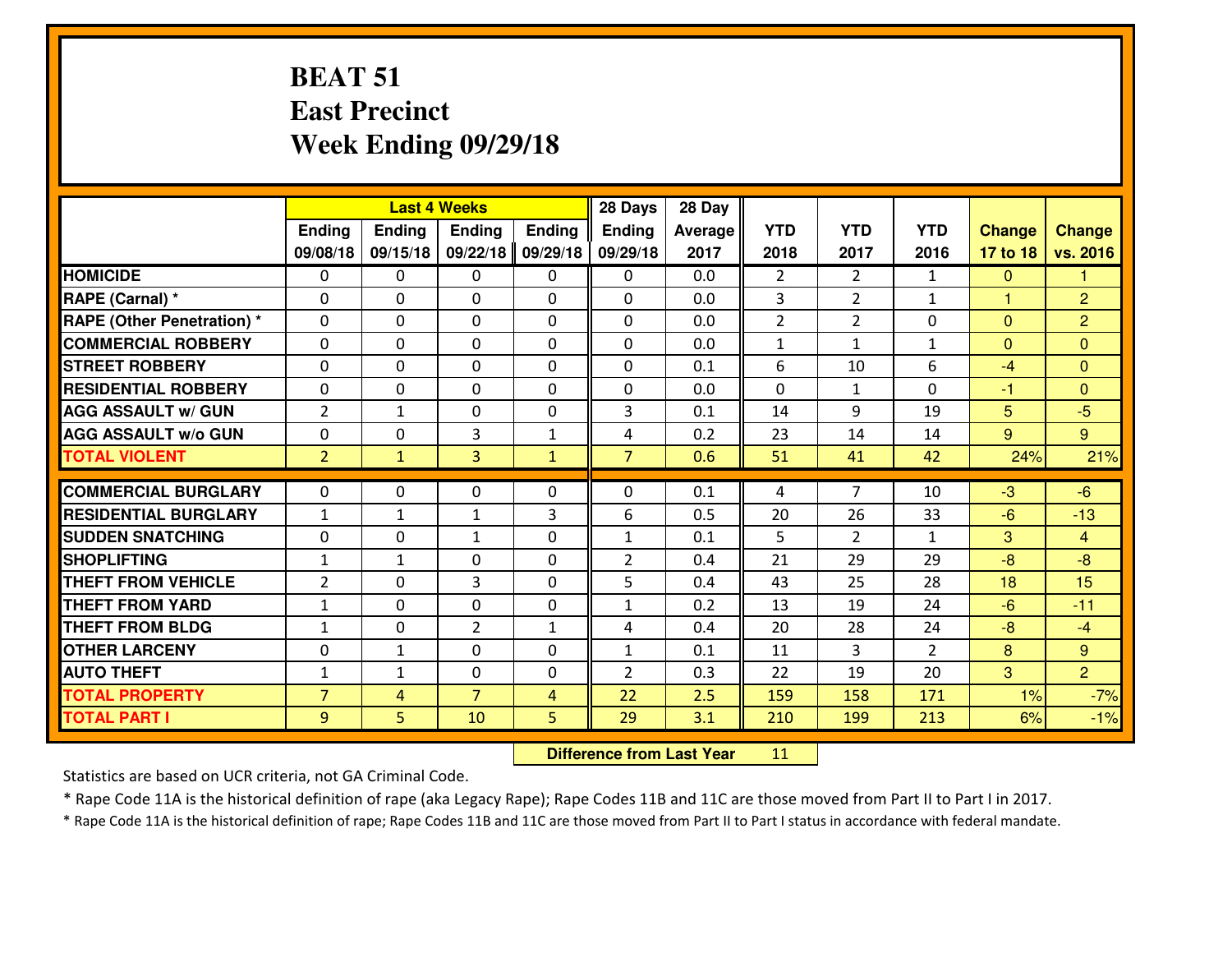### **BEAT 52 East PrecinctWeek Ending 09/29/18**

|                                  | <b>Last 4 Weeks</b> |                |                |                | 28 Days         | 28 Day  |                |                |                |                |                      |
|----------------------------------|---------------------|----------------|----------------|----------------|-----------------|---------|----------------|----------------|----------------|----------------|----------------------|
|                                  | Ending              | Ending         | Ending         | <b>Ending</b>  | <b>Ending</b>   | Average | <b>YTD</b>     | <b>YTD</b>     | <b>YTD</b>     | <b>Change</b>  | <b>Change</b>        |
|                                  | 09/08/18            | 09/15/18       | 09/22/18       | 09/29/18       | 09/29/18        | 2017    | 2018           | 2017           | 2016           | 17 to 18       | vs. 2016             |
| <b>HOMICIDE</b>                  | 0                   | 0              | 0              | 0              | 0               | 0.0     | $\mathbf{1}$   | $\Omega$       | 3              | 1              | $-2$                 |
| RAPE (Carnal) *                  | $\Omega$            | 0              | 0              | $\Omega$       | 0               | 0.1     | $\overline{2}$ | $\mathbf{1}$   | 0              | $\mathbf{1}$   | $\overline{2}$       |
| <b>RAPE (Other Penetration)*</b> | $\Omega$            | $\Omega$       | $\mathbf 0$    | $\Omega$       | $\Omega$        | 0.2     | $\Omega$       | $\overline{2}$ | $\mathbf{1}$   | $-2$           | $-1$                 |
| <b>COMMERCIAL ROBBERY</b>        | $\Omega$            | $\Omega$       | $\mathbf 0$    | $\Omega$       | $\Omega$        | 0.0     | $\mathbf{1}$   | 0              | $\Omega$       | $\mathbf{1}$   | $\overline{1}$       |
| <b>ISTREET ROBBERY</b>           | $\mathbf{0}$        | 0              | $\mathbf{0}$   | 0              | $\Omega$        | 1.1     | 4              | 9              | 17             | $-5$           | $-13$                |
| <b>RESIDENTIAL ROBBERY</b>       | 0                   | 0              | $\mathbf 0$    | 0              | 0               | 0.3     | 0              | 3              | $\mathbf{1}$   | $-3$           | $-1$                 |
| <b>AGG ASSAULT W/ GUN</b>        | $\overline{2}$      | $\overline{2}$ | $\mathbf 0$    | 0              | 4               | 0.5     | 10             | 6              | 16             | $\overline{4}$ | $-6$                 |
| <b>AGG ASSAULT W/o GUN</b>       | 0                   | 1              | $\mathbf{0}$   | $\mathbf{1}$   | $\overline{2}$  | 1.2     | 12             | 13             | 8              | $-1$           | $\overline{4}$       |
| <b>TOTAL VIOLENT</b>             | $\overline{2}$      | $\overline{3}$ | $\overline{0}$ | $\mathbf{1}$   | $6\overline{6}$ | 3.4     | 30             | 34             | 46             | $-12%$         | $-35%$               |
| <b>COMMERCIAL BURGLARY</b>       | $\Omega$            | 0              | $\mathbf{0}$   | $\Omega$       | $\Omega$        | 0.2     | $\overline{2}$ | $\mathbf{1}$   | 5              | 1              | $-3$                 |
| <b>RESIDENTIAL BURGLARY</b>      | $\mathbf{1}$        | 0              | 1              | 0              | $\overline{2}$  | 2.6     | 39             | 26             | 46             | 13             | $-7$                 |
| <b>SUDDEN SNATCHING</b>          | $\Omega$            | 0              | $\mathbf 0$    | $\Omega$       | 0               | 0.3     | $\mathbf{1}$   | 3              | 0              | $-2$           | $\blacktriangleleft$ |
| <b>SHOPLIFTING</b>               | 0                   | 0              | $\mathbf 0$    | 0              | 0               | 0.3     | $\overline{2}$ | 3              | $\overline{2}$ | $-1$           | $\overline{0}$       |
| <b>THEFT FROM VEHICLE</b>        | $\mathbf{1}$        | 4              | $\overline{2}$ | 0              | $\overline{7}$  | 7.2     | 39             | 75             | 35             | $-36$          | $\overline{4}$       |
| <b>THEFT FROM YARD</b>           | 0                   | 0              | $\mathbf 0$    | $\mathbf{1}$   | $\mathbf{1}$    | 1.8     | 15             | 20             | 14             | $-5$           | $\overline{1}$       |
| <b>THEFT FROM BLDG</b>           | $\mathbf{0}$        | 0              | 0              | $\Omega$       | 0               | 1.3     | 16             | 14             | 26             | $\overline{2}$ | $-10$                |
| <b>OTHER LARCENY</b>             | 0                   | 0              | $\mathbf 0$    | 0              | 0               | 0.5     | 8              | 5              | 6              | 3              | $\overline{2}$       |
| <b>AUTO THEFT</b>                | 0                   | $\mathbf{1}$   | 1              | 0              | $\overline{2}$  | 2.5     | 23             | 23             | 22             | $\mathbf{0}$   | $\overline{1}$       |
| <b>TOTAL PROPERTY</b>            | $\overline{2}$      | 5              | 4              | $\mathbf{1}$   | 12              | 16.6    | 145            | 170            | 156            | $-15%$         | $-7%$                |
| <b>TOTAL PART I</b>              | $\overline{4}$      | 8              | $\overline{4}$ | $\overline{2}$ | 18              | 20.0    | 175            | 204            | 202            | $-14%$         | $-13%$               |

 **Difference from Last Year**-29

Statistics are based on UCR criteria, not GA Criminal Code.

\* Rape Code 11A is the historical definition of rape (aka Legacy Rape); Rape Codes 11B and 11C are those moved from Part II to Part I in 2017.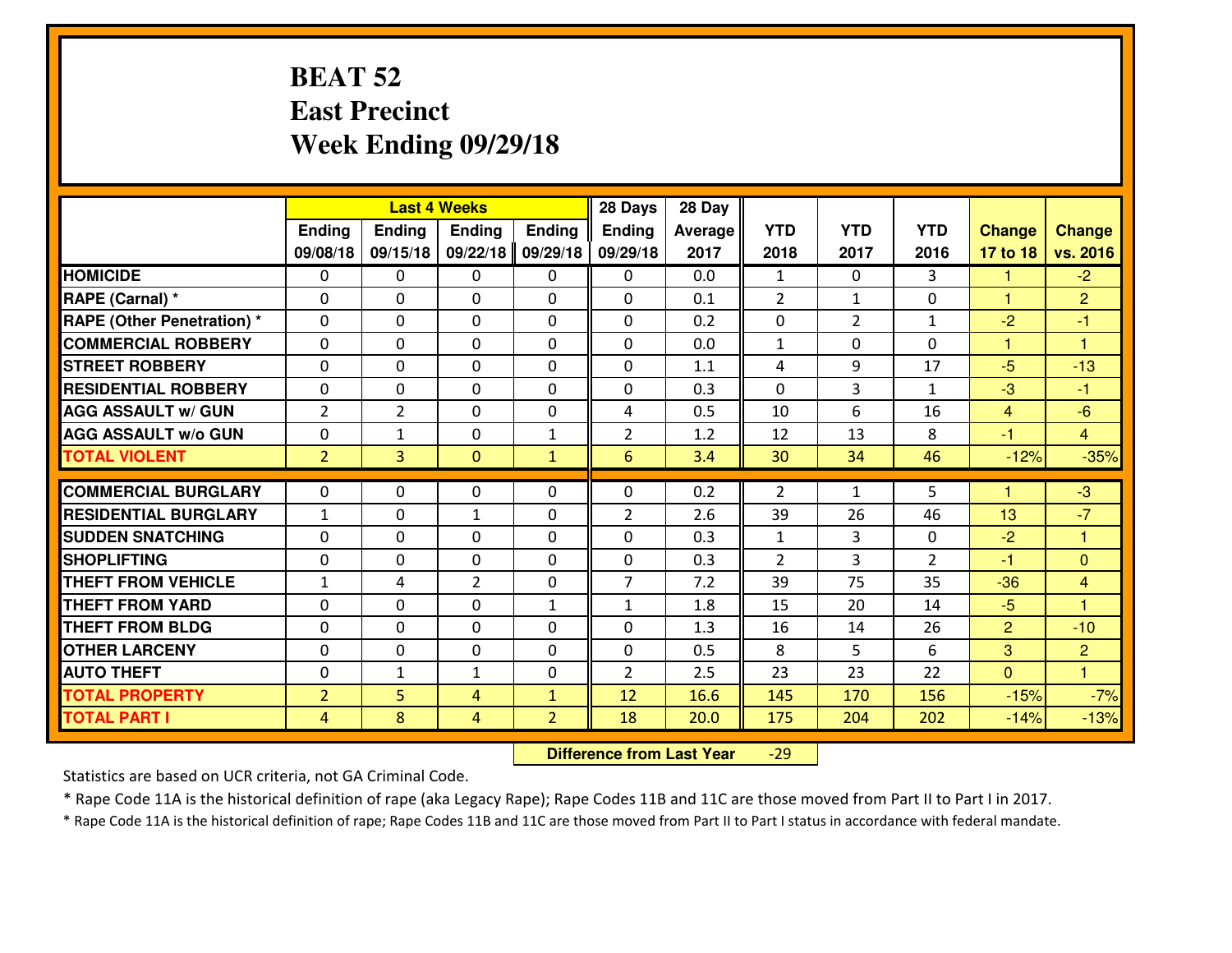# **BEAT 53 East PrecinctWeek Ending 09/29/18**

|                                   | <b>Last 4 Weeks</b> |                |                |               | 28 Days        | 28 Day  |                |                |                |                |               |
|-----------------------------------|---------------------|----------------|----------------|---------------|----------------|---------|----------------|----------------|----------------|----------------|---------------|
|                                   | <b>Ending</b>       | Ending         | <b>Endina</b>  | <b>Ending</b> | <b>Ending</b>  | Average | <b>YTD</b>     | <b>YTD</b>     | <b>YTD</b>     | <b>Change</b>  | <b>Change</b> |
|                                   | 09/08/18            | 09/15/18       | 09/22/18       | 09/29/18      | 09/29/18       | 2017    | 2018           | 2017           | 2016           | 17 to 18       | vs. 2016      |
| <b>HOMICIDE</b>                   | $\Omega$            | 0              | $\mathbf{0}$   | 0             | 0              | 0.5     | $\Omega$       | 6              | $\mathbf{1}$   | $-6$           | -1            |
| RAPE (Carnal) *                   | $\Omega$            | 0              | $\mathbf{0}$   | 0             | $\Omega$       | 0.1     | 2              | $\mathbf{1}$   | $\overline{2}$ | $\mathbf{1}$   | $\Omega$      |
| <b>RAPE (Other Penetration) *</b> | $\Omega$            | 0              | $\mathbf 0$    | $\Omega$      | $\Omega$       | 0.2     | $\mathbf{0}$   | 3              | 3              | -3             | $-3$          |
| <b>COMMERCIAL ROBBERY</b>         | 0                   | 0              | $\mathbf 0$    | 0             | 0              | 0.1     | 0              | $\mathbf{1}$   | 0              | $-1$           | $\mathbf{0}$  |
| <b>STREET ROBBERY</b>             | 0                   | $\overline{2}$ | $\mathbf 0$    | 0             | $\overline{2}$ | 0.3     | 6              | 4              | 11             | $\overline{2}$ | $-5$          |
| <b>RESIDENTIAL ROBBERY</b>        | 0                   | 0              | $\mathbf 0$    | $\Omega$      | 0              | 0.2     | 0              | $\overline{2}$ | 3              | $-2$           | $-3$          |
| <b>AGG ASSAULT W/ GUN</b>         | 0                   | 1              | $\mathbf 0$    | 0             | $\mathbf{1}$   | 1.7     | 13             | 19             | 10             | $-6$           | 3             |
| <b>AGG ASSAULT W/o GUN</b>        | 0                   | 0              | $\overline{2}$ | $\mathbf{0}$  | $\overline{2}$ | 1.2     | 14             | 15             | 4              | $-1$           | 10            |
| <b>TOTAL VIOLENT</b>              | $\mathbf{0}$        | $\overline{3}$ | $\overline{2}$ | $\mathbf{0}$  | 5              | 4.3     | 35             | 51             | 34             | $-31%$         | 3%            |
| <b>COMMERCIAL BURGLARY</b>        | $\Omega$            | $\Omega$       | $\mathbf 0$    | $\Omega$      | 0              | 0.1     | 3              | $\mathbf{1}$   | $\overline{2}$ | $\overline{2}$ | 1             |
| <b>RESIDENTIAL BURGLARY</b>       | 0                   | $\overline{2}$ | $\mathbf{1}$   | 0             | 3              | 2.5     | 34             | 28             | 61             | $6\phantom{1}$ | $-27$         |
| <b>SUDDEN SNATCHING</b>           | 0                   | $\mathbf{1}$   | $\mathbf 0$    | $\Omega$      | $\mathbf{1}$   | 0.2     | $\overline{2}$ | $\overline{2}$ | 3              | $\Omega$       | $-1$          |
| <b>SHOPLIFTING</b>                | 0                   | $\Omega$       | $\mathbf 0$    | $\Omega$      | 0              | 0.1     | 10             | $\Omega$       | 4              | 10             | 6             |
| <b>THEFT FROM VEHICLE</b>         | $\mathbf{1}$        | $\mathbf{1}$   | $\mathbf{1}$   | 0             | 3              | 6.3     | 49             | 62             | 48             | $-13$          | 1             |
| <b>THEFT FROM YARD</b>            | $\mathbf 0$         | $\mathbf{1}$   | $\mathbf{1}$   | 0             | $\overline{2}$ | 2.2     | 24             | 23             | 16             | $\mathbf{1}$   | 8             |
| <b>THEFT FROM BLDG</b>            | 0                   | 0              | $\mathbf 0$    | $\mathbf 0$   | 0              | 4.4     | 28             | 45             | 57             | $-17$          | $-29$         |
| <b>OTHER LARCENY</b>              | 0                   | 0              | $\mathbf{1}$   | $\Omega$      | $\mathbf{1}$   | 0.3     | 10             | 3              | $\mathbf{1}$   | $\overline{7}$ | 9             |
| <b>AUTO THEFT</b>                 | $\mathbf{0}$        | $\overline{2}$ | $\mathbf{0}$   | $\Omega$      | $\overline{2}$ | 2.7     | 22             | 21             | 29             | $\mathbf{1}$   | $-7$          |
| <b>TOTAL PROPERTY</b>             | $\mathbf{1}$        | $\overline{7}$ | $\overline{4}$ | $\Omega$      | 12             | 18.7    | 182            | 185            | 221            | $-2%$          | $-18%$        |
| <b>TOTAL PART I</b>               | $\mathbf{1}$        | 10             | 6              | $\mathbf{0}$  | 17             | 23.0    | 217            | 236            | 255            | $-8%$          | $-15%$        |
|                                   |                     |                |                |               |                |         |                |                |                |                |               |

 **Difference from Last Year**-19

Statistics are based on UCR criteria, not GA Criminal Code.

\* Rape Code 11A is the historical definition of rape (aka Legacy Rape); Rape Codes 11B and 11C are those moved from Part II to Part I in 2017.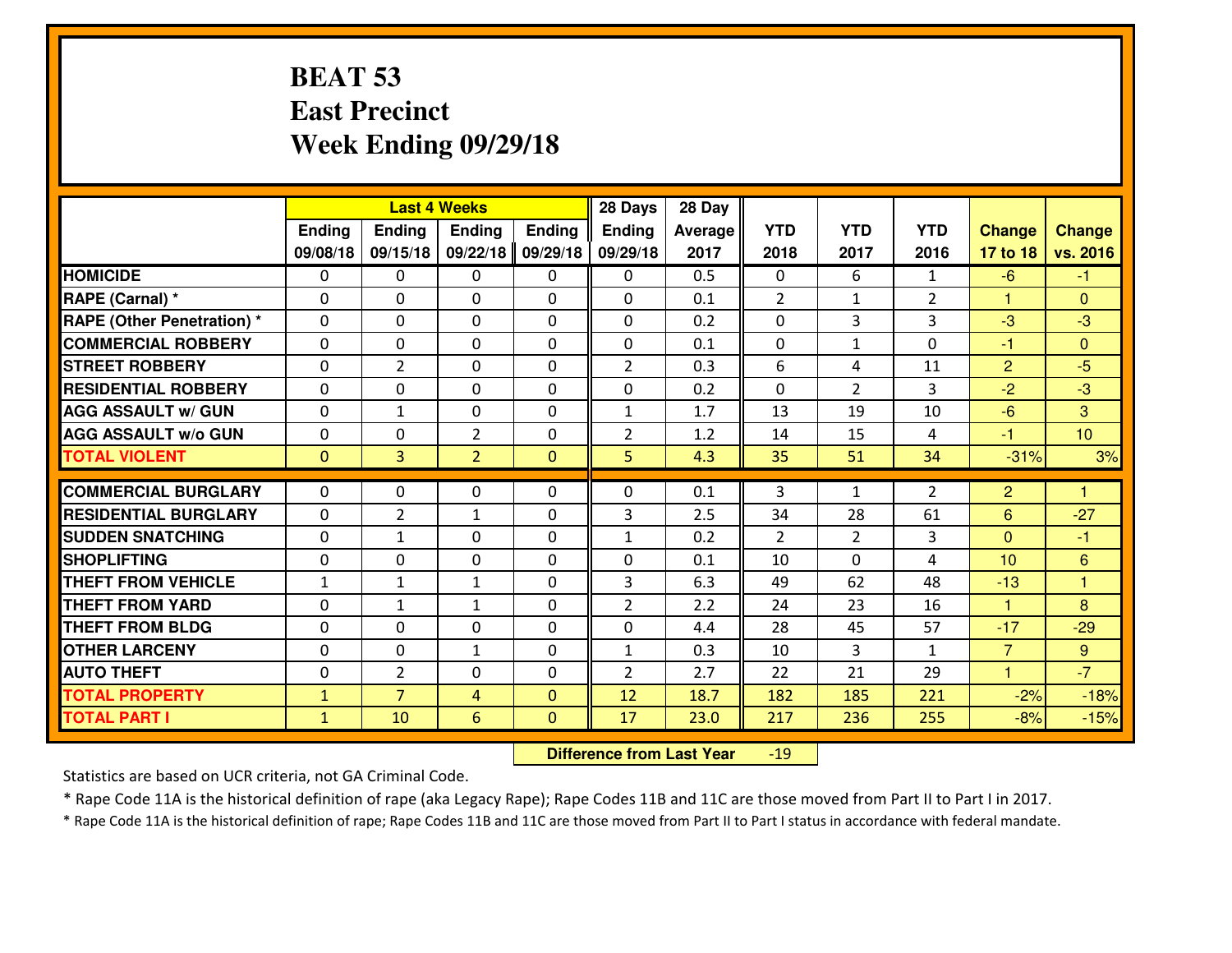# **BEAT 54 East PrecinctWeek Ending 09/29/18**

|                                  | <b>Last 4 Weeks</b> |              |               |                | 28 Days        | 28 Day  |                |                |                |                |                      |
|----------------------------------|---------------------|--------------|---------------|----------------|----------------|---------|----------------|----------------|----------------|----------------|----------------------|
|                                  | Ending              | Ending       | <b>Ending</b> | <b>Ending</b>  | <b>Ending</b>  | Average | <b>YTD</b>     | <b>YTD</b>     | <b>YTD</b>     | <b>Change</b>  | <b>Change</b>        |
|                                  | 09/08/18            | 09/15/18     | 09/22/18      | 09/29/18       | 09/29/18       | 2017    | 2018           | 2017           | 2016           | 17 to 18       | vs. 2016             |
| <b>HOMICIDE</b>                  | $\mathbf{0}$        | 0            | 0             | 0              | 0              | 0.2     | 4              | 3              | $\mathbf{1}$   | 1              | 3                    |
| RAPE (Carnal) *                  | 0                   | 0            | $\mathbf{0}$  | 0              | $\Omega$       | 0.1     | $\mathbf{0}$   | $\mathbf{1}$   | $\mathbf{1}$   | $-1$           | -1                   |
| <b>RAPE (Other Penetration)*</b> | $\Omega$            | 0            | $\mathbf{0}$  | $\Omega$       | $\Omega$       | 0.1     | 1              | 0              | $\mathbf{1}$   | 1              | $\Omega$             |
| <b>COMMERCIAL ROBBERY</b>        | $\mathbf{0}$        | 0            | $\mathbf{0}$  | 0              | $\Omega$       | 0.9     | 3              | 11             | 3              | $-8$           | $\Omega$             |
| <b>STREET ROBBERY</b>            | 0                   | 0            | $\mathbf 0$   | $\mathbf{1}$   | $\mathbf{1}$   | 0.8     | 8              | 11             | 19             | $-3$           | $-11$                |
| <b>RESIDENTIAL ROBBERY</b>       | 0                   | 0            | $\mathbf 0$   | 0              | 0              | 0.0     | $\overline{2}$ | $\Omega$       | 3              | $\overline{2}$ | $-1$                 |
| <b>AGG ASSAULT W/ GUN</b>        | 0                   | 0            | $\mathbf 0$   | $\mathbf{1}$   | $\mathbf{1}$   | 1.1     | 10             | 13             | 18             | $-3$           | $-8$                 |
| <b>AGG ASSAULT W/o GUN</b>       | 0                   | 0            | $\mathbf 0$   | $\mathbf{1}$   | $\mathbf{1}$   | 0.8     | 13             | 10             | 6              | 3              | $\overline{7}$       |
| <b>TOTAL VIOLENT</b>             | $\mathbf{0}$        | $\mathbf{0}$ | $\mathbf{0}$  | 3              | 3              | 4.0     | 41             | 49             | 52             | $-16%$         | $-21%$               |
| <b>COMMERCIAL BURGLARY</b>       | $\Omega$            | 0            | 0             | 0              | $\Omega$       | 0.7     | $\overline{2}$ | 9              | 10             | $-7$           | $-8$                 |
| <b>RESIDENTIAL BURGLARY</b>      |                     |              |               |                |                | 5.1     |                |                | 77             |                |                      |
|                                  | 0                   | 1            | $\mathbf 0$   | $\mathbf{1}$   | $\overline{2}$ |         | 44             | 50             |                | $-6$           | $-33$                |
| <b>SUDDEN SNATCHING</b>          | $\mathbf{0}$        | 0            | $\mathbf{0}$  | 0              | $\Omega$       | 0.1     | $\mathbf{0}$   | $\Omega$       | $\Omega$<br>59 | $\Omega$<br>17 | $\mathbf{0}$<br>$-6$ |
| <b>SHOPLIFTING</b>               | $\mathbf{1}$        | 0            | 1             | $\mathbf{1}$   | 3              | 5.0     | 53             | 36             |                |                |                      |
| <b>THEFT FROM VEHICLE</b>        | 3                   | $\mathbf{1}$ | $\mathbf{1}$  | 0              | 5              | 5.3     | 43             | 49             | 55             | $-6$           | $-12$                |
| <b>THEFT FROM YARD</b>           | $1\,$               | 0            | $\mathbf{1}$  | 0              | $\overline{2}$ | 2.3     | 25             | 21             | 18             | $\overline{4}$ | $\overline{7}$       |
| <b>THEFT FROM BLDG</b>           | $\mathbf{1}$        | $\mathbf{1}$ | $\mathbf 0$   | $\mathbf{0}$   | $\overline{2}$ | 2.3     | 24             | 29             | 35             | $-5$           | $-11$                |
| <b>OTHER LARCENY</b>             | 0                   | 1            | $\mathbf 0$   | $\mathbf{1}$   | $\overline{2}$ | 0.2     | 11             | $\overline{2}$ | 5              | 9              | 6                    |
| <b>AUTO THEFT</b>                | 0                   | $\mathbf{1}$ | $\mathbf 0$   | $\mathbf{1}$   | $\overline{2}$ | 1.9     | 26             | 30             | 32             | $-4$           | $-6$                 |
| <b>TOTAL PROPERTY</b>            | 6                   | 5            | 3             | $\overline{4}$ | 18             | 22.9    | 228            | 226            | 291            | 1%             | $-22%$               |
| <b>TOTAL PART I</b>              | 6                   | 5.           | 3             | $\overline{7}$ | 21             | 26.8    | 269            | 275            | 343            | $-2%$          | $-22%$               |

 **Difference from Last Year**-6

Statistics are based on UCR criteria, not GA Criminal Code.

\* Rape Code 11A is the historical definition of rape (aka Legacy Rape); Rape Codes 11B and 11C are those moved from Part II to Part I in 2017.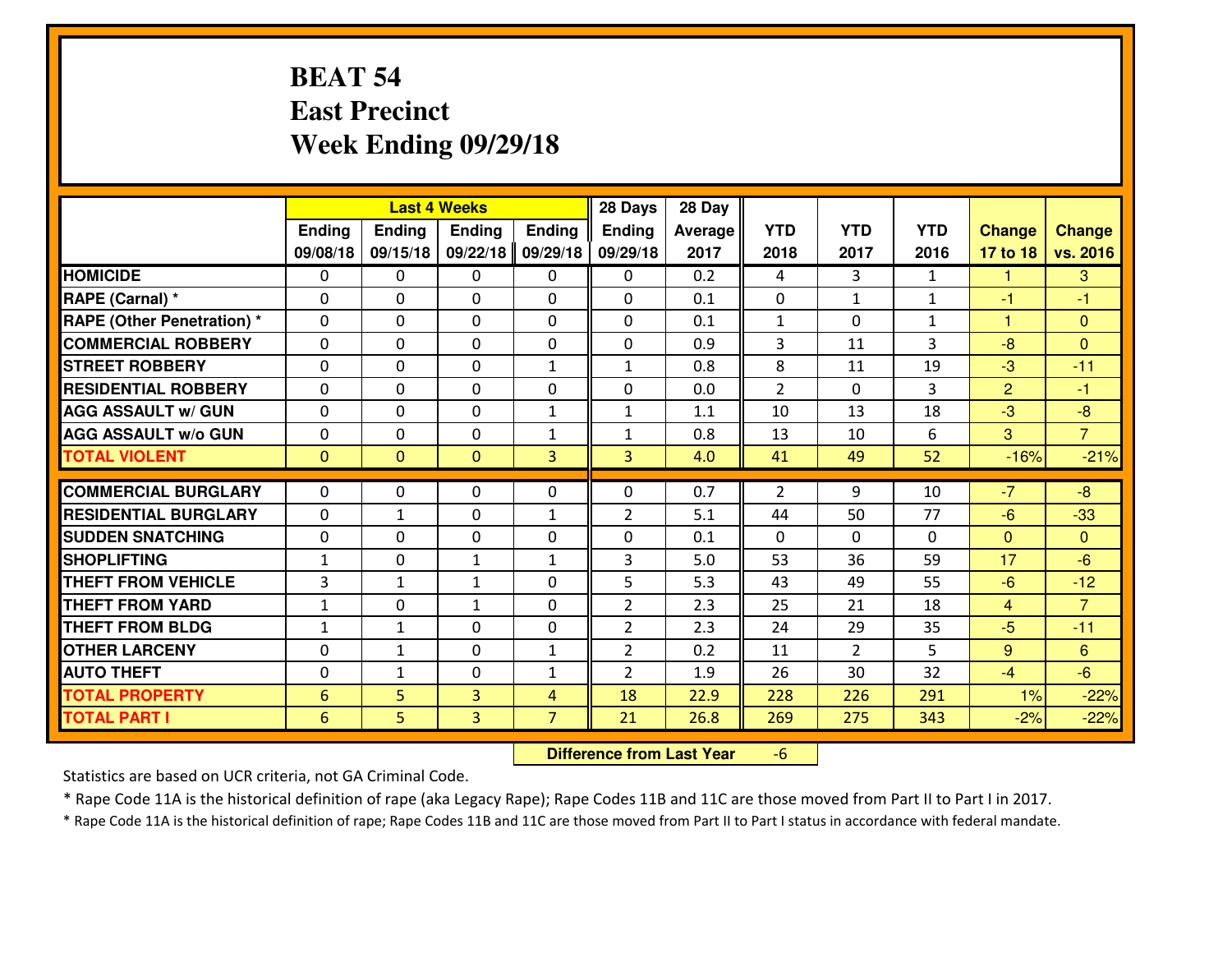### **BEAT 55 East PrecinctWeek Ending 09/29/18**

|                                   | <b>Last 4 Weeks</b> |                |               |                | 28 Days        | 28 Day  |                |                |                |                |                |
|-----------------------------------|---------------------|----------------|---------------|----------------|----------------|---------|----------------|----------------|----------------|----------------|----------------|
|                                   | <b>Ending</b>       | Ending         | <b>Endina</b> | <b>Ending</b>  | <b>Ending</b>  | Average | <b>YTD</b>     | <b>YTD</b>     | <b>YTD</b>     | <b>Change</b>  | <b>Change</b>  |
|                                   | 09/08/18            | 09/15/18       | 09/22/18      | 09/29/18       | 09/29/18       | 2017    | 2018           | 2017           | 2016           | 17 to 18       | vs. 2016       |
| <b>HOMICIDE</b>                   | $\Omega$            | 0              | $\mathbf{0}$  | 0              | 0              | 0.0     | 1              | $\Omega$       | 0              | 1              | -1             |
| RAPE (Carnal) *                   | $\Omega$            | 0              | $\mathbf{0}$  | 0              | $\Omega$       | 0.0     | $\Omega$       | $\Omega$       | $\mathbf{1}$   | $\Omega$       | -1             |
| <b>RAPE (Other Penetration) *</b> | $\Omega$            | 0              | $\mathbf 0$   | $\Omega$       | 0              | 0.0     | $\mathbf{0}$   | $\Omega$       | $\mathbf{1}$   | $\Omega$       | $-1$           |
| <b>COMMERCIAL ROBBERY</b>         | 0                   | 0              | $\mathbf 0$   | 0              | 0              | 1.0     | $\mathbf{0}$   | 10             | $\overline{2}$ | $-10$          | $-2$           |
| <b>STREET ROBBERY</b>             | 0                   | 0              | $\mathbf 0$   | 0              | 0              | 0.2     | 4              | $\mathbf{1}$   | 5              | 3              | $-1$           |
| <b>RESIDENTIAL ROBBERY</b>        | 0                   | 0              | $\mathbf 0$   | $\Omega$       | 0              | 0.0     | 0              | $\mathbf{1}$   | 0              | $-1$           | $\mathbf{0}$   |
| <b>AGG ASSAULT W/ GUN</b>         | 0                   | 0              | $\mathbf 0$   | 0              | 0              | 0.5     | 5              | 5              | 5              | $\mathbf{0}$   | $\overline{0}$ |
| <b>AGG ASSAULT W/o GUN</b>        | 0                   | 0              | 1             | $\mathbf{0}$   | $\mathbf{1}$   | 0.5     | 5              | $\overline{2}$ | 5              | 3              | $\overline{0}$ |
| <b>TOTAL VIOLENT</b>              | $\mathbf{0}$        | $\overline{0}$ | $\mathbf{1}$  | $\mathbf{0}$   | $\mathbf{1}$   | 2.2     | 15             | 19             | 19             | $-21%$         | $-21%$         |
| <b>COMMERCIAL BURGLARY</b>        | $\Omega$            | $\Omega$       | 0             | $\Omega$       | 0              | 0.3     | 3              | 4              | 12             | -1             | $-9$           |
| <b>RESIDENTIAL BURGLARY</b>       | 0                   | 0              | $\mathbf 0$   | $\overline{2}$ | $\overline{2}$ | 3.4     | 17             | 41             | 39             | $-24$          | $-22$          |
| <b>SUDDEN SNATCHING</b>           | 0                   | 0              | $\mathbf 0$   | $\mathbf{1}$   | $\mathbf{1}$   | 0.2     | 2              | 3              | 0              | $-1$           | $\overline{2}$ |
| <b>SHOPLIFTING</b>                | 3                   | 3              | 3             | $\mathbf{1}$   | 10             | 13.8    | 144            | 147            | 98             | $-3$           | 46             |
| <b>THEFT FROM VEHICLE</b>         | $\overline{2}$      | 3              | $\mathbf{1}$  | $\mathbf{1}$   | $\overline{7}$ | 4.1     | 43             | 43             | 57             | $\overline{0}$ | $-14$          |
| <b>THEFT FROM YARD</b>            | $1\,$               | 0              | $\mathbf 0$   | 0              | $\mathbf{1}$   | 1.5     | 19             | 16             | 11             | 3              | 8              |
| <b>THEFT FROM BLDG</b>            | $\mathbf{1}$        | 0              | $\mathbf 0$   | $\mathbf 0$    | $\mathbf{1}$   | 1.5     | 15             | 11             | 30             | $\overline{4}$ | $-15$          |
| <b>OTHER LARCENY</b>              | 0                   | 0              | $\mathbf{1}$  | $\Omega$       | $\mathbf{1}$   | 0.6     | $\overline{4}$ | 7              | $\mathbf{1}$   | -3             | 3              |
| <b>AUTO THEFT</b>                 | $\mathbf{1}$        | $\mathbf{1}$   | $\mathbf{0}$  | $\mathbf{1}$   | 3              | 1.7     | 15             | 13             | 27             | $\overline{2}$ | $-12$          |
| <b>TOTAL PROPERTY</b>             | 8                   | $\overline{7}$ | 5             | 6              | 26             | 27.2    | 262            | 285            | 275            | $-8%$          | $-5%$          |
| <b>TOTAL PART I</b>               | 8                   | $\overline{7}$ | 6             | 6              | 27             | 29.4    | 277            | 304            | 294            | $-9%$          | $-6%$          |
|                                   |                     |                |               |                |                |         |                |                |                |                |                |

 **Difference from Last Year**-27

Statistics are based on UCR criteria, not GA Criminal Code.

\* Rape Code 11A is the historical definition of rape (aka Legacy Rape); Rape Codes 11B and 11C are those moved from Part II to Part I in 2017.